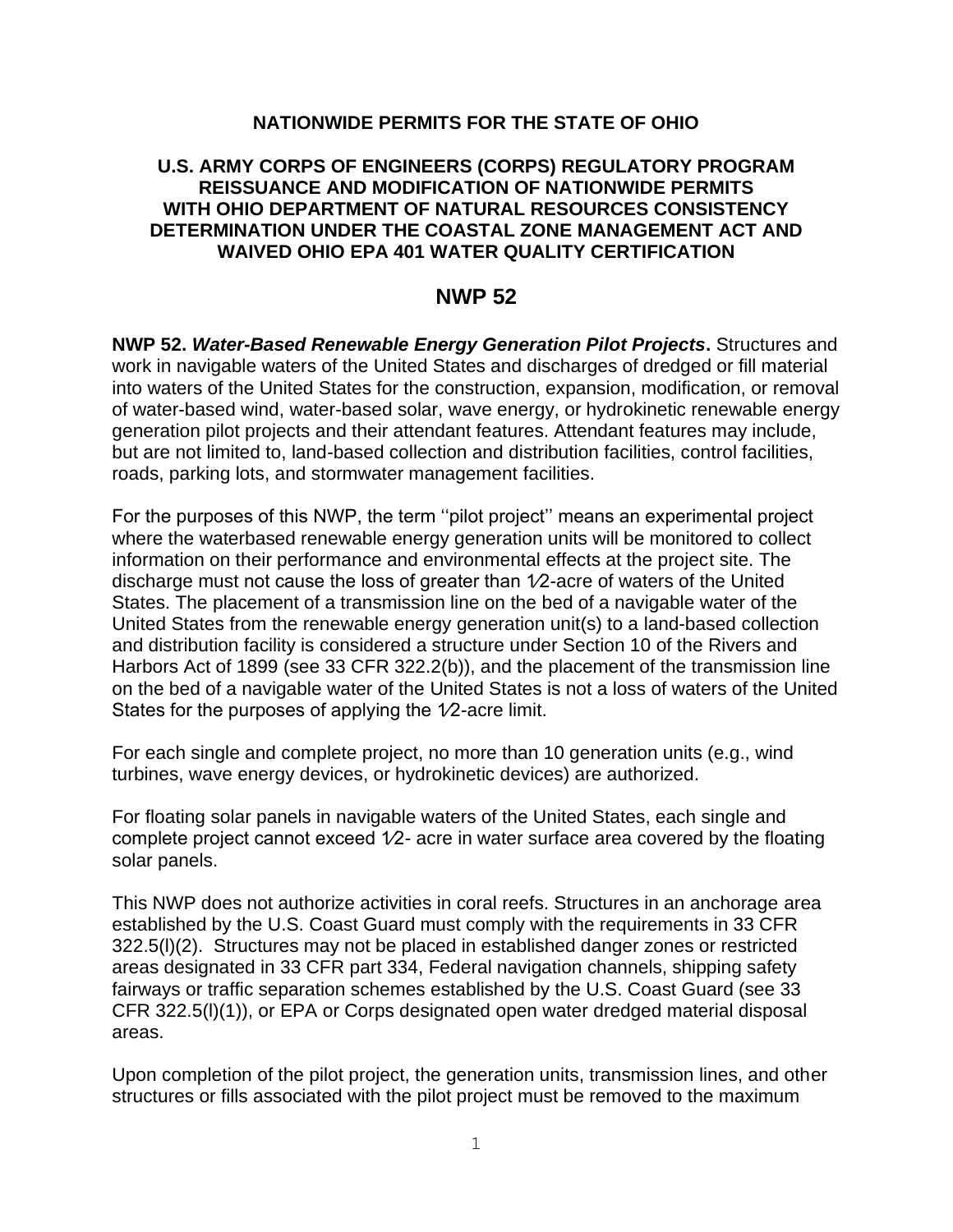extent practicable unless they are authorized by a separate Department of the Army authorization, such as another NWP, an individual permit, or a regional general permit. Completion of the pilot project will be identified as the date of expiration of the Federal Energy Regulatory Commission (FERC) license, or the expiration date of the NWP authorization if no FERC license is required.

*Notification***:** The permittee must submit a pre-construction notification to the district engineer prior to commencing the activity. (See general condition 32.) (Authorities: Sections 10 and 404)

**Note 1:** Electric utility lines constructed to transfer the energy from the land-based collection facility to a distribution system, regional grid, or other facility are generally considered to be linear projects and each separate and distant crossing of a waterbody is eligible for treatment as a separate single and complete linear project. Those electric utility lines may be authorized by NWP 57 or another Department of the Army authorization.

**Note 2:** An activity that is located on an existing locally or federally maintained U.S. Army Corps of Engineers project requires separate review and/or approval from the Corps under 33 U.S.C. 408.

**Note 3:** If the pilot project generation units, including any transmission lines, are placed in navigable waters of the United States (i.e., section 10 waters) within the coastal United States, the Great Lakes, and United States territories, copies of the NWP verification will be sent by the Corps to the National Oceanic and Atmospheric Administration, National Ocean Service, for charting the generation units and associated transmission line(s) to protect navigation.

**Note 4:** Hydrokinetic renewable energy generation projects that require authorization by the Federal Energy Regulatory Commission under the Federal Power Act of 1920 do not require separate authorization from the Corps under section 10 of the Rivers and Harbors Act of 1899.

**Note 5:** For any activity that involves the construction of a wind energy generating structure, solar tower, or overhead transmission line, a copy of the PCN and NWP verification will be provided by the Corps to the Department of Defense Siting Clearinghouse, which will evaluate potential effects on military activities.

#### **NWP 52 Regional Special Condition:**

• Revoked for use in Lake Erie.

# **Nationwide Permit General Conditions**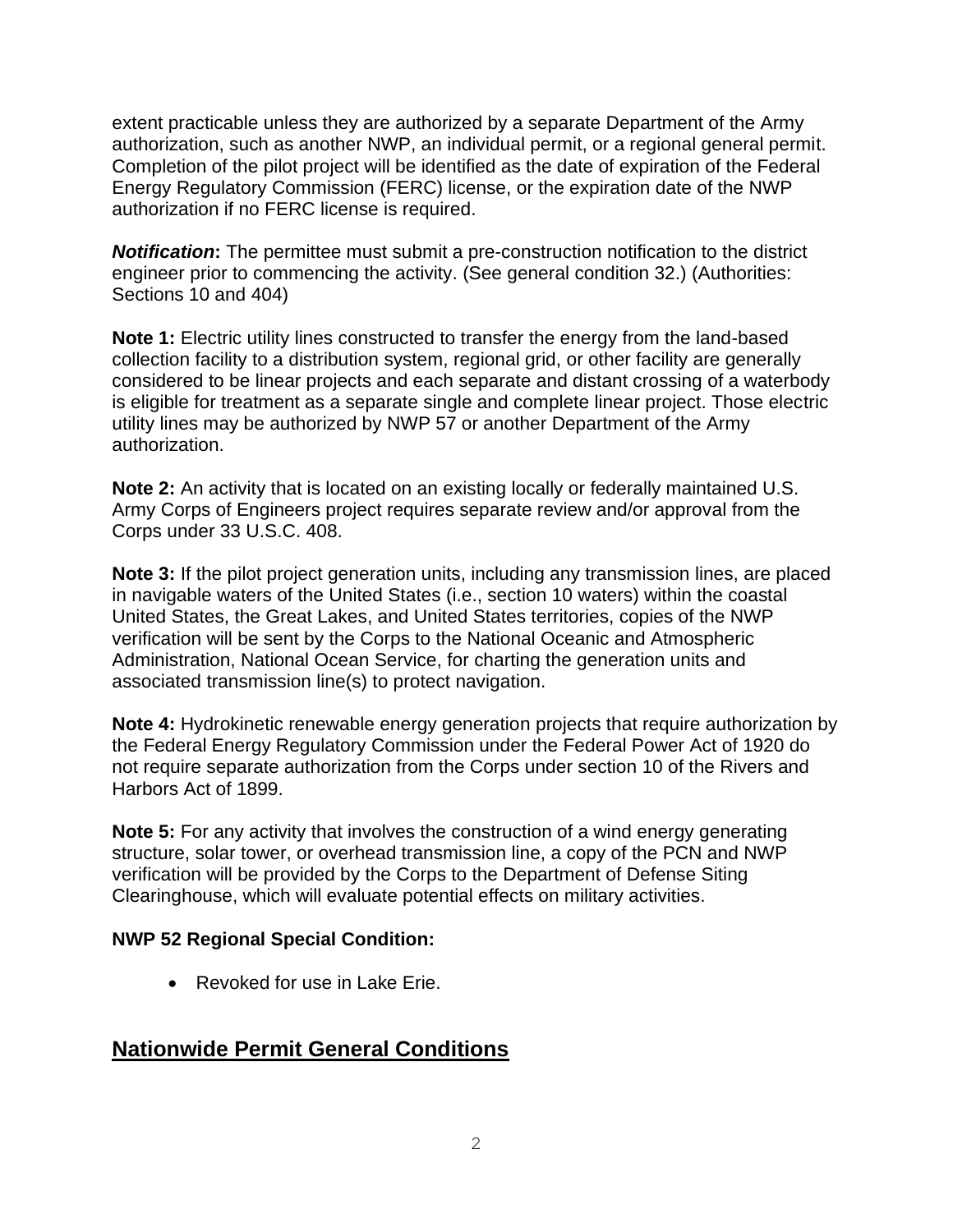**Note:** To qualify for NWP authorization, the prospective permittee must comply with the following general conditions, as applicable, in addition to any regional or case-specific conditions imposed by the division engineer or district engineer. Prospective permittees should contact the appropriate Corps district office to determine if regional conditions have been imposed on an NWP. Prospective permittees should also contact the appropriate Corps district office to determine the status of Coastal Zone Management Act consistency for an NWP. Every person who may wish to obtain permit authorization under one or more NWPs, or who is currently relying on an existing or prior permit authorization under one or more NWPs, has been and is on notice that all of the provisions of 33 CFR 330.1 through 330.6 apply to every NWP authorization. Note especially 33 CFR 330.5 relating to the modification, suspension, or revocation of any NWP authorization.

## 1. **Navigation.**

- a. No activity may cause more than a minimal adverse effect on navigation.
- b. Any safety lights and signals prescribed by the U.S. Coast Guard, through regulations or otherwise, must be installed and maintained at the permittee's expense on authorized facilities in navigable waters of the United States.
- c. The permittee understands and agrees that, if future operations by the United States require the removal, relocation, or other alteration, of the structure or work herein authorized, or if, in the opinion of the Secretary of the Army or his or her authorized representative, said structure or work shall cause unreasonable obstruction to the free navigation of the navigable waters, the permittee will be required, upon due notice from the Corps of Engineers, to remove, relocate, or alter the structural work or obstructions caused thereby, without expense to the United States. No claim shall be made against the United States on account of any such removal or alteration.

2. **Aquatic Life Movements.** No activity may substantially disrupt the necessary life cycle movements of those species of aquatic life indigenous to the waterbody, including those species that normally migrate through the area, unless the activity's primary purpose is to impound water. All permanent and temporary crossings of waterbodies shall be suitably culverted, bridged, or otherwise designed and constructed to maintain low flows to sustain the movement of those aquatic species. If a bottomless culvert cannot be used, then the crossing should be designed and constructed to minimize adverse effects to aquatic life movements.

3. **Spawning Areas.** Activities in spawning areas during spawning seasons must be avoided to the maximum extent practicable. Activities that result in the physical destruction (e.g., through excavation, fill, or downstream smothering by substantial turbidity) of an important spawning area are not authorized.

4. **Migratory Bird Breeding Areas.** Activities in waters of the United States that serve as breeding areas for migratory birds must be avoided to the maximum extent practicable.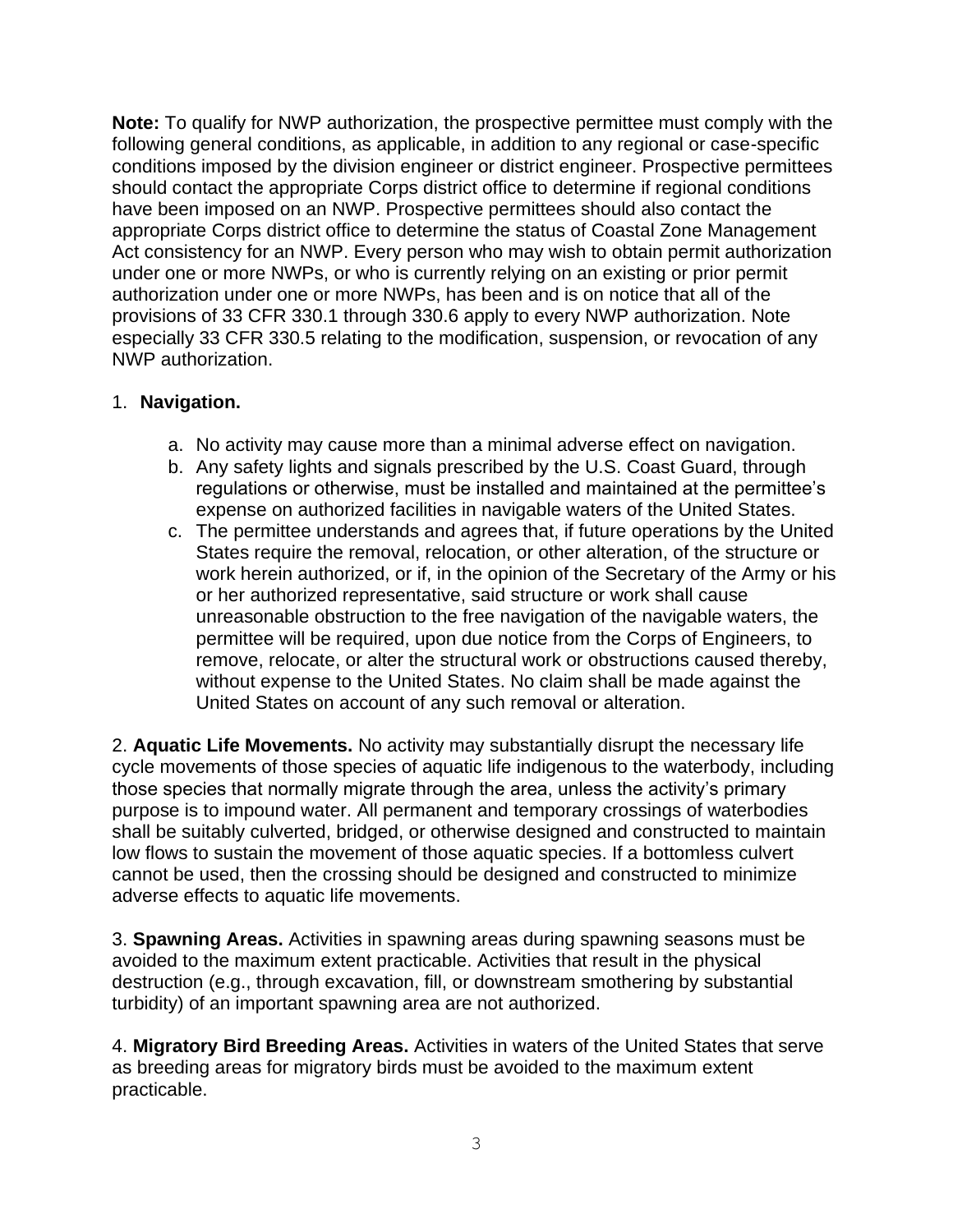5. **Shellfish Beds.** No activity may occur in areas of concentrated shellfish populations, unless the activity is directly related to a shellfish harvesting activity authorized by NWPs 4 and 48, or is a shellfish seeding or habitat restoration activity authorized by NWP 27.

6. **Suitable Material.** No activity may use unsuitable material (e.g., trash, debris, car bodies, asphalt, etc.). Material used for construction or discharged must be free from toxic pollutants in toxic amounts (see section 307 of the Clean Water Act).

7. **Water Supply Intakes.** No activity may occur in the proximity of a public water supply intake, except where the activity is for the repair or improvement of public water supply intake structures or adjacent bank stabilization.

8. **Adverse Effects From Impoundments.** If the activity creates an impoundment of water, adverse effects to the aquatic system due to accelerating the passage of water, and/or restricting its flow must be minimized to the maximum extent practicable.

9. **Management of Water Flows.** To the maximum extent practicable, the preconstruction course, condition, capacity, and location of open waters must be maintained for each activity, including stream channelization, storm water management activities, and temporary and permanent road crossings, except as provided below.

The activity must be constructed to withstand expected high flows. The activity must not restrict or impede the passage of normal or high flows, unless the primary purpose of the activity is to impound water or manage high flows. The activity may alter the preconstruction course, condition, capacity, and location of open waters if it benefits the aquatic environment (e.g., stream restoration or relocation activities).

10. **Fills Within 100-Year Floodplains.** The activity must comply with applicable FEMA-approved state or local floodplain management requirements.

11. **Equipment.** Heavy equipment working in wetlands or mudflats must be placed on mats, or other measures must be taken to minimize soil disturbance.

12. **Soil Erosion and Sediment Controls.** Appropriate soil erosion and sediment controls must be used and maintained in effective operating condition during construction, and all exposed soil and other fills, as well as any work below the ordinary high water mark or high tide line, must be permanently stabilized at the earliest practicable date. Permittees are encouraged to perform work within waters of the United States during periods of low-flow or no-flow, or during low tides.

13. **Removal of Temporary Structures and Fills.** Temporary structures must be removed, to the maximum extent practicable, after their use has been discontinued. Temporary fills must be removed in their entirety and the affected areas returned to preconstruction elevations. The affected areas must be revegetated, as appropriate.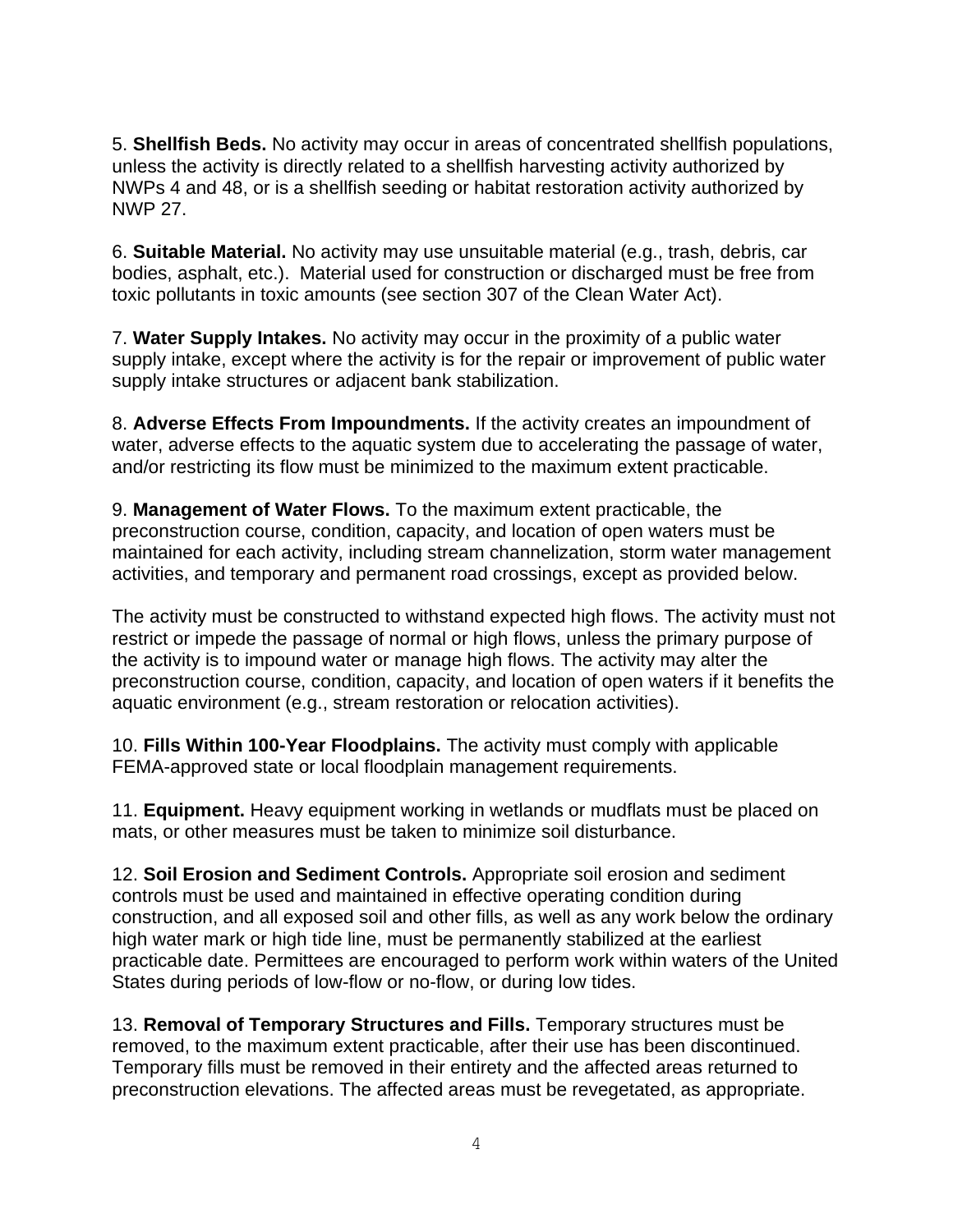14. **Proper Maintenance.** Any authorized structure or fill shall be properly maintained, including maintenance to ensure public safety and compliance with applicable NWP general conditions, as well as any activity-specific conditions added by the district engineer to an NWP authorization.

15. **Single and Complete Project.** The activity must be a single and complete project. The same NWP cannot be used more than once for the same single and complete project.

## 16. **Wild and Scenic Rivers.**

- a. No NWP activity may occur in a component of the National Wild and Scenic River System, or in a river officially designated by Congress as a ''study
- b. river'' for possible inclusion in the system while the river is in an official study status, unless the appropriate Federal agency with direct management responsibility for such river, has determined in writing that the proposed activity will not adversely affect the Wild and Scenic River designation or study status.
- c. If a proposed NWP activity will occur in a component of the National Wild and Scenic River System, or in a river officially designated by Congress as a ''study river'' for possible inclusion in the system while the river is in an official study status, the permittee must submit a pre-construction notification (see general condition 32). The district engineer will coordinate the PCN with the Federal agency with direct management responsibility for that river. Permittees shall not begin the NWP activity until notified by the district engineer that the Federal agency with direct management responsibility for that river has determined in writing that the proposed NWP activity will not adversely affect the Wild and Scenic River designation or study status.
- d. Information on Wild and Scenic Rivers may be obtained from the appropriate Federal land management agency responsible for the designated Wild and Scenic River or study river (e.g., National Park Service, U.S. Forest Service, Bureau of Land Management, U.S. Fish and Wildlife Service). Information on these rivers is also available at: [http://www.rivers.gov/.](http://www.rivers.gov/)

17. **Tribal Rights.** No activity or its operation may impair reserved tribal rights, including, but not limited to, reserved water rights and treaty fishing and hunting rights.

# 18. **Endangered Species.**

a. No activity is authorized under any NWP which is likely to directly or indirectly jeopardize the continued existence of a threatened or endangered species or a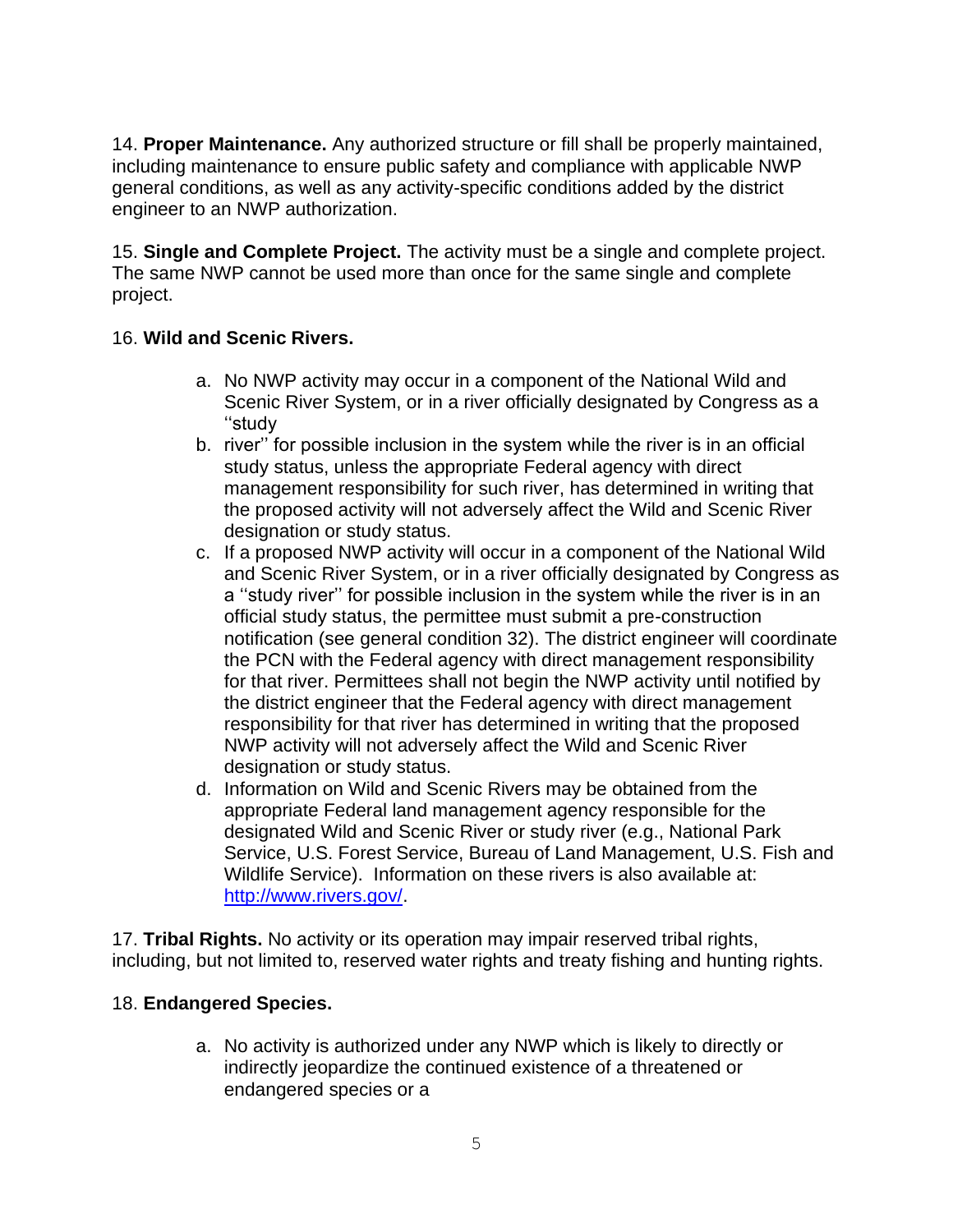- b. species proposed for such designation, as identified under the Federal Endangered Species Act (ESA), or which will directly or indirectly destroy or adversely modify designated critical habitat or critical habitat proposed for such designation. No activity is authorized under any NWP which ''may affect'' a listed species or critical habitat, unless ESA section 7 consultation addressing the consequences of the proposed activity on listed species or critical habitat has been completed. See 50 CFR 402.02 for the definition of ''effects of the action'' for the purposes of ESA section 7 consultation, as well as 50 CFR 402.17, which provides further explanation under ESA section 7 regarding ''activities that are reasonably certain to occur'' and ''consequences caused by the proposed action.''
- c. Federal agencies should follow their own procedures for complying with the requirements of the ESA (see 33 CFR 330.4(f)(1)). If pre-construction notification is required for the proposed activity, the Federal permittee must provide the district engineer with the appropriate documentation to demonstrate compliance with those requirements. The district engineer will verify that the appropriate documentation has been submitted. If the appropriate documentation has not been submitted, additional ESA section 7 consultation may be necessary for the activity and the respective federal agency would be responsible for fulfilling its obligation under section 7 of the ESA.
- d. Non-federal permittees must submit a pre-construction notification to the district engineer if any listed species (or species proposed for listing) or designated critical habitat (or critical habitat proposed such designation) might be affected or is in the vicinity of the activity, or if the activity is located in designated critical habitat or critical habitat proposed for such designation, and shall not begin work on the activity until notified by the district engineer that the requirements of the ESA have been satisfied and that the activity is authorized. For activities that might affect Federallylisted endangered or threatened species (or species proposed for listing) or designated critical habitat (or critical habitat proposed for such designation), the pre-construction notification must include the name(s) of the endangered or threatened species (or species proposed for listing) that might be affected by the proposed activity or that utilize the designated critical habitat (or critical habitat proposed for such designation) that might be affected by the proposed activity. The district engineer will determine whether the proposed activity ''may affect'' or will have ''no effect'' to listed species and designated critical habitat and will notify the non-Federal applicant of the Corps' determination within 45 days of receipt of a complete pre-construction notification. For activities where the non-Federal applicant has identified listed species (or species proposed for listing) or designated critical habitat (or critical habitat proposed for such designation) that might be affected or is in the vicinity of the activity, and has so notified the Corps, the applicant shall not begin work until the Corps has provided notification that the proposed activity will have ''no effect'' on listed species (or species proposed for listing or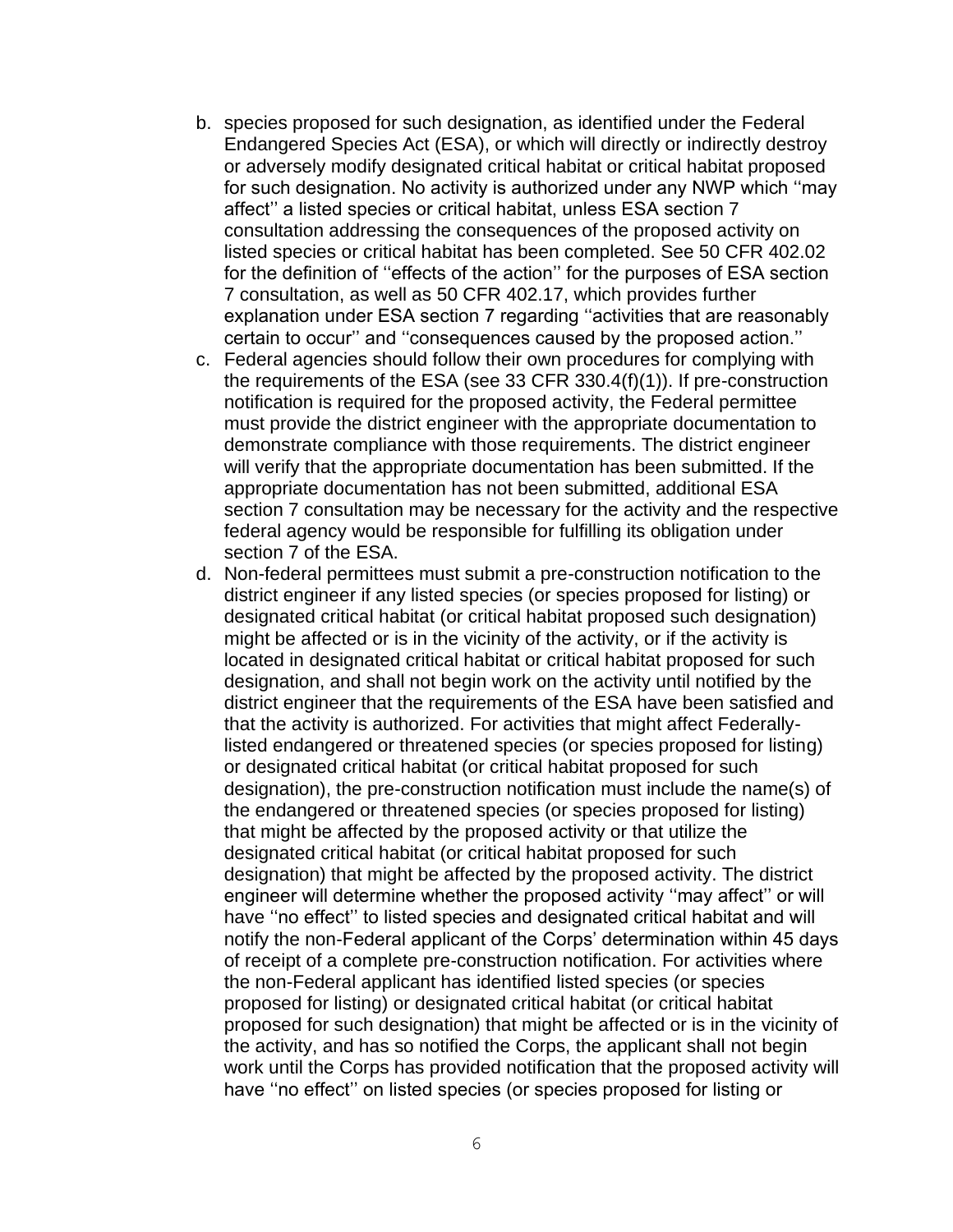designated critical habitat (or critical habitat proposed for such designation), or until ESA section 7 consultation or conference has been completed. If the non-Federal applicant has not heard back from the Corps within 45 days, the applicant must still wait for notification from the Corps.

- e. As a result of formal or informal consultation or conference with the FWS or NMFS the district engineer may add species-specific permit conditions to the NWPs.
- f. Authorization of an activity by an NWP does not authorize the ''take'' of a threatened or endangered species as defined under the ESA. In the absence of separate authorization (e.g., an ESA Section 10 Permit, a Biological Opinion with ''incidental take'' provisions, etc.) from the FWS or the NMFS, the Endangered Species Act prohibits any person subject to the jurisdiction of the United States to take a listed species, where ''take'' means to harass, harm, pursue, hunt, shoot, wound, kill, trap, capture, or collect, or to attempt to engage in any such conduct. The word ''harm'' in the definition of ''take'' means an act which actually kills or injures wildlife. Such an act may include significant habitat modification or degradation where it actually kills or injures wildlife by significantly impairing essential behavioral patterns, including breeding, feeding or sheltering.
- g. If the non-federal permittee has a valid ESA section 10(a)(1)(B) incidental take permit with an approved Habitat Conservation Plan for a project or a group of projects that includes the proposed NWP activity, the non-federal applicant should provide a copy of that ESA section 10(a)(1)(B) permit with the PCN required by paragraph (c) of this general condition. The district engineer will coordinate with the agency that issued the ESA section  $10(a)(1)(B)$  permit to determine whether the proposed NWP activity and the associated incidental take were considered in the internal ESA section 7 consultation conducted for the ESA section 10(a)(1)(B) permit. If that coordination results in concurrence from the agency that the proposed NWP activity and the associated incidental take were considered in the internal ESA section 7 consultation for the ESA section 10(a)(1)(B) permit, the district engineer does not need to conduct a separate ESA section 7 consultation for the proposed NWP activity. The district engineer will notify the non-federal applicant within 45 days of receipt of a complete pre-construction notification whether the ESA section 10(a)(1)(B) permit covers the proposed NWP
- h. activity or whether additional ESA section 7 consultation is required.
- i. Information on the location of threatened and endangered species and their critical habitat can be obtained directly from the offices of the FWS and NMFS or their world wide web pages at http://www.fws.gov/ or <http://www.fws.gov/ipac> and<http://www.nmfs.noaa.gov/pr/species/esa/> respectively.

19. **Migratory Birds and Bald and Golden Eagles.** The permittee is responsible for ensuring that an action authorized by an NWP complies with the Migratory Bird Treaty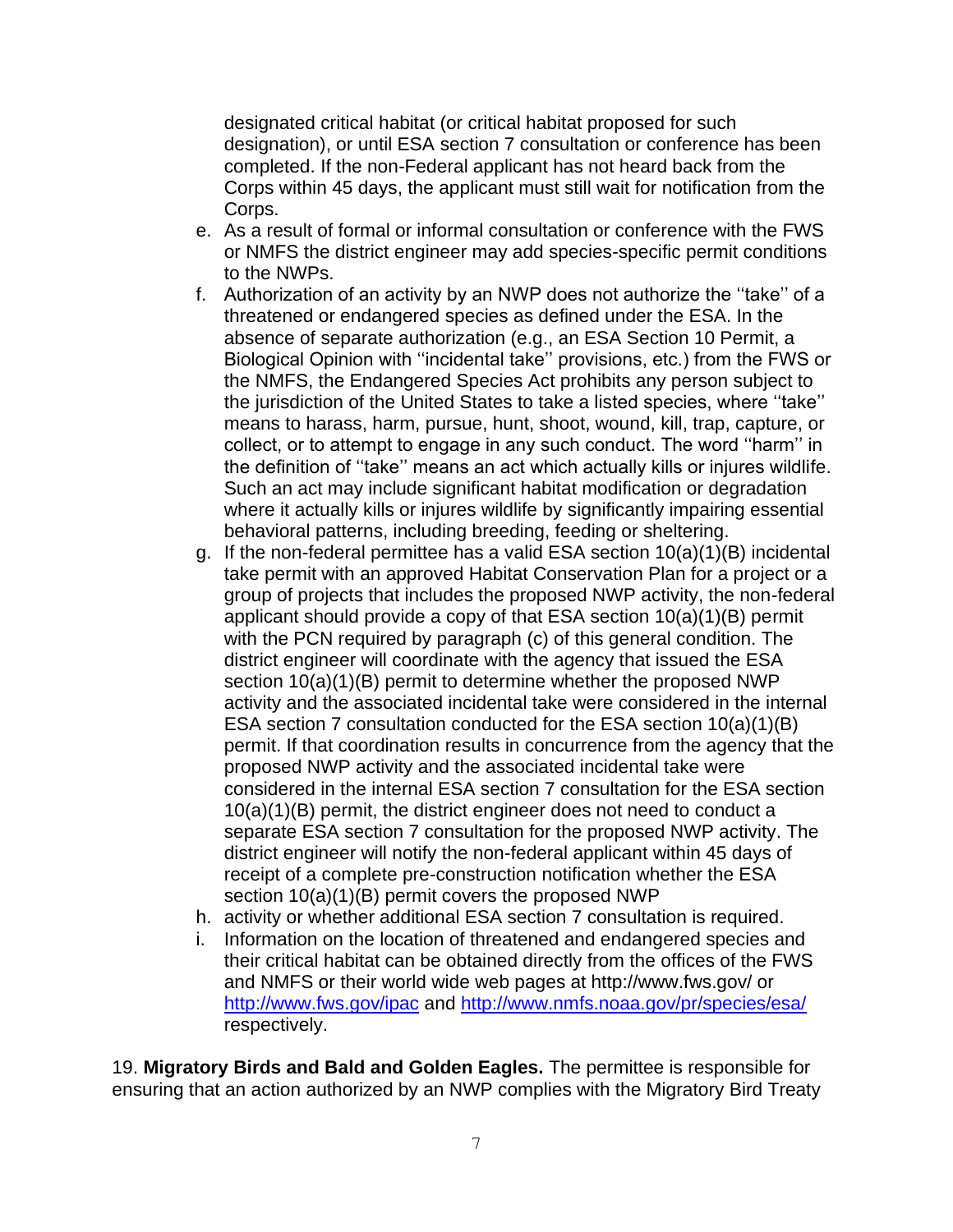Act and the Bald and Golden Eagle Protection Act. The permittee is responsible for contacting the appropriate local office of the U.S. Fish and Wildlife Service to determine what measures, if any, are necessary or appropriate to reduce adverse effects to migratory birds or eagles, including whether ''incidental take'' permits are necessary and available under the Migratory Bird Treaty Act or Bald and Golden Eagle Protection Act for a particular activity.

## 20. **Historic Properties.**

- a. No activity is authorized under any NWP which may have the potential to cause effects to properties listed, or eligible for listing, in the National Register of Historic Places until the requirements of Section 106 of the National Historic Preservation Act (NHPA) have been satisfied.
- b. Federal permittees should follow their own procedures for complying with the requirements of section 106 of the National Historic Preservation Act (see 33 CFR 330.4(g)(1)). If preconstruction notification is required for the proposed NWP activity, the Federal permittee must provide the district engineer with the appropriate documentation to demonstrate compliance with those requirements. The district engineer will verify that the appropriate documentation has been submitted. If the appropriate documentation is not submitted, then additional consultation under section 106 may be necessary. The respective federal agency is responsible for fulfilling its obligation to comply with section 106.
- c. Non-federal permittees must submit a pre-construction notification to the district engineer if the NWP activity might have the potential to cause effects to any historic properties listed on, determined to be eligible for listing on, or potentially eligible for listing on the National Register of Historic Places, including previously unidentified properties. For such activities, the preconstruction notification must state which historic properties might have the potential to be affected by the proposed NWP activity or include a vicinity map indicating the location of the historic properties or the potential for the presence of historic properties. Assistance regarding information on the location of, or potential for, the presence of historic properties can be sought from the State Historic Preservation Officer, Tribal Historic Preservation Officer, or designated tribal representative, as appropriate, and the National Register of Historic Places (see 33 CFR 330.4(g)). When reviewing preconstruction notifications, district engineers will comply with the current procedures for addressing the requirements of section 106 of the National Historic Preservation Act. The district engineer shall make a reasonable and good faith effort to carry out appropriate identification efforts commensurate with potential impacts, which may include background research, consultation, oral history interviews, sample field investigation, and/or field survey. Based on the information submitted in the PCN and these identification efforts, the district engineer shall determine whether the proposed NWP activity has the potential to cause effects on the historic properties. Section 106 consultation is not required when the district engineer determines that the activity does not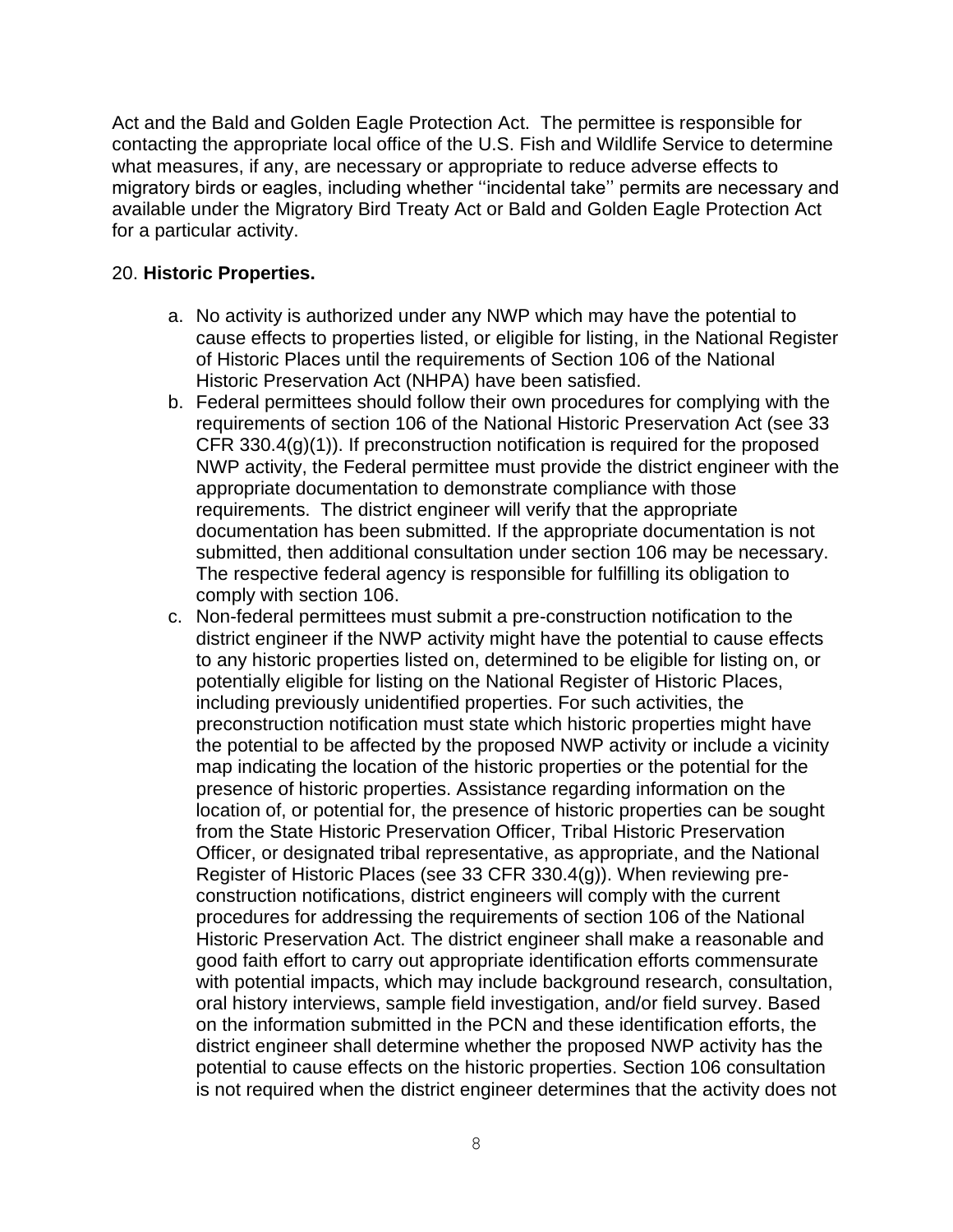have the potential to cause effects on historic properties (see 36 CFR 800.3(a)). Section 106 consultation is required when the district engineer determines that the activity has the potential to cause effects on historic properties. The district engineer will conduct consultation with consulting parties identified under 36 CFR 800.2(c) when he or she makes any of the following effect determinations for the purposes of section 106 of the NHPA: No historic properties affected, no adverse effect, or adverse effect.

- d. Where the non-Federal applicant has identified historic properties on which the proposed NWP activity might have the potential to cause effects and has so notified the Corps, the non-Federal applicant shall not begin the activity until notified by the district engineer either that the activity has no potential to cause effects to historic properties or that NHPA section 106 consultation has been completed. For non-federal permittees, the district engineer will notify the prospective permittee within 45 days of receipt of a complete preconstruction notification whether NHPA section 106 consultation is required. If NHPA section 106 consultation is required, the district engineer will notify the non-Federal applicant that he or she cannot begin the activity until section 106 consultation is completed. If the non-Federal applicant has not heard back from the Corps within 45 days, the applicant must still wait for notification from the Corps.
- e. Prospective permittees should be aware that section 110k of the NHPA (54 U.S.C. 306113) prevents the Corps from granting a permit or other assistance to an applicant who, with intent to avoid the requirements of section 106 of the NHPA, has intentionally significantly adversely affected a historic property to which the permit would relate, or having legal power to prevent it, allowed such significant adverse effect to occur, unless the Corps, after consultation with the Advisory Council on Historic Preservation (ACHP), determines that circumstances justify granting such assistance despite the adverse effect created or permitted by the applicant. If circumstances justify granting the assistance, the Corps is required to notify the ACHP and provide documentation specifying the circumstances, the degree of damage to the integrity of any historic properties affected, and proposed mitigation. This documentation must include any views obtained from the applicant, SHPO/THPO, appropriate Indian tribes if the undertaking occurs on or affects historic properties on tribal lands or affects properties of interest to those tribes, and other parties known to have a legitimate interest in the impacts to the permitted activity on historic properties.

21. **Discovery of Previously Unknown Remains and Artifacts.** Permittees that discover any previously unknown historic, cultural or archeological remains and artifacts while accomplishing the activity authorized by an NWP, they must immediately notify the district engineer of what they have found, and to the maximum extent practicable, avoid construction activities that may affect the remains and artifacts until the required coordination has been completed. The district engineer will initiate the Federal, Tribal, and state coordination required to determine if the items or remains warrant a recovery effort or if the site is eligible for listing in the National Register of Historic Places.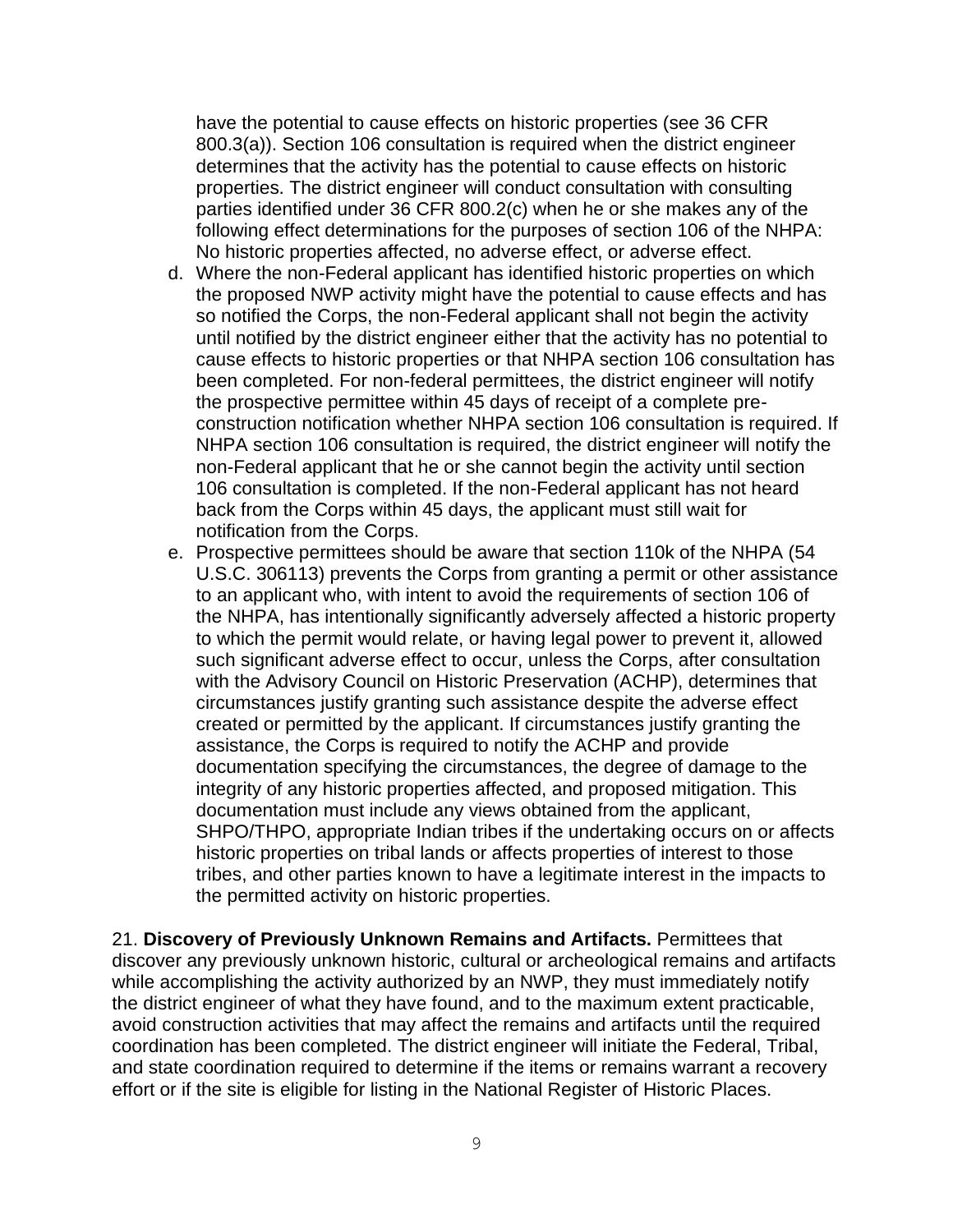22. **Designated Critical Resource Waters.** Critical resource waters include, NOAAmanaged marine sanctuaries and marine monuments, and National Estuarine Research Reserves. The district engineer may designate, after notice and opportunity for public comment, additional waters officially designated by a state as having particular environmental or ecological significance, such as outstanding national resource waters or state natural heritage sites. The district engineer may also designate additional critical resource waters after notice and opportunity for public comment.

(a) Discharges of dredged or fill material into waters of the United States are not authorized by NWPs 7, 12, 14, 16, 17, 21, 29, 31, 35, 39, 40, 42, 43, 44, 49, 50, 51, 52, 57 and 58 for any activity within, or directly affecting, critical resource waters, including wetlands adjacent to such waters. (b) For NWPs 3, 8, 10, 13, 15, 18, 19, 22, 23, 25, 27, 28, 30, 33, 34, 36, 37, 38, and 54, notification is required in accordance with general condition 32, for any activity proposed by permittees in the designated critical resource waters including wetlands adjacent to those waters. The district engineer may authorize activities under these NWPs only after she or he determines that the impacts to the critical resource waters will be no more than minimal.

23. **Mitigation.** The district engineer will consider the following factors when determining appropriate and practicable mitigation necessary to ensure that the individual and cumulative adverse environmental effects are no more than minimal:

- a. The activity must be designed and constructed to avoid and minimize adverse effects, both temporary and permanent, to waters of the United States to the maximum extent practicable at the project site (i.e., on site).
- b. Mitigation in all its forms (avoiding, minimizing, rectifying, reducing, or compensating for resource losses) will be required to the extent necessary to ensure that the individual and cumulative adverse environmental effects are no more than minimal.
- c. Compensatory mitigation at a minimum one-for-one ratio will be required for all wetland losses that exceed 1⁄10-acre and require preconstruction notification, unless the district engineer determines in writing that either some other form of mitigation would be more environmentally appropriate or the adverse environmental effects of the proposed activity are no more than minimal, and provides an activity-specific waiver of this requirement. For wetland losses of 1/10-acre or less that require preconstruction notification, the district engineer may determine on a case-by-case basis that compensatory mitigation is required to ensure that the activity results in only minimal adverse environmental effects.
- d. Compensatory mitigation at a minimum one-for-one ratio will be required for all losses of stream bed that exceed 3⁄100-acre and require preconstruction notification, unless the district engineer determines in writing that either some other form of mitigation would be more environmentally appropriate or the adverse environmental effects of the proposed activity are no more than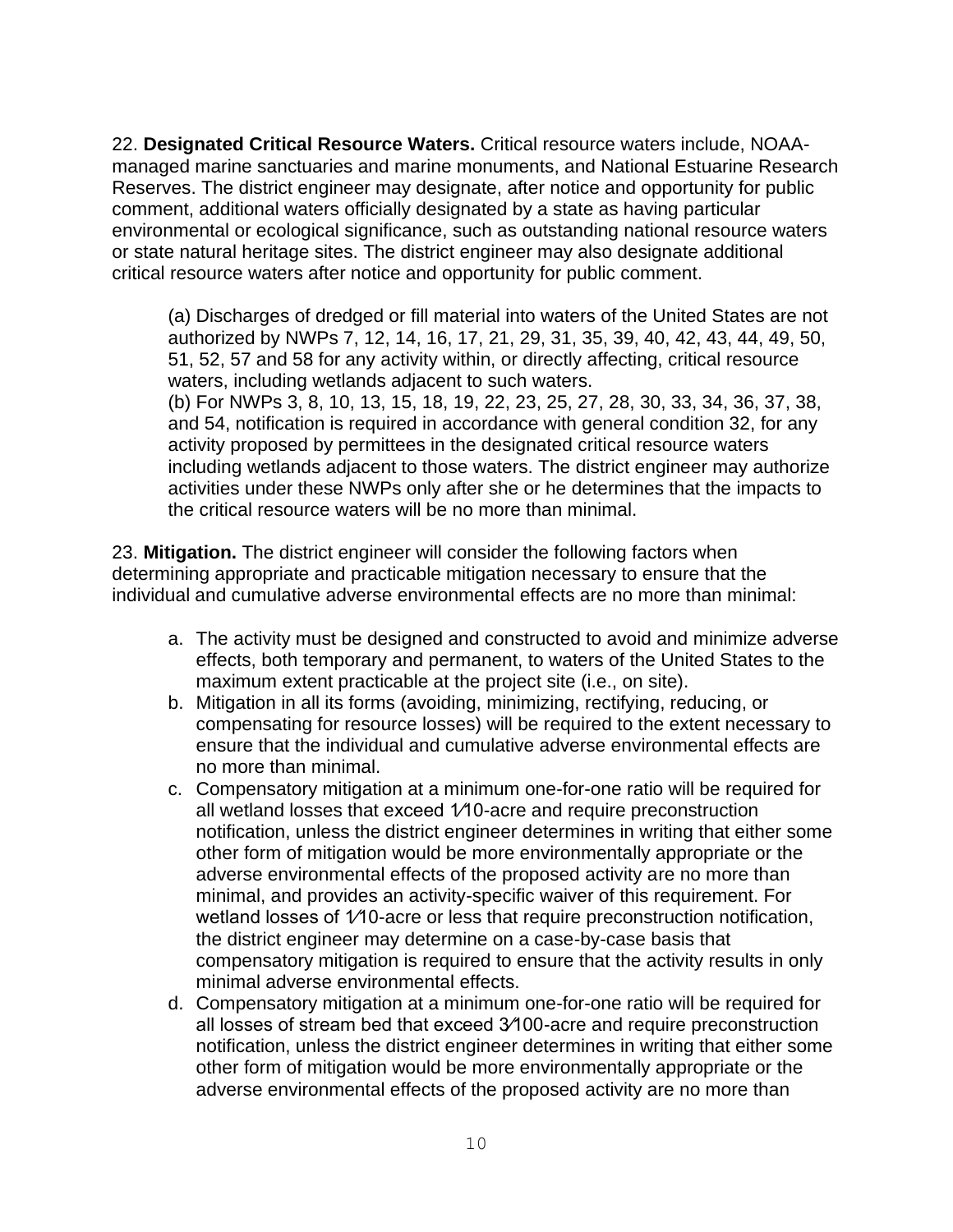minimal, and provides an activity-specific waiver of this requirement. This compensatory mitigation requirement may be satisfied through the restoration or enhancement of riparian areas next to streams in accordance with paragraph (e) of this general condition. For losses of stream bed of 3⁄100 acre or less that require preconstruction notification, the district engineer may determine on a case-by-case basis that compensatory mitigation is required to ensure that the activity results in only minimal adverse environmental effects. Compensatory mitigation for losses of streams should be provided, if practicable, through stream rehabilitation, enhancement, or preservation, since streams are difficult to-replace resources (see 33 CFR 332.3(e)(3)).

- e. Compensatory mitigation plans for NWP activities in or near streams or other open waters will normally include a requirement for the restoration or enhancement, maintenance, and legal protection (e.g., conservation easements) of riparian areas next to open waters. In some cases, the restoration or maintenance/protection of riparian areas may be the only compensatory mitigation required. If restoring riparian areas involves planting vegetation, only native species should be planted. The width of the required riparian area will address documented water quality or aquatic habitat loss concerns. Normally, the riparian area will be 25 to 50 feet wide on each side of the stream, but the district engineer may require slightly wider riparian areas to address documented water quality or habitat loss concerns. If it is not possible to restore or maintain/protect a riparian area on both sides of a stream, or if the waterbody is a lake or coastal waters, then restoring or maintaining/protecting a riparian area along a single bank or shoreline may be sufficient. Where both wetlands and open waters exist on the project site, the district engineer will determine the appropriate compensatory mitigation (e.g., riparian areas and/or wetlands compensation) based on what is best for the aquatic environment on a watershed basis. In cases where riparian areas are determined to be the most appropriate form of minimization or compensatory mitigation, the district engineer may waive or reduce the requirement to provide wetland compensatory mitigation for wetland losses.
- f. Compensatory mitigation projects provided to offset losses of aquatic resources must comply with the applicable provisions of 33 CFR part 332.
	- 1. The prospective permittee is responsible for proposing an appropriate compensatory mitigation option if compensatory mitigation is necessary to ensure that the activity results in no more than minimal adverse environmental effects. For the NWPs, the preferred mechanism for providing compensatory mitigation is mitigation bank credits or in-lieu fee program credits (see 33 CFR 332.3(b)(2) and (3)). However, if an appropriate number and type of mitigation bank or inlieu credits are not available at the time the PCN is submitted to the district engineer, the
	- 2. district engineer may approve the use of permittee-responsible mitigation.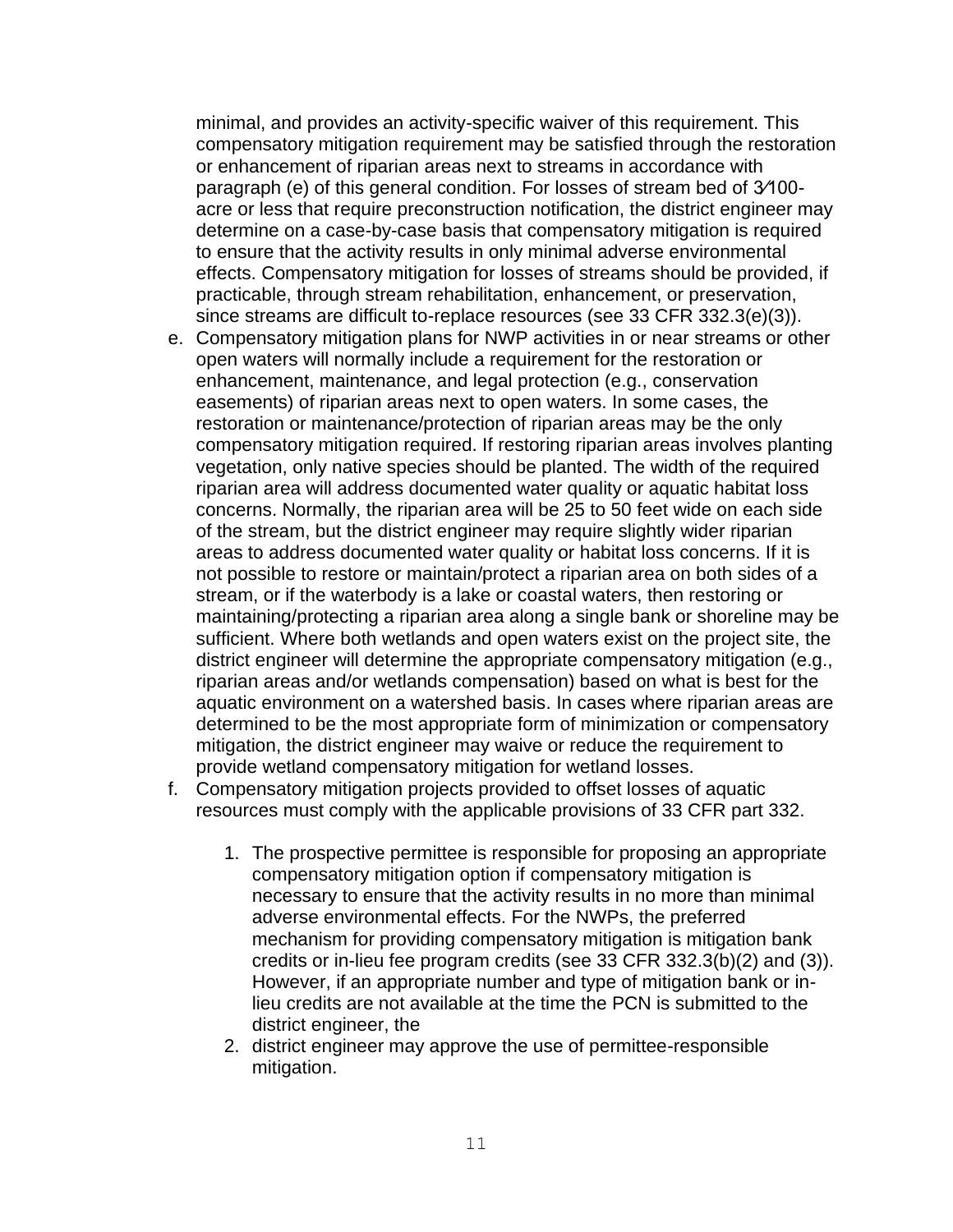- 3. The amount of compensatory mitigation required by the district engineer must be sufficient to ensure that the authorized activity results in no more than minimal individual and cumulative adverse environmental effects (see 33 CFR 330.1(e)(3)). (See also 33 CFR 332.3(f).)
- 4. Since the likelihood of success is greater and the impacts to potentially valuable uplands are reduced, aquatic resource restoration should be the first compensatory mitigation option
- 5. considered for permittee-responsible mitigation.
- 6. If permittee-responsible mitigation is the proposed option, the prospective permittee is responsible for submitting a mitigation plan. A conceptual or detailed mitigation plan may be used by the district engineer to make the decision on the NWP verification request, but a final mitigation plan that addresses the applicable requirements of 33 CFR 332.4(c)(2) through (14) must be approved by the district engineer before the permittee begins work in waters of the United States, unless the district engineer determines that prior approval of the final mitigation plan is not practicable or not necessary to ensure timely completion of the required compensatory mitigation (see 33 CFR 332.3(k)(3)). If permittee responsible mitigation is the proposed option, and the proposed compensatory mitigation site is located on land in which another federal agency holds an easement, the district engineer will coordinate with that federal agency to determine if proposed compensatory mitigation project is compatible with the terms of the easement.
- 7. If mitigation bank or in-lieu fee program credits are the proposed option, the mitigation plan needs to address only the baseline conditions at the impact site and the number of credits to be provided (see 33 CFR 332.4(c)(1)(ii)).
- 8. Compensatory mitigation requirements (e.g., resource type and amount to be provided as compensatory mitigation, site protection, ecological performance standards, monitoring requirements) may be addressed through conditions added to the NWP authorization, instead of components of a compensatory mitigation plan (see 33 CFR  $332.4(c)(1)(ii)$ .
- g. Compensatory mitigation will not be used to increase the acreage losses allowed by the acreage limits of the NWPs. For example, if an NWP has an acreage limit of 1⁄2-acre, it cannot be used to authorize any NWP activity resulting in the loss of greater than 1⁄2-acre of waters of the United States, even if compensatory mitigation is provided that replaces or restores some of the lost waters. However, compensatory mitigation can and should be used, as necessary, to ensure that an NWP activity already meeting the established acreage limits also satisfies the no more than minimal impact requirement for the NWPs.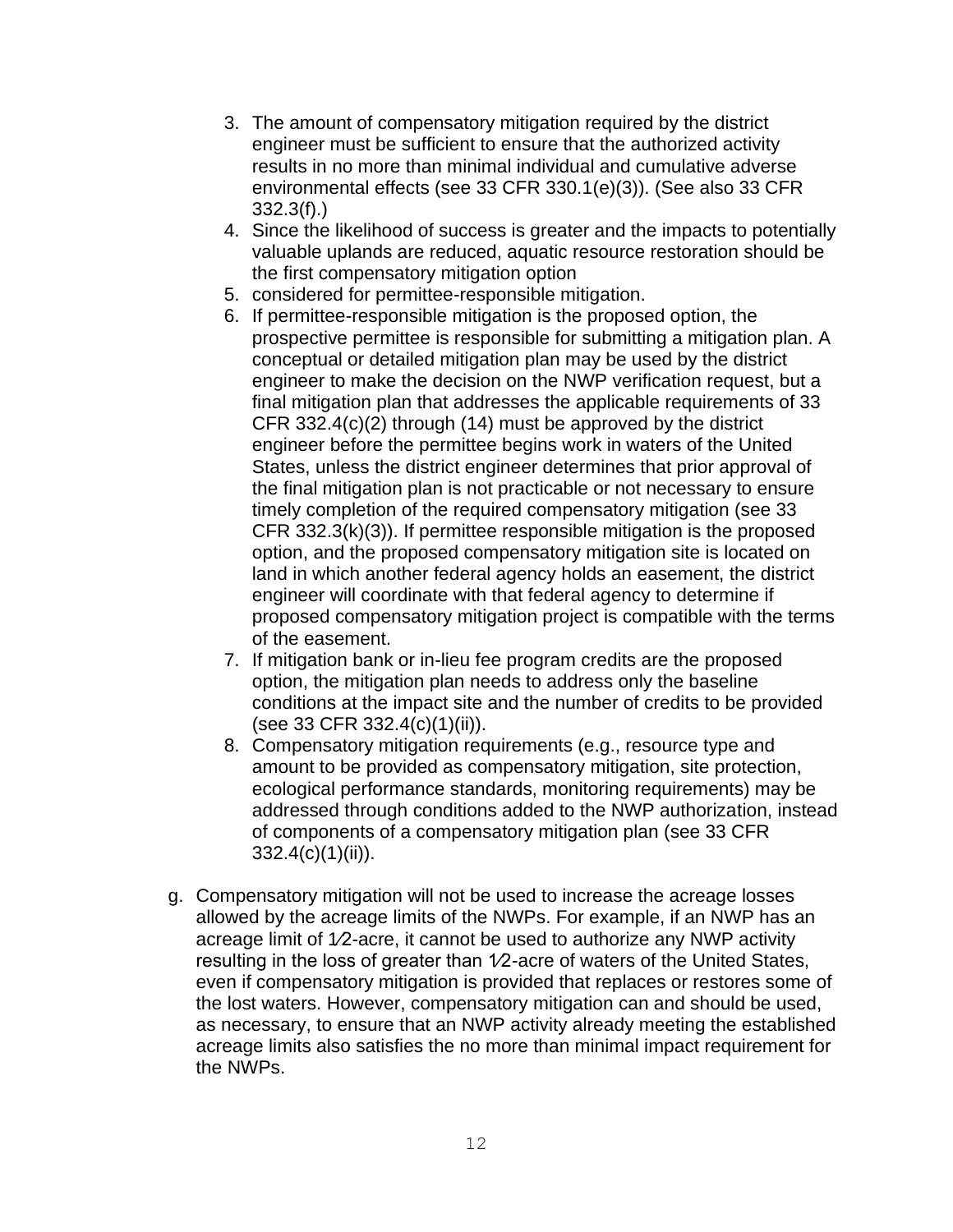- h. (h) Permittees may propose the use of mitigation banks, in-lieu fee programs, or permittee-responsible mitigation. When developing a compensatory mitigation proposal, the permittee must consider appropriate and practicable options consistent with the framework at 33 CFR 332.3(b). For activities resulting in the loss of marine or estuarine resources, permittee responsible mitigation may be environmentally preferable if there are no mitigation banks or in-lieu fee programs in the area that have marine or estuarine credits available for sale or transfer to the permittee. For permittee responsible mitigation, the special conditions of the NWP verification must clearly indicate the party or parties responsible for the implementation and performance of the compensatory mitigation project, and, if required, its long-term management.
- i. Where certain functions and services of waters of the United States are permanently adversely affected by a regulated activity, such as discharges of dredged or fill material into waters of the United States that will convert a forested or scrub-shrub wetland to a herbaceous wetland in a permanently maintained utility line right-of-way, mitigation may be required to reduce the adverse environmental effects of the activity to the no more than minimal level.

24. **Safety of Impoundment Structures.** To ensure that all impoundment structures are safely designed, the district engineer may require non-Federal applicants to demonstrate that the structures comply with established state or federal, dam safety criteria or have been designed by qualified persons. The district engineer may also require documentation that the design has been independently reviewed by similarly qualified persons, and appropriate modifications made to ensure safety.

#### 25. **Water Quality.**

- a. Where the certifying authority (state, authorized tribe, or EPA, as appropriate) has not previously certified compliance of an NWP with CWA section 401, a CWA section 401 water quality certification for the proposed discharge must be obtained or waived (see 33 CFR 330.4(c)). If the permittee cannot comply with all of the conditions of a water quality certification previously issued by certifying authority for the issuance of the NWP, then the permittee must obtain a water quality certification or waiver for the proposed discharge in order for the activity to be authorized by an NWP.
- b. If the NWP activity requires preconstruction notification and the certifying authority has not previously certified compliance of an NWP with CWA section 401, the proposed discharge is not authorized by an NWP until water quality certification is obtained or waived. If the certifying authority issues a water quality certification for the proposed discharge, the permittee must submit a copy of the certification to the district engineer. The discharge is not authorized by an NWP until the district engineer has notified the permittee that the water quality certification requirement has been satisfied by the issuance of a water quality certification or a waiver.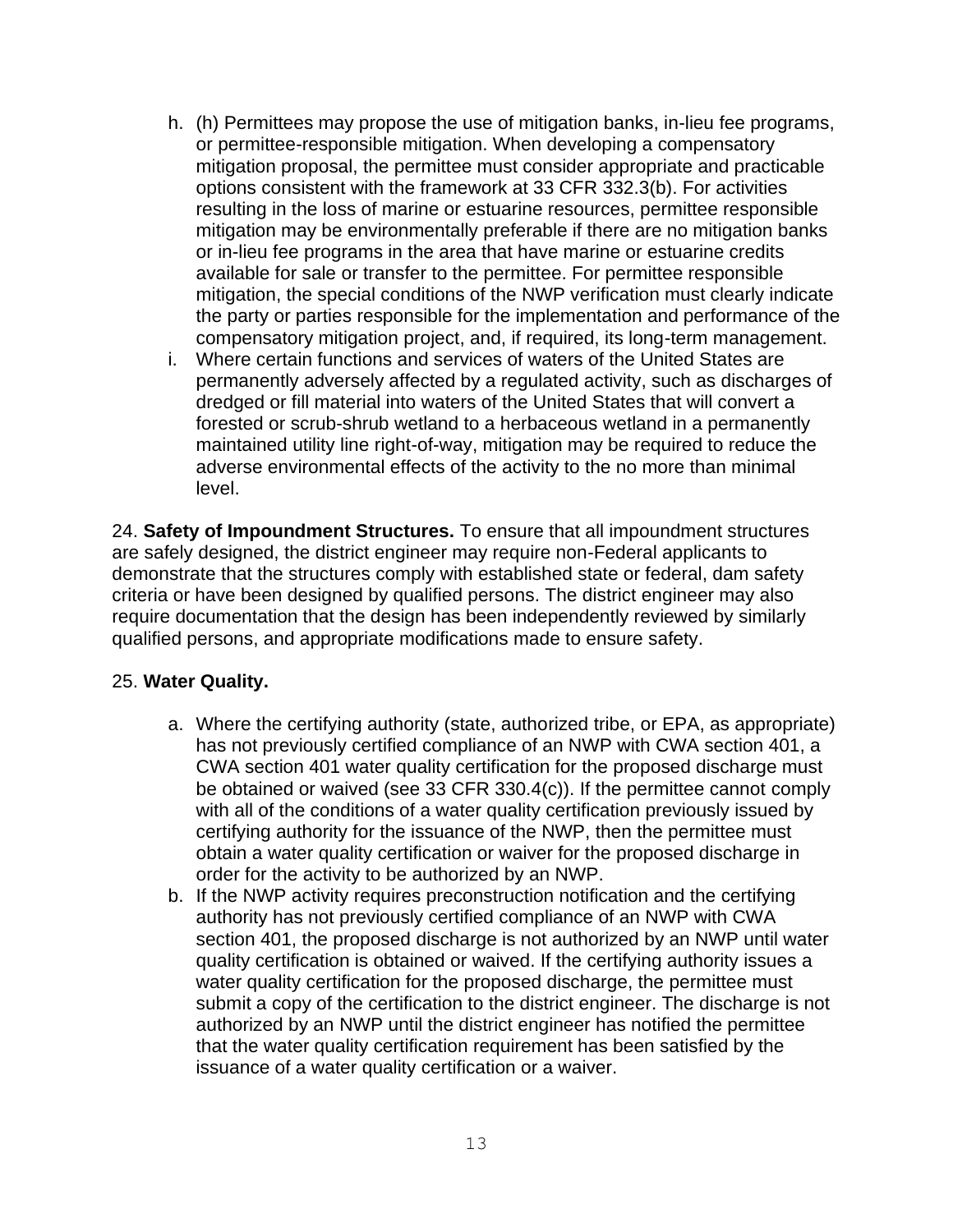c. The district engineer or certifying authority may require additional water quality management measures to ensure that the authorized activity does not result in more than minimal degradation of water quality.

26. **Coastal Zone Management.** In coastal states where an NWP has not previously received a state coastal zone management consistency concurrence, an individual state coastal zone management consistency concurrence must be obtained, or a presumption of concurrence must occur (see 33 CFR 330.4(d)). If the permittee cannot comply with all of the conditions of a coastal zone management consistency concurrence previously issued by the state, then the permittee must obtain an individual coastal zone management consistency concurrence or presumption of concurrence in order for the activity to be authorized by an NWP. The district engineer or a state may require additional measures to ensure that the authorized activity is consistent with state coastal zone management requirements.

27. **Regional and Case-By-Case Conditions.** The activity must comply with any regional conditions that may have been added by the Division Engineer (see 33 CFR 330.4(e)) and with any case specific conditions added by the Corps or by the state, Indian Tribe, or U.S. EPA in its CWA section 401 Water Quality Certification, or by the state in its Coastal Zone Management Act consistency determination.

28. **Use of Multiple Nationwide Permits.** The use of more than one NWP for a single and complete project is authorized, subject to the following restrictions:

- a. If only one of the NWPs used to authorize the single and complete project has a specified acreage limit, the acreage loss of waters of the United States cannot exceed the acreage limit of the NWP with the highest specified acreage limit. For example, if a road crossing over tidal waters is constructed under NWP 14, with associated bank stabilization authorized by NWP 13, the maximum acreage loss of waters of the United States for the total project cannot exceed 1⁄3-acre.
- b. If one or more of the NWPs used to authorize the single and complete project has specified acreage limits, the acreage loss of waters of the United States authorized by those NWPs cannot exceed their respective specified acreage limits. For example, if a commercial development is constructed under NWP 39, and the single and complete project includes the filling of an upland ditch authorized by NWP 46, the maximum acreage loss of waters of the United States for the commercial development under NWP 39 cannot exceed 1/2-acre, and the total acreage loss of waters of United States due to the NWP 39 and 46 activities cannot exceed 1 acre.

29. **Transfer of Nationwide Permit Verifications.** If the permittee sells the property associated with a nationwide permit verification, the permittee may transfer the nationwide permit verification to the new owner by submitting a letter to the appropriate Corps district office to validate the transfer. A copy of the nationwide permit verification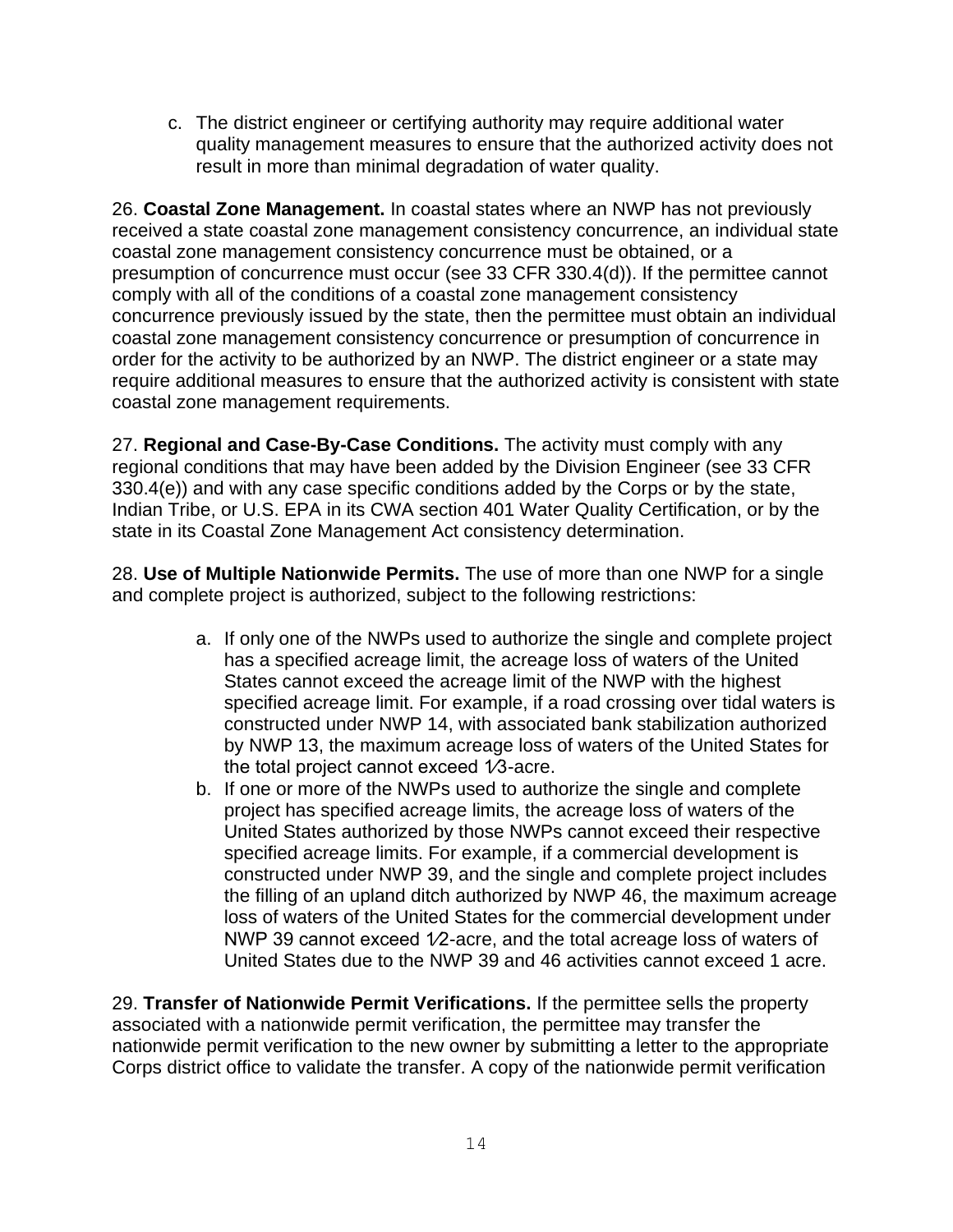must be attached to the letter, and the letter must contain the following statement and signature:

''When the structures or work authorized by this nationwide permit are still in existence at the time the property is transferred, the terms and conditions of this nationwide permit, including any special conditions, will continue to be binding on the new owner(s) of the property. To validate the transfer of this nationwide permit and the associated liabilities associated with compliance with its terms and conditions, have the transferee sign and date below.''

\_\_\_\_\_\_\_\_\_\_\_\_\_\_\_\_\_\_\_\_\_\_\_\_\_\_\_\_ (Transferee)

\_\_\_\_\_\_\_\_\_\_\_\_\_\_\_\_\_\_\_\_\_\_\_\_\_\_\_\_

(Date)

30. **Compliance Certification.** Each permittee who receives an NWP verification letter from the Corps must provide a signed certification documenting completion of the authorized activity and implementation of any required compensatory mitigation. The success of any required permittee-responsible mitigation, including the achievement of ecological performance standards, will be addressed separately by the district engineer. The Corps will provide the permittee the certification document with the NWP verification letter. The certification document will include:

- a. A statement that the authorized activity was done in accordance with the NWP authorization, including any general, regional, or activity-specific conditions;
- b. A statement that the implementation of any required compensatory mitigation was completed in accordance with the permit conditions. If credits from a mitigation bank or in-lieu fee program are used to satisfy the compensatory mitigation requirements, the certification must include the documentation required by 33 CFR 332.3(l)(3) to confirm that the permittee secured the appropriate number and resource type of credits; and
- c. The signature of the permittee certifying the completion of the activity and mitigation. The completed certification document must be submitted to the district engineer within 30 days of completion of the authorized activity or the implementation of any required compensatory mitigation, whichever occurs later.

31. **Activities Affecting Structures or Works Built by the United States.** If an NWP activity also requires review by, or permission from, the Corps pursuant to 33 U.S.C. 408 because it will alter or temporarily or permanently occupy or use a U.S. Army Corps of Engineers (USACE) federally authorized Civil Works project (a ''USACE project''), the prospective permittee must submit a pre-construction notification. See paragraph (b)(10) of general condition 32. An activity that requires section 408 permission and/or review is not authorized by an NWP until the appropriate Corps office issues the section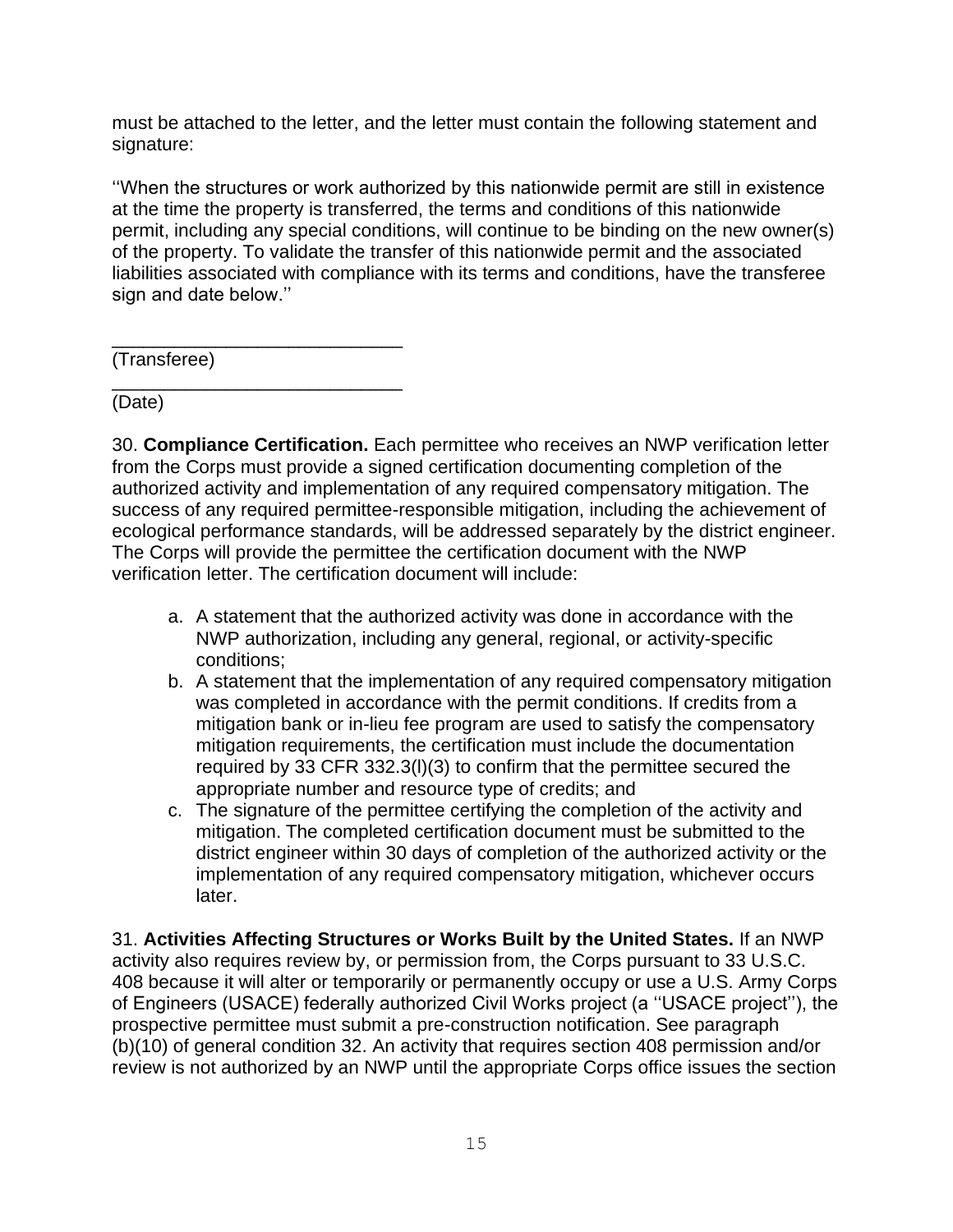408 permission or completes its review to alter, occupy, or use the USACE project, and the district engineer issues a written NWP verification.

## 32. **Pre-Construction Notification.**

- a. **Timing.** Where required by the terms of the NWP, the prospective permittee must notify the district engineer by submitting a pre-construction notification (PCN) as early as possible. The district engineer must determine if the PCN is complete within 30 calendar days of the date of receipt and, if the PCN is determined to be incomplete, notify the prospective permittee within that 30 day period to request the additional information necessary to make the PCN complete. The request must specify the information needed to make the PCN complete. As a general rule, district engineers will request additional information necessary to make the PCN complete only once. However, if the prospective permittee does not provide all of the requested information, then the district engineer will notify the prospective permittee that the PCN is still incomplete and the PCN review process will not commence until all of the requested information has been received by the district engineer. The prospective permittee shall not begin the activity until either:
	- 1. He or she is notified in writing by the district engineer that the activity may proceed under the NWP with any special conditions imposed by the district or division engineer; or
	- 2. 45 calendar days have passed from the district engineer's receipt of the complete PCN and the prospective permittee has not received written notice from the district or division engineer. However, if the permittee was required to notify the Corps pursuant to general condition 18 that listed species or critical habitat might be affected or are in the vicinity of the activity, or to notify the Corps pursuant to general condition 20 that the activity might have the potential to cause effects to historic properties, the permittee cannot begin the activity until receiving written notification from the Corps that there is ''no effect'' on listed species or ''no potential to cause effects'' on historic properties, or that any consultation required under Section 7 of the Endangered Species Act (see 33 CFR 330.4(f)) and/or section 106 of the National Historic Preservation Act (see 33 CFR 330.4(g)) has been completed. If the proposed activity requires a written waiver to exceed specified limits of an NWP, the permittee may not begin the activity until the district engineer issues the waiver. If the district or division engineer notifies the permittee in writing that an individual permit is required within 45 calendar days of receipt of a complete PCN, the permittee cannot begin the activity until an individual permit has been obtained. Subsequently, the permittee's right to proceed under the NWP may be modified, suspended, or revoked only in accordance with the procedure set forth in 33 CFR 330.5(d)(2).
- b. **Contents of Pre-Construction Notification:** The PCN must be in writing and include the following information: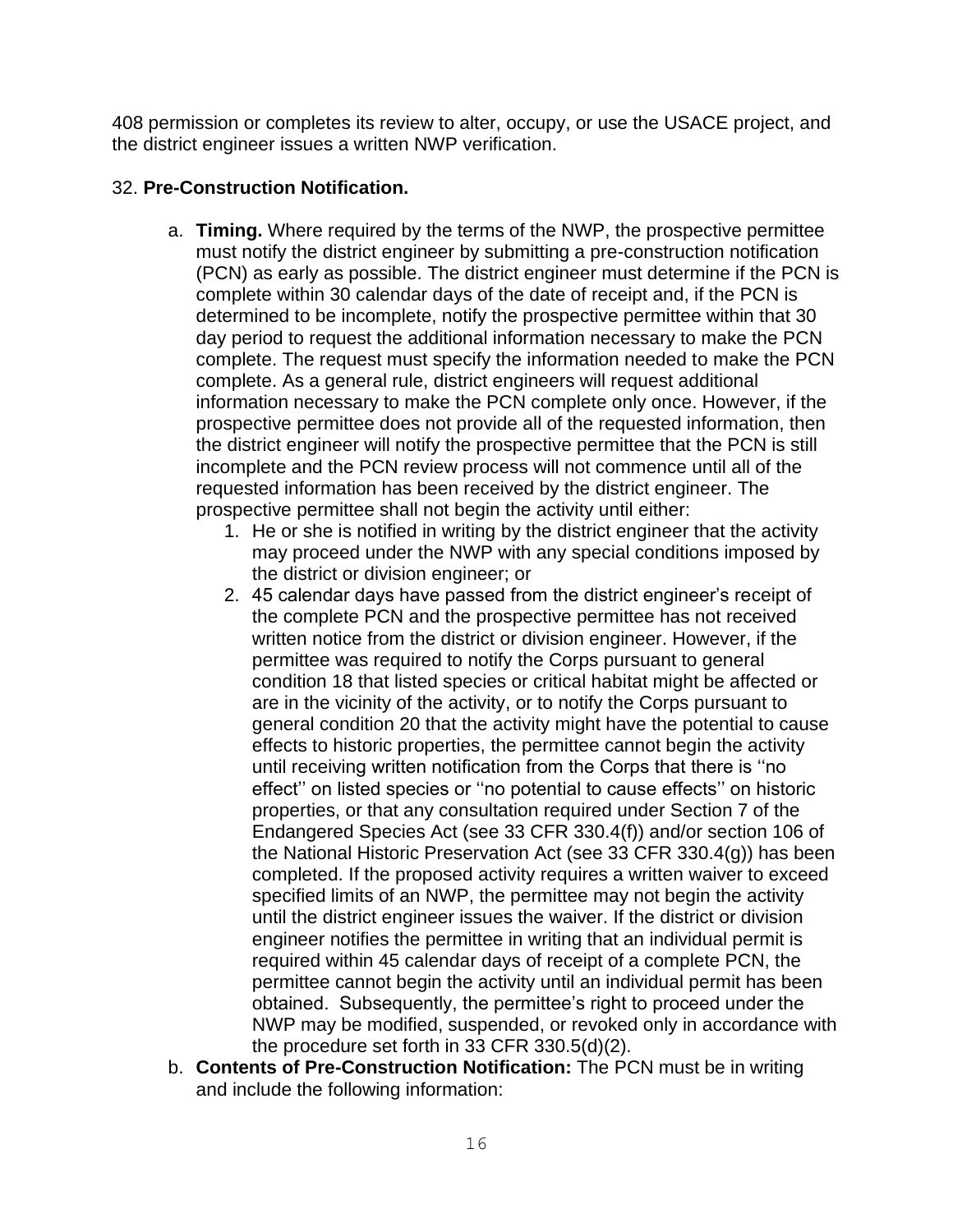- 1. Name, address and telephone numbers of the prospective permittee;
- 2. Location of the proposed activity;
- 3. Identify the specific NWP or NWP(s) the prospective permittee wants to use to authorize the proposed activity;
- 4.
- i. A description of the proposed activity; the activity's purpose; direct and indirect adverse environmental effects the activity would cause, including the anticipated amount of loss of wetlands, other special aquatic sites, and other waters expected to result from the NWP activity, in acres, linear feet, or other appropriate unit of measure; a description of any proposed mitigation measures intended to reduce the adverse environmental effects caused by the proposed activity; and any other NWP(s), regional general permit(s), or individual permit(s) used or intended to be used to authorize any part of the proposed project or any related activity, including other separate and distant crossings for linear projects that require Department of the Army authorization but do not require pre-construction notification. The description of the proposed activity and any proposed mitigation measures should be sufficiently detailed to allow the district engineer to determine that the adverse environmental effects of the activity will be no more than minimal and to determine the need for compensatory mitigation or other mitigation measures.
- ii. For linear projects where one or more single and complete crossings require pre-construction notification, the PCN must include the quantity of anticipated losses of wetlands, other special aquatic sites, and other waters for each single and complete crossing of those wetlands, other special aquatic sites, and other waters (including those single and complete crossings authorized by an NWP but do not require PCNs). This information will be used by the district engineer to evaluate the cumulative adverse environmental effects of the proposed linear project, and does not change those non-PCN NWP activities into NWP PCNs.
- iii. Sketches should be provided when necessary to show that the activity complies with the terms of the NWP. (Sketches usually clarify the activity and when provided results in a quicker
- iv. decision. Sketches should contain sufficient detail to provide an illustrative description of the proposed activity (e.g., a conceptual plan), but do not need to be detailed engineering plans);
- 5. The PCN must include a delineation of wetlands, other special aquatic sites, and other waters, such as lakes and ponds, and perennial and intermittent streams, on the project site. Wetland delineations must be prepared in accordance with the current method required by the Corps.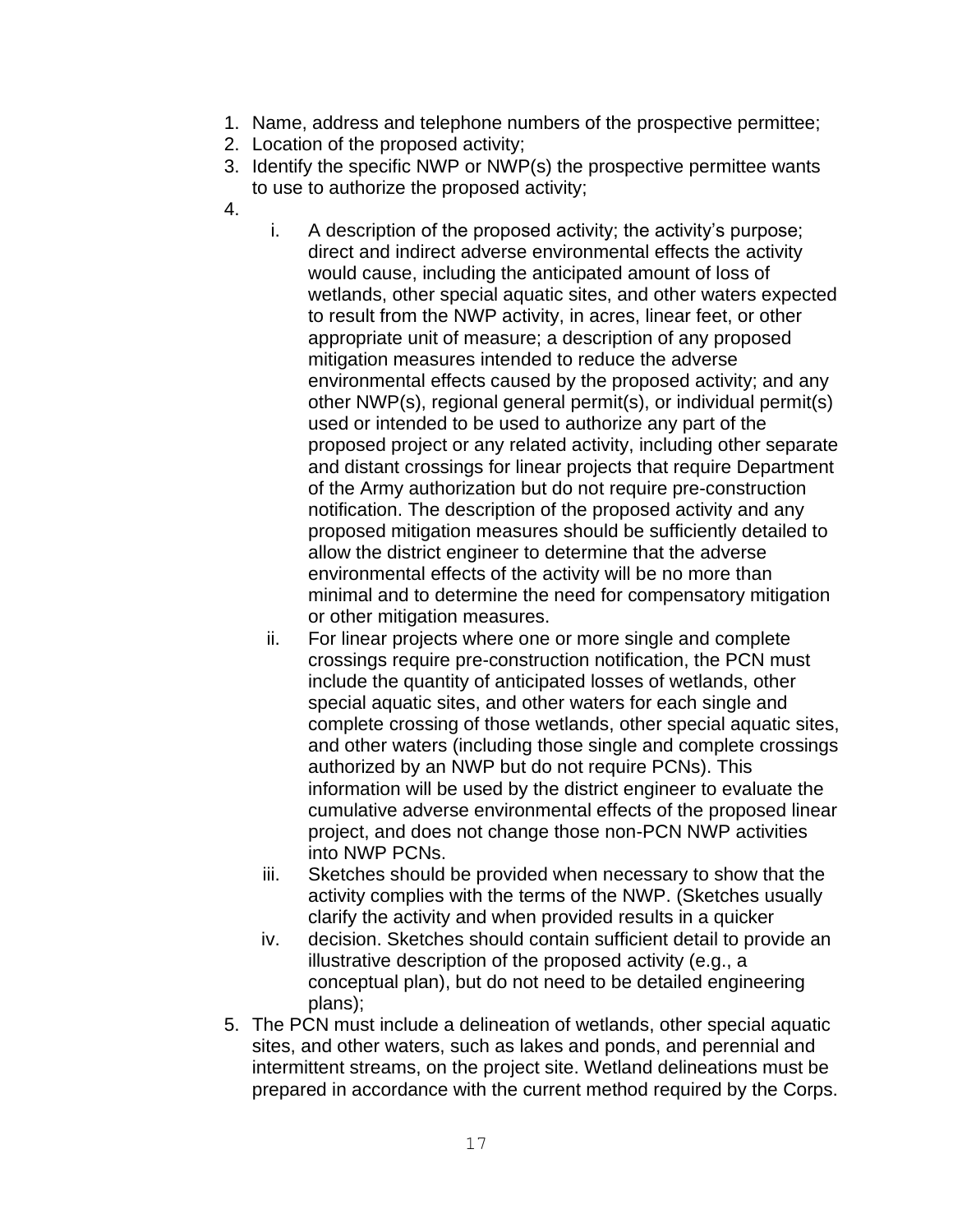The permittee may ask the Corps to delineate the special aquatic sites and other waters on the project site, but there may be a delay if the Corps does the delineation, especially if the project site is large or contains many wetlands, other special aquatic sites, and other waters. Furthermore, the 45-day period will not start until the delineation has been submitted to or completed by the Corps, as appropriate;

- 6. If the proposed activity will result in the loss of greater than 1⁄10-acre of wetlands or 3⁄100-acre of stream bed and a PCN is required, the prospective permittee must submit a statement describing how the mitigation requirement will be satisfied, or explaining why the adverse environmental effects are no more than minimal and why compensatory mitigation should not be required. As an alternative, the prospective permittee may submit a conceptual or detailed mitigation plan.
- 7. For non-federal permittees, if any listed species (or species proposed for listing) or designated critical habitat (or critical habitat proposed for such designation) might be affected or is in the vicinity of the activity, or if the activity is located in designated critical habitat (or critical habitat proposed for such designation), the PCN must include the name(s) of those endangered or threatened species (or species proposed for listing) that might be affected by the proposed activity or utilize the designated critical habitat (or critical habitat proposed for such designation) that might be affected by the proposed activity. For NWP activities that require pre-construction notification, Federal permittees must provide documentation demonstrating compliance with the Endangered Species Act;
- 8. For non-federal permittees, if the NWP activity might have the potential to cause effects to a historic property listed on, determined to be eligible for listing on, or potentially eligible for listing on, the National Register of Historic Places, the PCN must state which historic property might have the potential to be affected by the proposed activity or include a vicinity map indicating the location of the historic property. For NWP activities that require pre-construction notification, Federal permittees must provide documentation demonstrating compliance with section 106 of the National Historic Preservation Act;
- 9. For an activity that will occur in a component of the National Wild and Scenic River System, or in a river officially designated by Congress as a ''study river'' for possible inclusion in the system while the river is in an official study status, the PCN must identify the Wild and Scenic River or the ''study river'' (see general condition 16); and
- 10.For an NWP activity that requires permission from, or review by, the Corps pursuant to 33 U.S.C. 408 because it will alter or temporarily or permanently occupy or use a U.S. Army Corps of Engineers federally authorized civil works project, the pre-construction notification must include a statement confirming that the project proponent has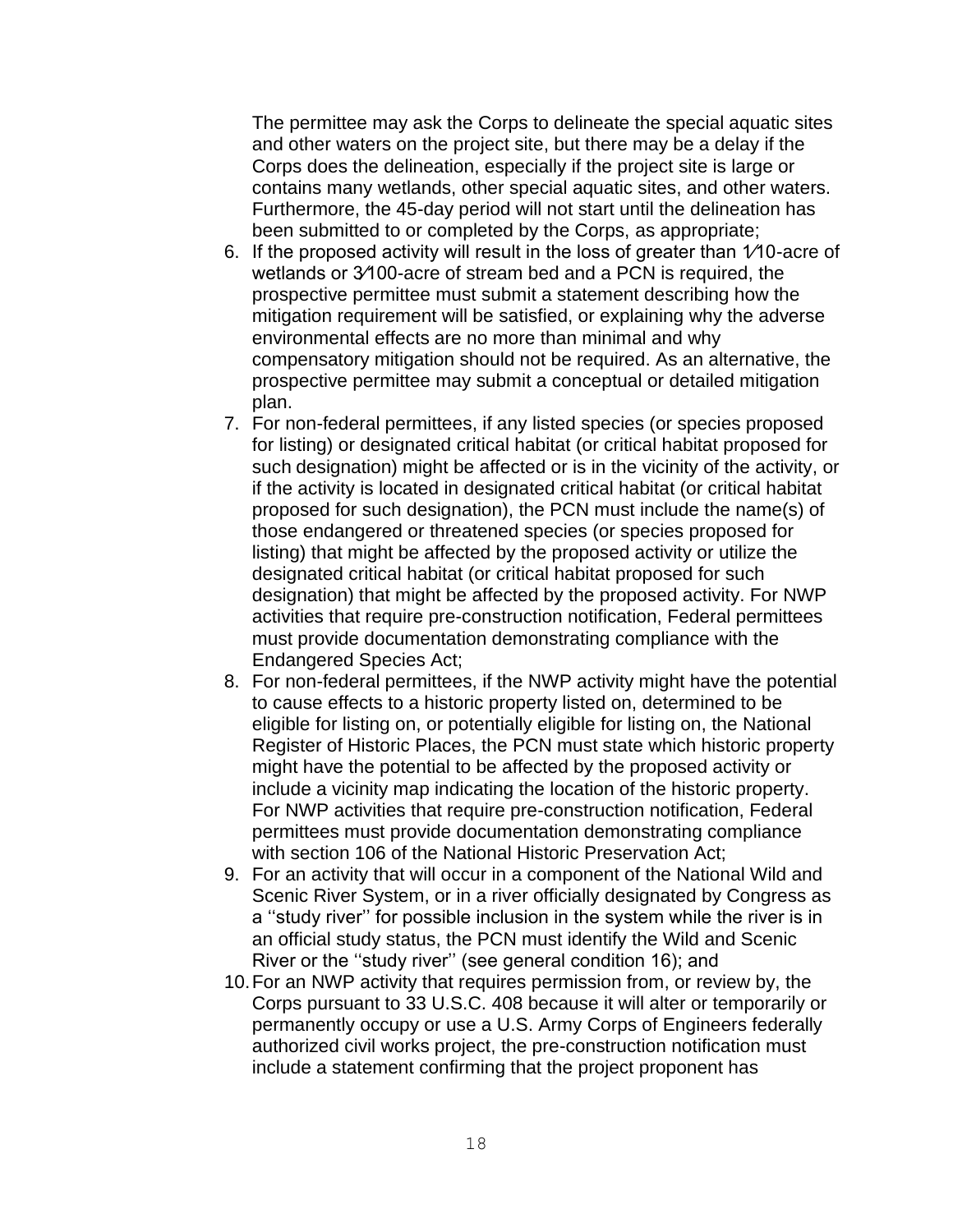submitted a written request for section 408 permission from, or review by, the Corps office having jurisdiction over that USACE project.

c. **Form of Pre-Construction Notification:** The nationwide permit preconstruction notification form (Form ENG 6082) should be used for NWP PCNs. A letter containing the required information may also be used. Applicants may provide electronic files of PCNs and supporting materials if the district engineer has established tools and procedures for electronic submittals.

## d. **Agency Coordination:**

- 1. The district engineer will consider any comments from Federal and state agencies concerning the proposed activity's compliance with the terms and conditions of the NWPs and the need for mitigation to reduce the activity's adverse environmental effects so that they are no more than minimal.
- 2. Agency coordination is required for:
	- i. All NWP activities that require pre-construction notification and result in the loss of greater than 1⁄2-acre of waters of the United States;
	- ii. NWP 13 activities in excess of 500 linear feet, fills greater than one cubic yard per running foot, or involve discharges of dredged or fill material into special aquatic sites; and
	- iii. NWP 54 activities in excess of 500 linear feet, or that extend into the waterbody more than 30 feet from the mean low water line in tidal waters or the ordinary high water mark in the Great Lakes.
- 3. When agency coordination is required, the district engineer will immediately provide (e.g., via email, facsimile transmission, overnight mail, or other expeditious manner) a copy of the complete PCN to the appropriate Federal or state offices (FWS, state natural resource or water quality agency, EPA, and, if appropriate, the NMFS). With the exception of NWP 37, these agencies will have 10 calendar days from the date the material is transmitted to notify the district engineer via telephone, facsimile transmission, or email that they intend to provide substantive, site-specific comments. The comments must explain why the agency believes the adverse environmental effects will be more than minimal. If so contacted by an agency, the district engineer will wait an additional 15 calendar days before making a decision on the preconstruction notification. The district engineer will fully consider agency comments received within the specified time frame concerning the proposed activity's compliance with the terms and conditions of the NWPs, including the need for mitigation to ensure that the net adverse environmental effects of the proposed activity are no more than minimal. The district engineer will provide no response to the resource agency, except as provided below. The district engineer will indicate in the administrative record associated with each pre-construction notification that the resource agencies' concerns were considered. For NWP 37, the emergency watershed protection and rehabilitation activity may proceed immediately in cases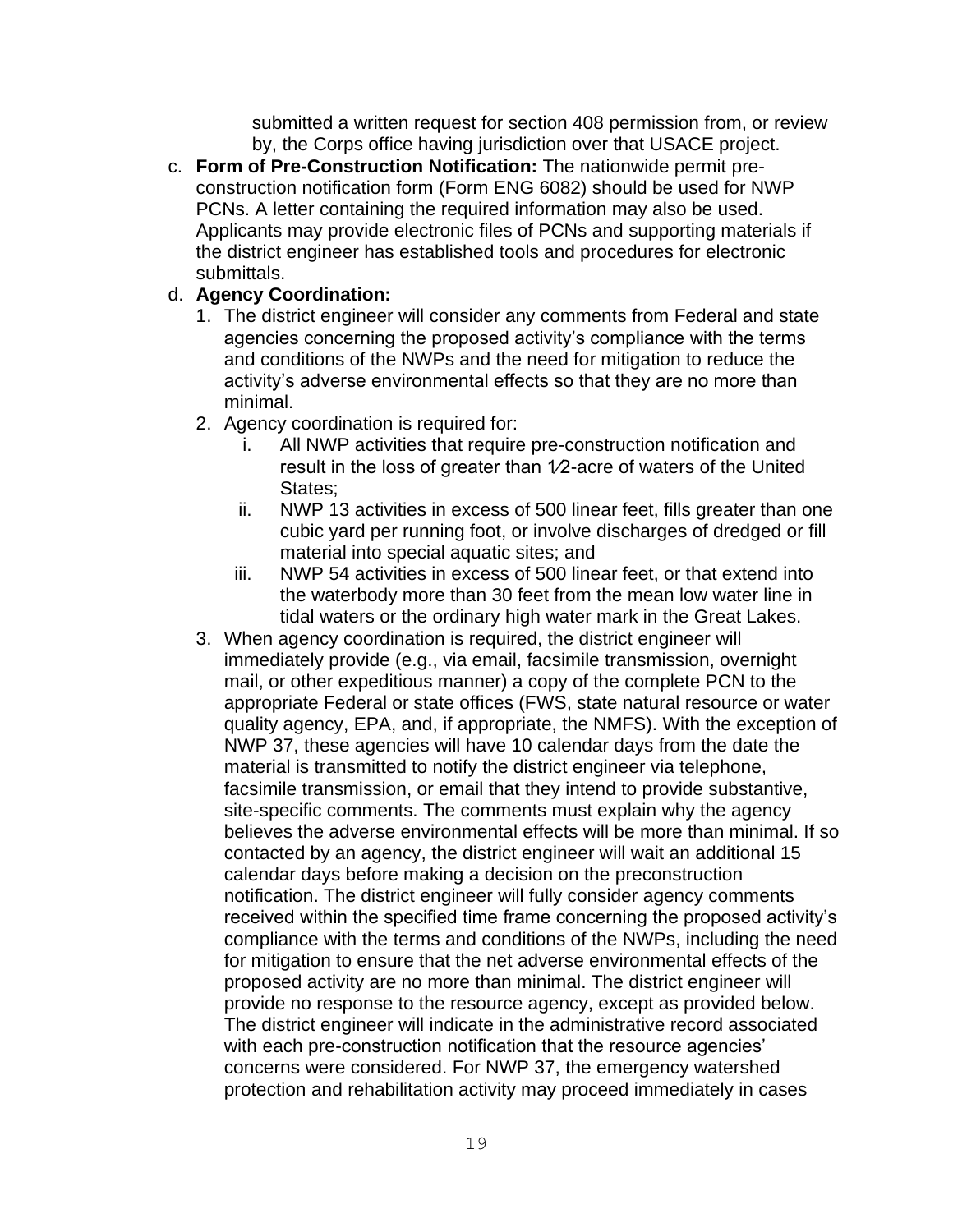where there is an unacceptable hazard to life or a significant loss of property or economic hardship will occur. The district engineer will consider any comments received to decide whether the NWP 37 authorization should be modified, suspended, or revoked in accordance with the procedures at 33 CFR 330.5.

- 4. In cases of where the prospective permittee is not a Federal agency, the district engineer will provide a response to NMFS within 30 calendar days of receipt of any Essential Fish Habitat conservation recommendations, as required by section 305(b)(4)(B) of the Magnuson-Stevens Fishery Conservation and Management Act.
- 5. Applicants are encouraged to provide the Corps with either electronic files or multiple copies of preconstruction notifications to expedite agency coordination.

## **District Engineer's Decision**

- 1. In reviewing the PCN for the proposed activity, the district engineer will determine whether the activity authorized by the NWP will result in more than minimal individual or cumulative adverse environmental effects or may be contrary to the public interest. If a project proponent requests authorization by a specific NWP, the district engineer should issue the NWP verification for that activity if it meets the terms and conditions of that NWP, unless he or she determines, after considering mitigation, that the proposed activity will result in more than minimal individual and cumulative adverse effects on the aquatic environment and other aspects of the public interest and exercises discretionary authority to require an individual permit for the proposed activity. For a linear project, this determination will include an evaluation of the single and complete crossings of waters of the United States that require PCNs to determine whether they individually satisfy the terms and conditions of the NWP(s), as well as the cumulative effects caused by all of the crossings of waters of the United States authorized by an NWP. If an applicant requests a waiver of an applicable limit, as provided for in NWPs 13, 36, or 54, the district engineer will only grant the waiver upon a written determination that the NWP activity will result in only minimal individual and cumulative adverse environmental effects.
- 2. When making minimal adverse environmental effects determinations the district engineer will consider the direct and indirect effects caused by the NWP activity. He or she will also consider the cumulative adverse environmental effects caused by activities authorized by an NWP and whether those cumulative adverse environmental effects are no more than minimal. The district engineer will also consider site specific factors, such as the environmental setting in the vicinity of the NWP activity, the type of resource that will be affected by the NWP activity, the functions provided by the aquatic resources that will be affected by the NWP activity, the degree or magnitude to which the aquatic resources perform those functions, the extent that aquatic resource functions will be lost as a result of the NWP activity (e.g., partial or complete loss), the duration of the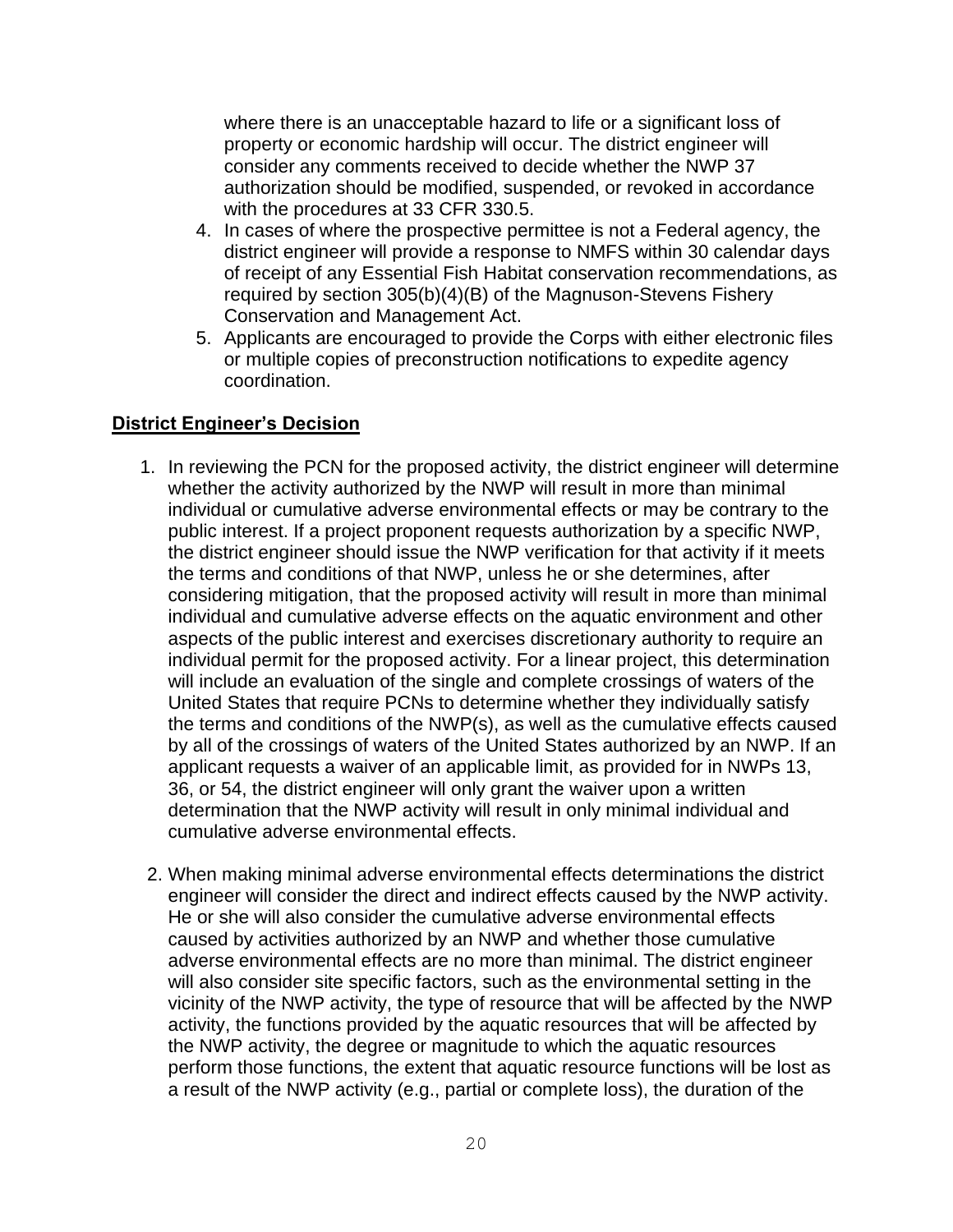adverse effects (temporary or permanent), the importance of the aquatic resource functions to the region (e.g., watershed or ecoregion), and mitigation required by the district engineer. If an appropriate functional or condition assessment method is available and practicable to use, that assessment method may be used by the district engineer to assist in the minimal adverse environmental effects determination. The district engineer may add case-specific special conditions to the NWP authorization to address site-specific environmental concerns.

- 3. If the proposed activity requires a PCN and will result in a loss of greater than 1⁄10-acre of wetlands or 3⁄100-acre of stream bed, the prospective permittee should submit a mitigation proposal with the PCN. Applicants may also propose compensatory mitigation for NWP activities with smaller impacts, or for impacts to other types of waters. The district engineer will consider any proposed compensatory mitigation or other mitigation measures the applicant has included in the proposal in determining whether the net adverse environmental effects of the proposed activity are no more than minimal. The compensatory mitigation proposal may be either conceptual or detailed. If the district engineer determines that the activity complies with the terms and conditions of the NWP and that the adverse environmental effects are no more than minimal, after considering mitigation, the district engineer will notify the permittee and include any activityspecific conditions in the NWP verification the district engineer deems necessary. Conditions for compensatory mitigation requirements must comply with the appropriate provisions at 33 CFR 332.3(k). The district engineer must approve the final mitigation plan before the permittee commences work in waters of the United States, unless the district engineer determines that prior approval of the final mitigation plan is not practicable or not necessary to ensure timely completion of the required compensatory mitigation. If the prospective permittee elects to submit a compensatory mitigation plan with the PCN, the district engineer will expeditiously review the proposed compensatory mitigation plan. The district engineer must review the proposed compensatory mitigation plan within 45 calendar days of receiving a complete PCN and determine whether the proposed mitigation would ensure that the NWP activity results in no more than minimal adverse environmental effects. If the net adverse environmental effects of the NWP activity (after consideration of the mitigation proposal) are determined by the district engineer to be no more than minimal, the district engineer will provide a timely written response to the applicant. The response will state that the NWP activity can proceed under the terms and conditions of the NWP, including any activity-specific conditions added to the NWP authorization by the district engineer.
- 4. If the district engineer determines that the adverse environmental effects of the proposed activity are more than minimal, then the district engineer will notify the applicant either: (a) That the activity does not qualify for authorization under the NWP and instruct the applicant on the procedures to seek authorization under an individual permit; (b) that the activity is authorized under the NWP subject to the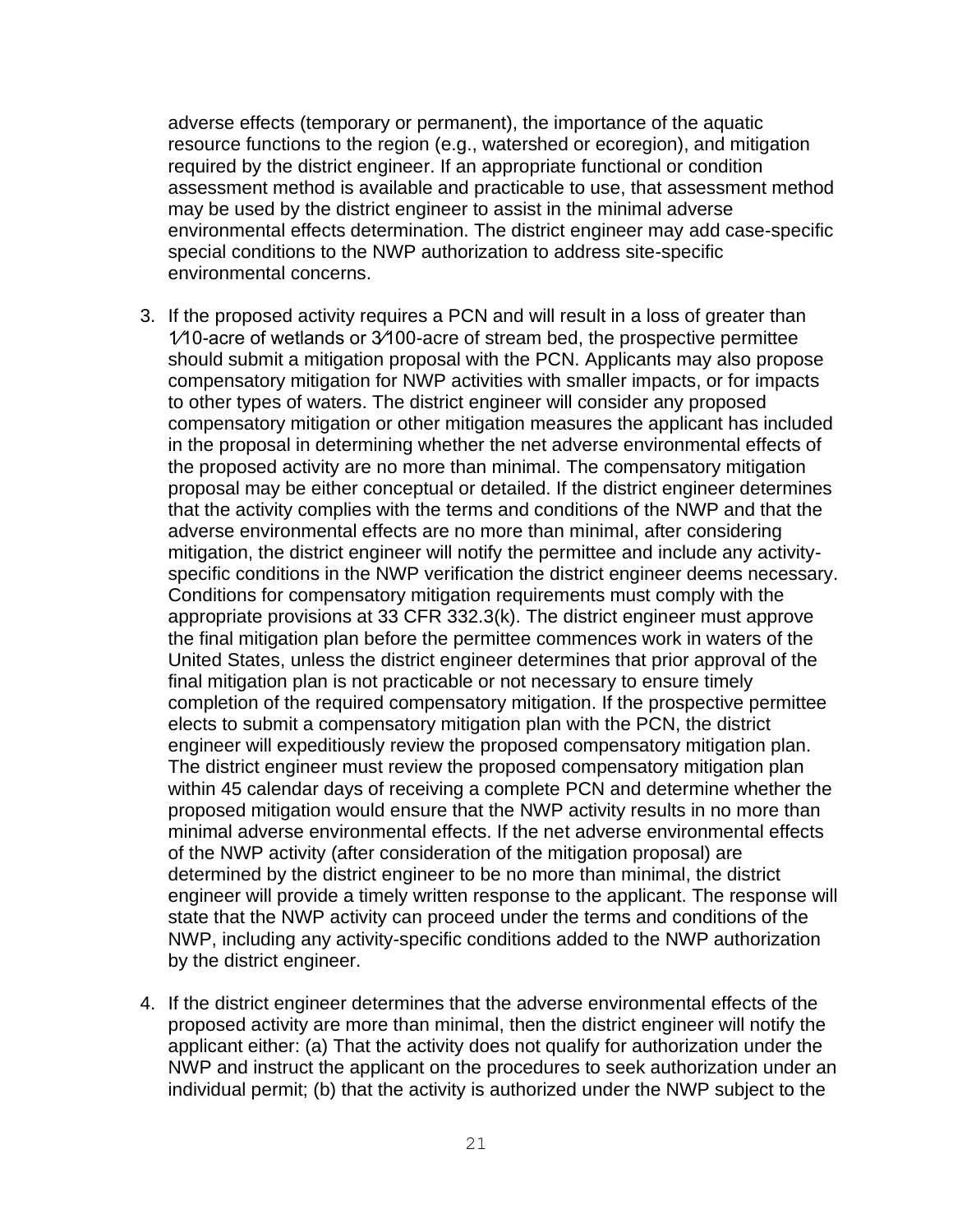applicant's submission of a mitigation plan that would reduce the adverse environmental effects so that they are no more than minimal; or (c) that the activity is authorized under the NWP with specific modifications or conditions. Where the district engineer determines that mitigation is required to ensure no more than minimal adverse environmental effects, the activity will be authorized within the 45-day PCN period (unless additional time is required to comply with general conditions 18, 20, and/or 31), with activity-specific conditions that state the mitigation requirements. The authorization will include the necessary conceptual or detailed mitigation plan or a requirement that the applicant submit a mitigation plan that would reduce the adverse environmental effects so that they are no more than minimal. When compensatory mitigation is required, no work in waters of the United States may occur until the district engineer has approved a specific mitigation plan or has determined that prior approval of a final mitigation plan is not practicable or not necessary to ensure timely completion of the required compensatory mitigation.

## **Further Information**

- 1. District Engineers have authority to determine if an activity complies with the terms and conditions of an NWP.
- 2. NWPs do not obviate the need to obtain other federal, state, or local permits, approvals, or authorizations required by law.
- 3. NWPs do not grant any property rights or exclusive privileges.
- 4. NWPs do not authorize any injury to the property or rights of others.
- 5. NWPs do not authorize interference with any existing or proposed Federal project (see general condition 31).

#### **Nationwide Permit Definitions**

**Best management practices (BMPs):** Policies, practices, procedures, or structures implemented to mitigate the adverse environmental effects on surface water quality resulting from development. BMPs are categorized as structural or non-structural. Compensatory mitigation: The restoration (re-establishment or rehabilitation), establishment (creation), enhancement, and/or in certain circumstances preservation of aquatic resources for the purposes of offsetting unavoidable adverse impacts which remain after all appropriate and practicable avoidance and minimization has been achieved.

**Currently serviceable:** Useable as is or with some maintenance, but not so degraded as to essentially require reconstruction.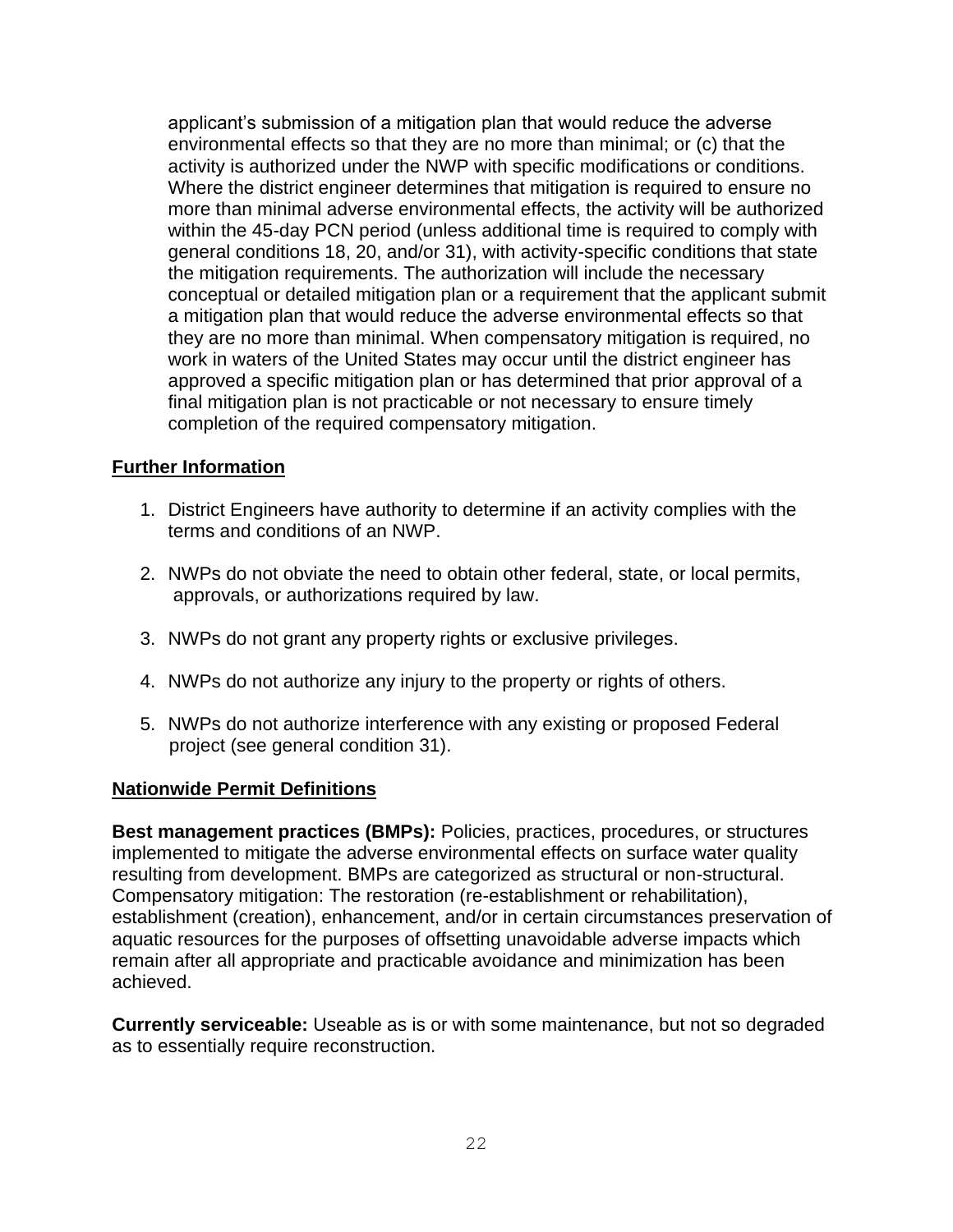**Direct effects:** Effects that are caused by the activity and occur at the same time and place.

**Discharge:** The term ''discharge'' means any discharge of dredged or fill material into waters of the United States.

**Ecological reference:** A model used to plan and design an aquatic habitat and riparian area restoration, enhancement, or establishment activity under NWP 27. An ecological reference may be based on the structure, functions, and dynamics of an aquatic habitat type or a riparian area type that currently exists in the region where the proposed NWP 27 activity is located. Alternatively, an ecological reference may be based on a conceptual model for the aquatic habitat type or riparian area type to be restored, enhanced, or established as a result of the proposed NWP 27 activity. An ecological reference takes into account the range of variation of the aquatic habitat type or riparian area type in the region.

**Enhancement:** The manipulation of the physical, chemical, or biological characteristics of an aquatic resource to heighten, intensify, or improve a specific aquatic resource function(s). Enhancement results in the gain of selected aquatic resource function(s), but may also lead to a decline in other aquatic resource function(s). Enhancement does not result in a gain in aquatic resource area.

**Establishment (creation):** The manipulation of the physical, chemical, or biological characteristics present to develop an aquatic resource that did not previously exist at an upland site. Establishment results in a gain in aquatic resource area.

**High Tide Line:** The line of intersection of the land with the water's surface at the maximum height reached by a rising tide. The high tide line may be determined, in the absence of actual data, by a line of oil or scum along shore objects, a more or less continuous deposit of fine shell or debris on the foreshore or berm, other physical markings or characteristics, vegetation lines, tidal gages, or other suitable means that delineate the general height reached by a rising tide. The line encompasses spring high tides and other high tides that occur with periodic frequency but does not include storm surges in which there is a departure from the normal or predicted reach of the tide due to the piling up of water against a coast by strong winds such as those accompanying a hurricane or other intense storm.

**Historic Property:** Any prehistoric or historic district, site (including archaeological site), building, structure, or other object included in, or eligible for inclusion in, the National Register of Historic Places maintained by the Secretary of the Interior. This term includes artifacts, records, and remains that are related to and located within such properties. The term includes properties of traditional religious and cultural importance to an Indian tribe or Native Hawaiian organization and that meet the National Register criteria (36 CFR part 60).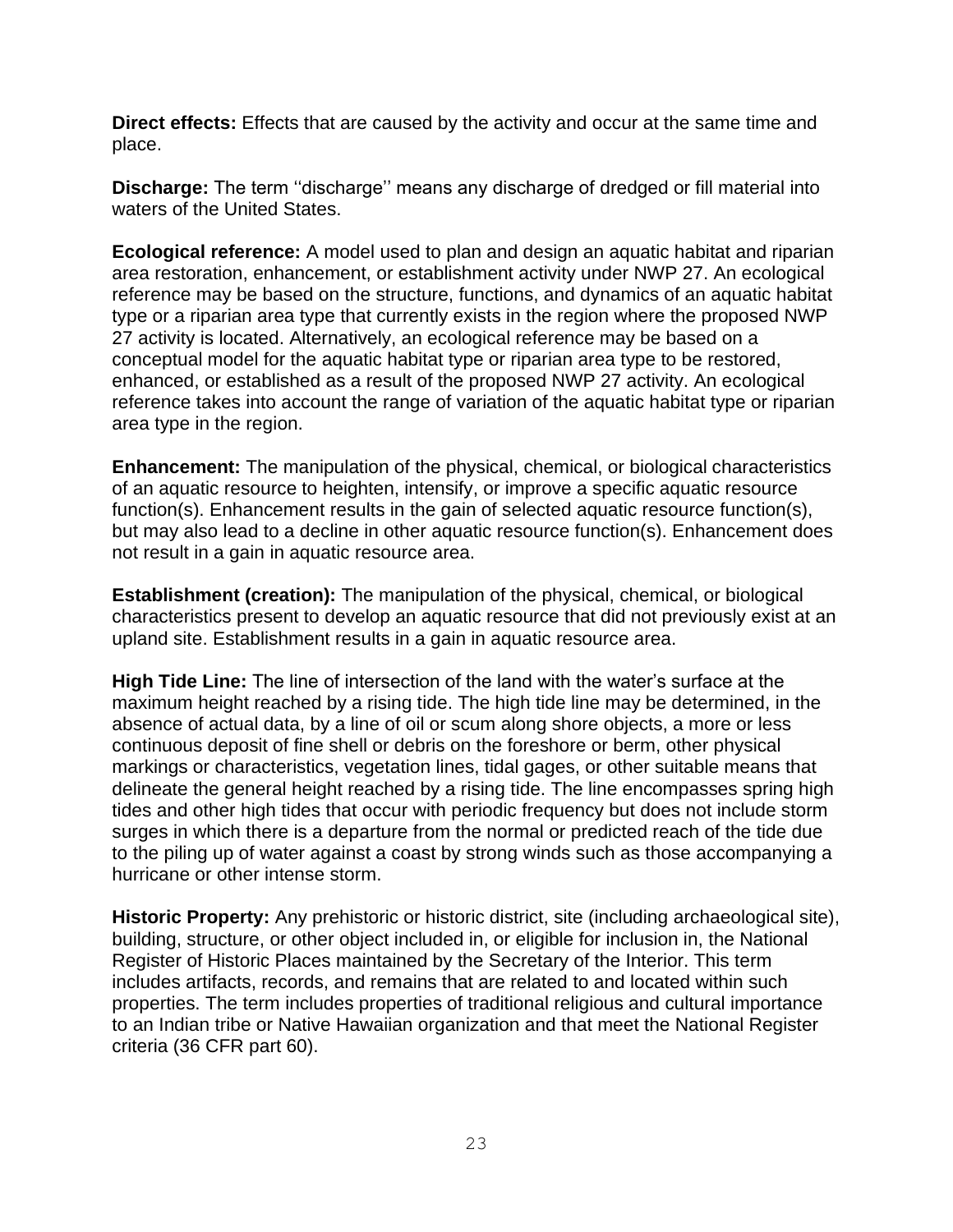**Independent utility:** A test to determine what constitutes a single and complete nonlinear project in the Corps Regulatory Program. A project is considered to have independent utility if it would be constructed absent the construction of other projects in the project area. Portions of a multi-phase project that depend upon other phases of the project do not have independent utility. Phases of a project that would be constructed even if the other phases were not built can be considered as separate single and complete projects with independent utility.

**Indirect effects:** Effects that are caused by the activity and are later in time or farther removed in distance, but are still reasonably foreseeable.

**Loss of waters of the United States:** Waters of the United States that are permanently adversely affected by filling, flooding, excavation, or drainage because of the regulated activity. The loss of stream bed includes the acres of stream bed that are permanently adversely affected by filling or excavation because of the regulated activity. Permanent adverse effects include permanent discharges of dredged or fill material that change an aquatic area to dry land, increase the bottom elevation of a waterbody, or change the use of a waterbody. The acreage of loss of waters of the United States is a threshold measurement of the impact to jurisdictional waters or wetlands for determining whether a project may qualify for an NWP; it is not a net threshold that is calculated after considering compensatory mitigation that may be used to offset losses of aquatic functions and services. Waters of the United States temporarily filled, flooded, excavated, or drained, but restored to pre-construction contours and elevations after construction, are not included in the measurement of loss of waters of the United States. Impacts resulting from activities that do not require Department of the Army authorization, such as activities eligible for exemptions under section 404(f) of the Clean Water Act, are not considered when calculating the loss of waters of the United States.

**Navigable waters:** Waters subject to section 10 of the Rivers and Harbors Act of 1899. These waters are defined at 33 CFR part 329.

**Non-tidal wetland:** A non-tidal wetland is a wetland that is not subject to the ebb and flow of tidal waters. Nontidal wetlands contiguous to tidal waters are located landward of the high tide line (i.e., spring high tide line).

**Open water:** For purposes of the NWPs, an open water is any area that in a year with normal patterns of precipitation has water flowing or standing above ground to the extent that an ordinary high water mark can be determined. Aquatic vegetation within the area of flowing or standing water is either non-emergent, sparse, or absent. Vegetated shallows are considered to be open waters. Examples of ''open waters'' include rivers, streams, lakes, and ponds.

**Ordinary High Water Mark:** The term ordinary high water mark means that line on the shore established by the fluctuations of water and indicated by physical characteristics such as a clear, natural line impressed on the bank, shelving, changes in the character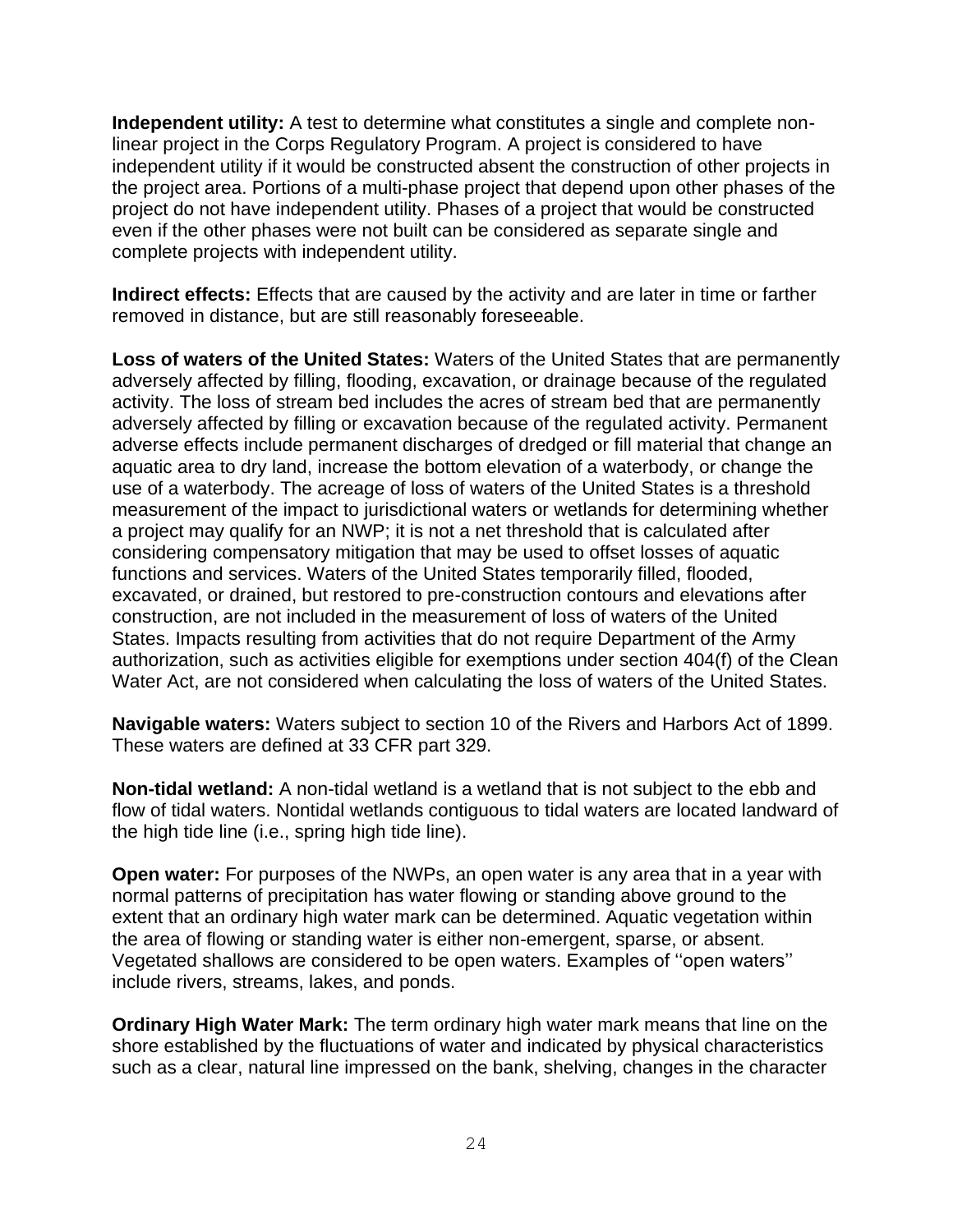of soil, destruction of terrestrial vegetation, the presence of litter and debris, or other appropriate means that consider the characteristics of the surrounding areas.

**Perennial stream:** A perennial stream has surface water flowing continuously yearround during a typical year.

**Practicable:** Available and capable of being done after taking into consideration cost, existing technology, and logistics in light of overall project purposes.

**Pre-construction notification:** A request submitted by the project proponent to the Corps for confirmation that a particular activity is authorized by nationwide permit. The request may be a permit application, letter, or similar document that includes information about the proposed work and its anticipated environmental effects. Preconstruction notification may be required by the terms and conditions of a nationwide permit, or by regional conditions. A pre-construction notification may be voluntarily submitted in cases where preconstruction notification is not required and the project proponent wants confirmation that the activity is authorized by nationwide permit.

**Preservation:** The removal of a threat to, or preventing the decline of, aquatic resources by an action in or near those aquatic resources. This term includes activities commonly associated with the protection and maintenance of aquatic resources through the implementation of appropriate legal and physical mechanisms. Preservation does not result in a gain of aquatic resource area or functions.

**Re-establishment:** The manipulation of the physical, chemical, or biological characteristics of a site with the goal of returning natural/historic functions to a former aquatic resource. Reestablishment results in rebuilding a former aquatic resource and results in a gain in aquatic resource area and functions.

**Rehabilitation:** The manipulation of the physical, chemical, or biological characteristics of a site with the goal of repairing natural/historic functions to a degraded aquatic resource. Rehabilitation results in a gain in aquatic resource function, but does not result in a gain in aquatic resource area.

**Restoration:** The manipulation of the physical, chemical, or biological characteristics of a site with the goal of returning natural/historic functions to a former or degraded aquatic resource. For the purpose of tracking net gains in aquatic resource area, restoration is divided into two categories: Reestablishment and rehabilitation.

**Riffle and pool complex:** Riffle and pool complexes are special aquatic sites under the 404(b)(1) Guidelines. Riffle and pool complexes sometimes characterize steep gradient sections of streams. Such stream sections are recognizable by their hydraulic characteristics. The rapid movement of water over a course substrate in riffles results in a rough flow, a turbulent surface, and high dissolved oxygen levels in the water. Pools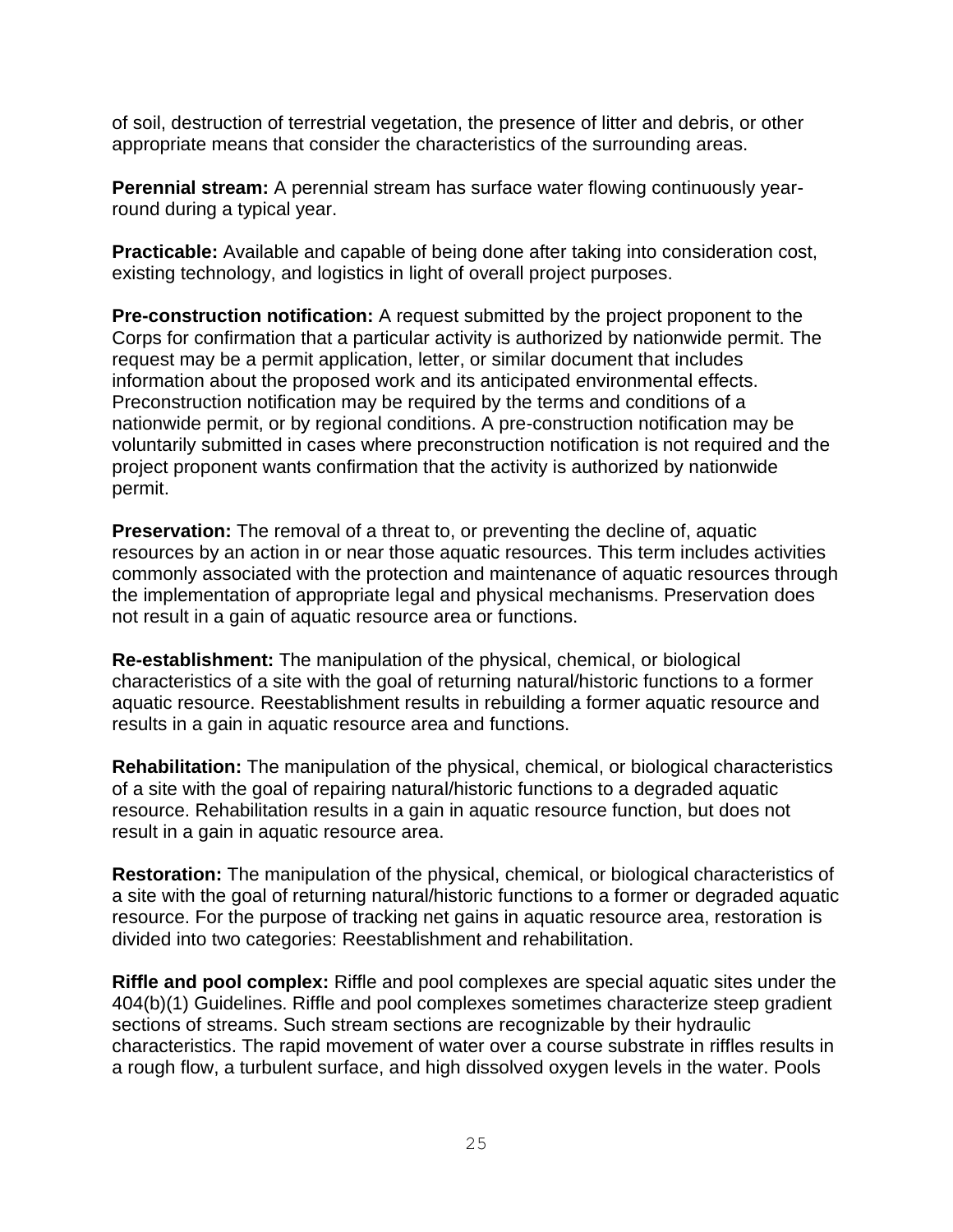are deeper areas associated with riffles. A slower stream velocity, a streaming flow, a smooth surface, and a finer substrate characterize pools.

**Riparian areas:** Riparian areas are lands next to streams, lakes, and estuarine-marine shorelines. Riparian areas are transitional between terrestrial and aquatic ecosystems, through which surface and subsurface hydrology connects riverine, lacustrine, estuarine, and marine waters with their adjacent wetlands, non-wetland waters, or uplands. Riparian areas provide a variety of ecological functions and services and help improve or maintain local water quality. (See general condition 23.)

**Shellfish seeding:** The placement of shellfish seed and/or suitable substrate to increase shellfish production. Shellfish seed consists of immature individual shellfish or individual shellfish attached to shells or shell fragments (i.e., spat on shell). Suitable substrate may consist of shellfish shells, shell fragments, or other appropriate materials placed into waters for shellfish habitat.

**Single and complete linear project:** A linear project is a project constructed for the purpose of getting people, goods, or services from a point of origin to a terminal point, which often involves multiple crossings of one or more waterbodies at separate and distant locations. The term ''single and complete project'' is defined as that portion of the total linear project proposed or accomplished by one owner/developer or partnership or other association of owners/developers that includes all crossings of a single water of the United States (i.e., a single waterbody) at a specific location. For linear projects crossing a single or multiple waterbodies several times at separate and distant locations, each crossing is considered a single and complete project for purposes of NWP authorization. However, individual channels in a braided stream or river, or individual arms of a large, irregularly shaped wetland or lake, etc., are not separate waterbodies, and crossings of such features cannot be considered separately.

**Single and complete non-linear project:** For non-linear projects, the term ''single and complete project'' is defined at 33 CFR 330.2(i) as the total project proposed or accomplished by one owner/developer or partnership or other association of owners/developers. A single and complete non-linear project must have independent utility (see definition of ''independent utility''). Single and complete non-linear projects may not be ''piecemealed'' to avoid the limits in an NWP authorization.

**Stormwater management:** Stormwater management is the mechanism for controlling stormwater runoff for the purposes of reducing downstream erosion, water quality degradation, and flooding and mitigating the adverse effects of changes in land use on the aquatic environment.

**Stormwater management facilities:** Stormwater management facilities are those facilities, including but not limited to, stormwater retention and detention ponds and best management practices, which retain water for a period of time to control runoff and/or improve the quality (i.e., by reducing the concentration of nutrients, sediments, hazardous substances and other pollutants) of stormwater runoff.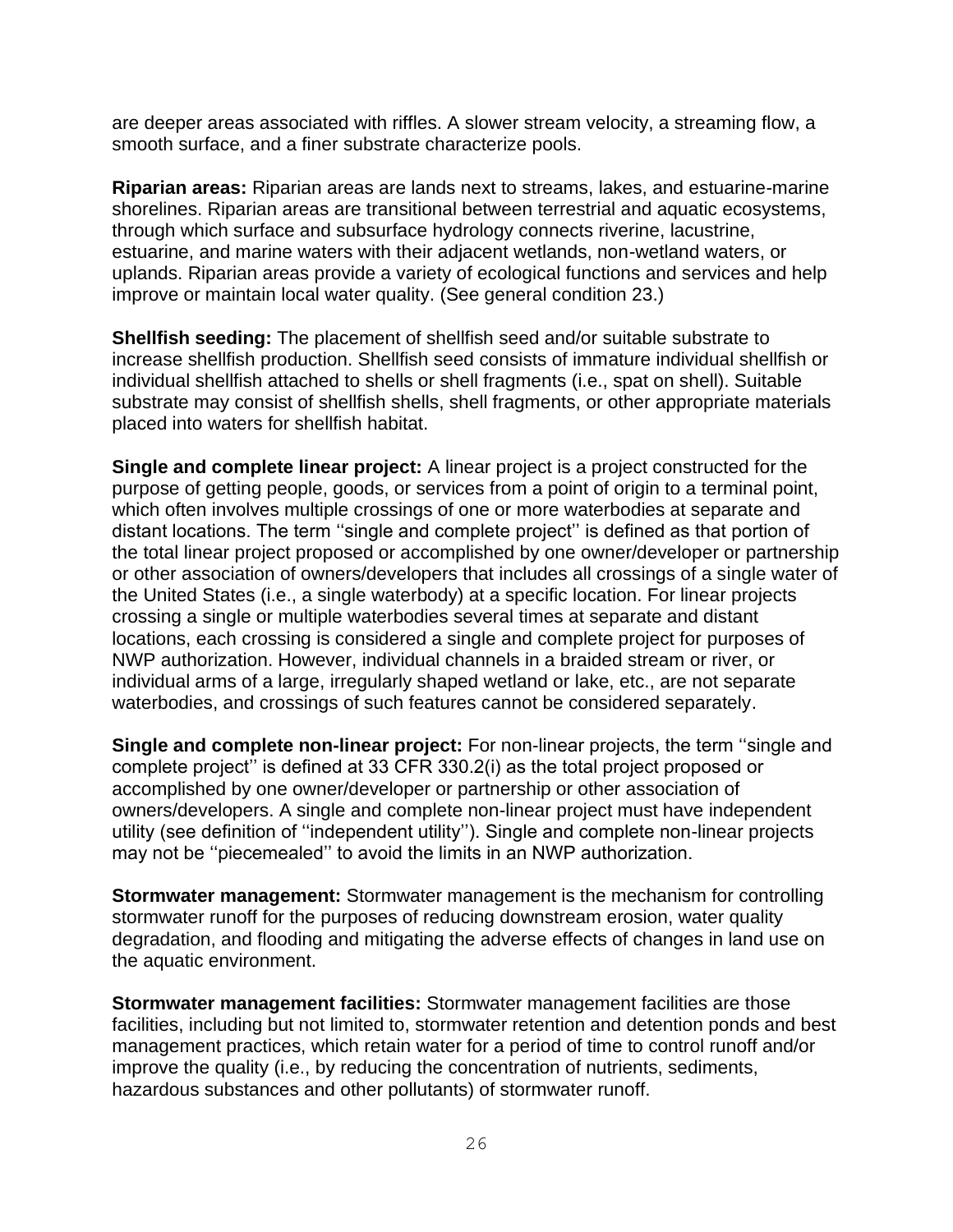**Stream bed:** The substrate of the stream channel between the ordinary high water marks. The substrate may be bedrock or inorganic particles that range in size from clay to boulders. Wetlands contiguous to the stream bed, but outside of the ordinary high water marks, are not considered part of the stream bed.

**Stream channelization:** The manipulation of a stream's course, condition, capacity, or location that causes more than minimal interruption of normal stream processes. A channelized jurisdictional stream remains a water of the United States.

**Structure:** An object that is arranged in a definite pattern of organization. Examples of structures include, without limitation, any pier, boat dock, boat ramp, wharf, dolphin, weir, boom, breakwater, bulkhead, revetment, riprap, jetty, artificial island, artificial reef, permanent mooring structure, power transmission line, permanently moored floating vessel, piling, aid to navigation, or any other manmade obstacle or obstruction.

**Tidal wetland:** A tidal wetland is a jurisdictional wetland that is inundated by tidal waters. Tidal waters rise and fall in a predictable and measurable rhythm or cycle due to the gravitational pulls of the moon and sun. Tidal waters end where the rise and fall of the water surface can no longer be practically measured in a predictable rhythm due to masking by other waters, wind, or other effects. Tidal wetlands are located channelward of the high tide line.

**Tribal lands:** Any lands title to which is either: (1) Held in trust by the United States for the benefit of any Indian tribe or individual; or (2) held by any Indian tribe or individual subject to restrictions by the United States against alienation.

**Tribal rights:** Those rights legally accruing to a tribe or tribes by virtue of inherent sovereign authority, unextinguished aboriginal title, treaty, statute, judicial decisions, executive order or agreement, and that give rise to legally enforceable remedies.

**Vegetated shallows:** Vegetated shallows are special aquatic sites under the 404(b)(1) Guidelines. They are areas that are permanently inundated and under normal circumstances have rooted aquatic vegetation, such as seagrasses in marine and estuarine systems and a variety of vascular rooted plants in freshwater systems.

**Waterbody:** For purposes of the NWPs, a waterbody is a ''water of the United States.'' If a wetland is adjacent to a waterbody determined to be a water of the United States, that waterbody and any adjacent wetlands are considered together as a single aquatic unit (see 33 CFR 328.4(c)(2)).

# **Further Information**

1. District Engineers have authority to determine if an activity complies with the terms and conditions of an NWP.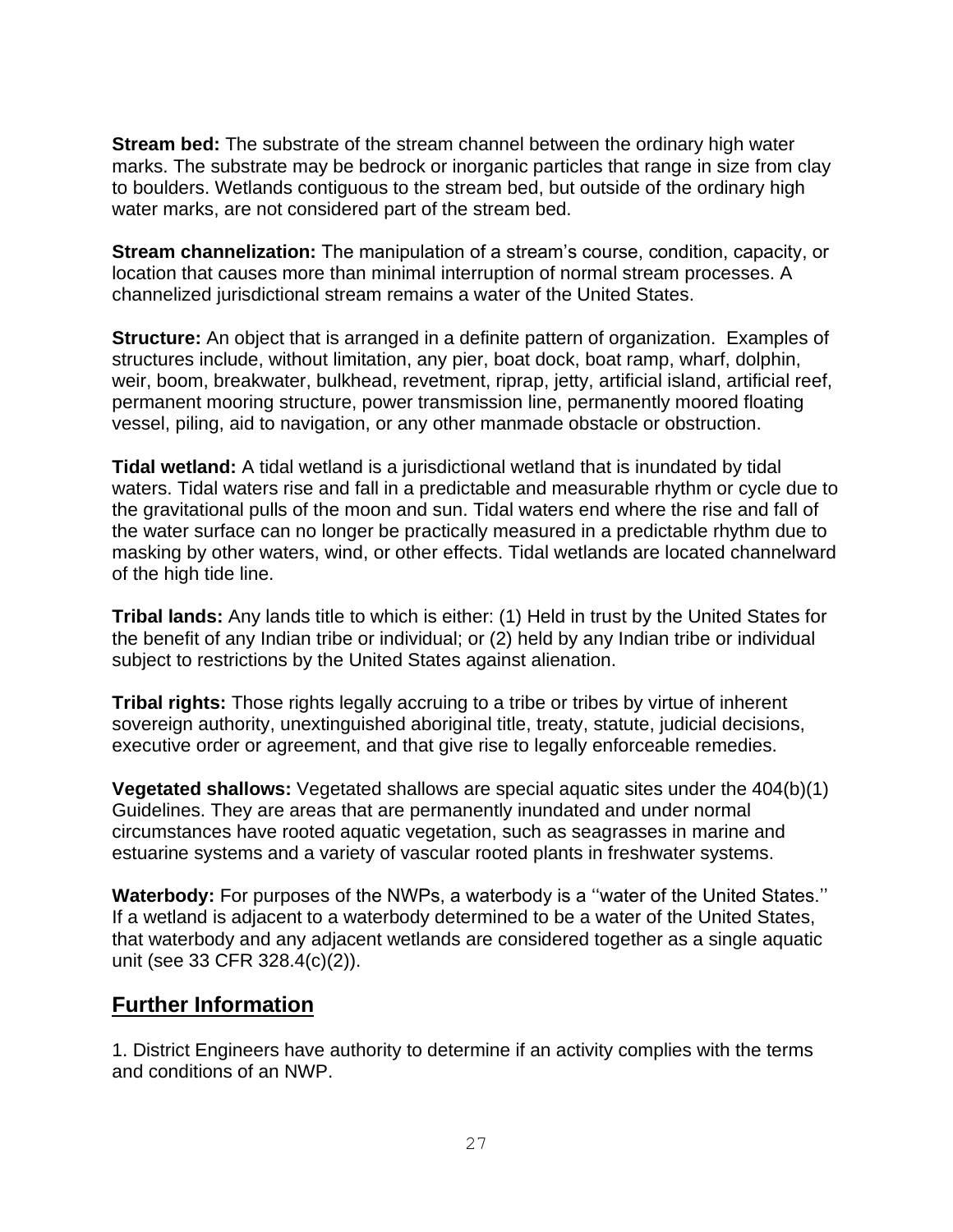2. NWPs do not obviate the need to obtain other federal, state, or local permits, approvals, or authorizations required by law.

3. NWPs do not grant any property rights or exclusive privileges.

4. NWPs do not authorize any injury to the property or rights of others.

5. NWPs do not authorize interference with any existing or proposed Federal project (see general condition 31).

# **Nationwide Permits Regional General Conditions For the State of Ohio**

1. NWPs shall not authorize any regulated activity which negatively impacts bogs and/or fens.

2. NWPs shall not authorize any requlated activity in Lake Erie which would result in diversion of water from the Great Lakes.

3. NWPs shall not authorize any regulated activity which has an adverse impact on littoral transport within Lake Erie.

4. **In-Water Work Exclusion Dates:** Any work associated with a regulated activity under a nationwide permit cannot take place during the restricted period of the following Ohio Department of Natural Resources (ODNR), Division of Wildlife (DOW) In-Water Work Restrictions, unless the applicant receives advanced written approval from the DOW, notifies the District Engineer in accordance with Nationwide Permit General Condition 32 and Regional General Condition 6, and receives written approval from the Corps:

Statewide In-Water Work Restriction Periods and Locations

1. Salmonid Locations Restriction Period: September 15 – June 30

Arcola Creek (entire reach) Ashtabula Harbor Ashtabula River (Hadlock Rd. to mouth) Aurora Branch (Chagrin River (RM 0.38 to mouth)) Big Creek (Grand River (Girdled Road to mouth)) Black River (entire reach) Chagrin River (Chagrin Falls to mouth) Cold Creek (entire reach) Conneaut Creek (entire reach) Conneaut Harbor Corporation Creek (Chagrin River (entire reach))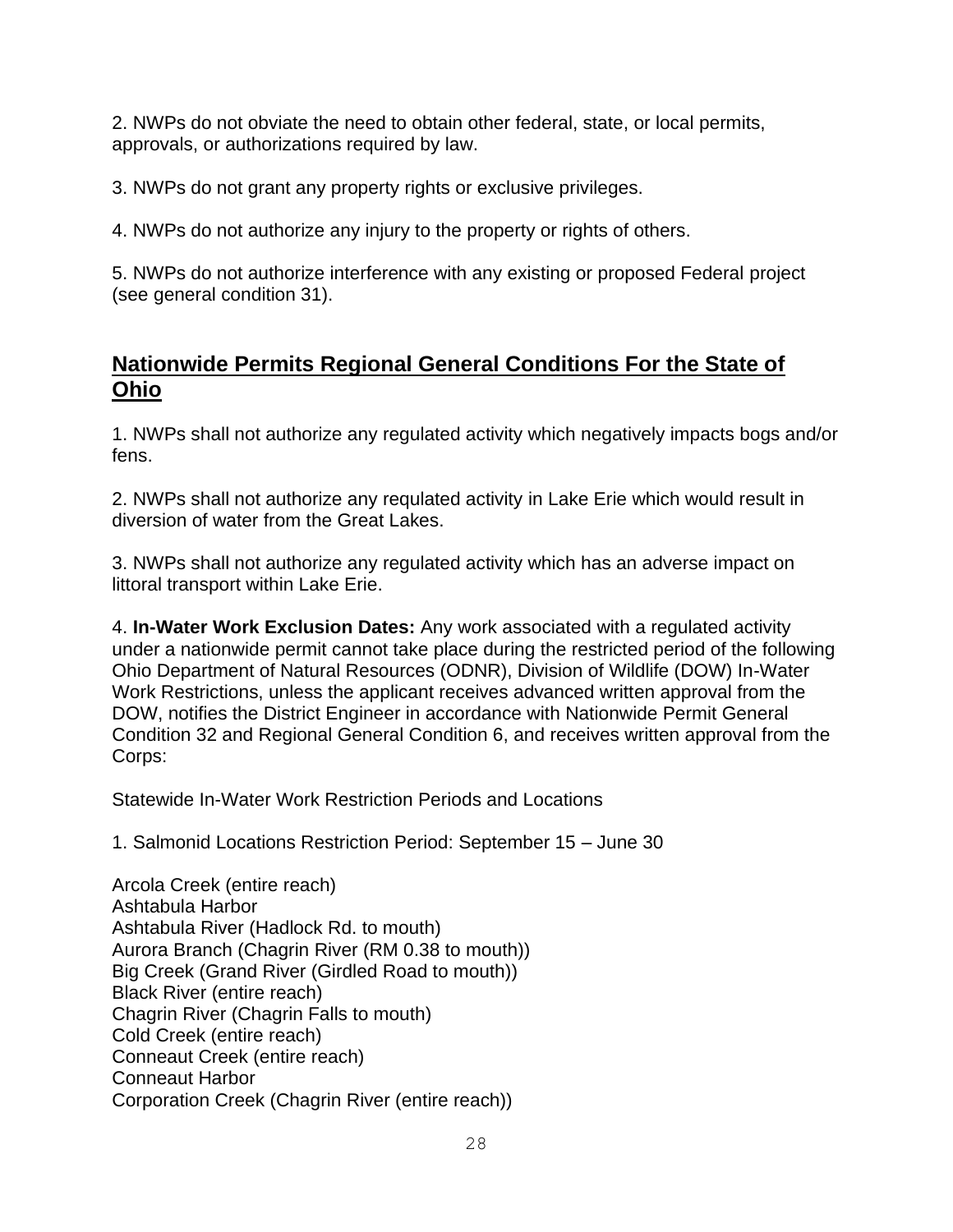Cowles Creek (entire reach) Ellison Creek (Grand River (entire reach)) Euclid Creek (entire reach) Fairport Harbor Grand River (Dam at Harpersfield Covered Bridge Park to mouth) Gulley Brook (Chagrin River (entire reach)) Huron River (East Branch-West Branch confluence to mouth) Indian Creek (entire reach) Kellogg Creek (Grand River (entire reach)) Mill Creek (Grand River (entire reach)) Paine Creek (Grand River (Paine Falls to mouth)) Rocky River (East Branch-West Branch confluence to mouth) Smokey Run (Conneaut Creek (entire reach)) Turkey Creek (entire reach) Vermilion River (dam at Wakeman upstream of the US 20/SR 60 bridge to mouth) Ward Creek (Chagrin River (entire reach)) Wheeler Creek (entire reach) Whitman Creek (entire reach)

2. Other Locations Restriction Period: March 15 – June 30

All other perennial streams not listed above as salmonid. Also includes Lake Erie and bays not listed above as salmonid.

Note: This condition does not apply to Ohio Department of Transportation projects that are covered under the "Memorandum of Agreement Between The Ohio Department of Transportation, The Ohio Department of Natural Resources, and The United States Fish and Wildlife Service For Interagency Coordination For Projects Which Require Consultation Under the Endangered Species Act, Impact State Listed Species, and/or Modify Jurisdictional Waters 2016 Agreement Number: 19394" or subsequent amendments to this Ohio Department of Transportation memorandum of agreement.

5. **Waters of Special Concern**: PCN in accordance with NWP General Condition 32 and Regional General Condition 6 is required for regulated activities in the following resources:

- a. **Threatened and Endangered Species**: Due to the potential presence of federally threatened or endangered species or their habitats, PCN in accordance with NWP General Conditions 18 and 32 and Regional General Condition 6 is required for any regulated activity under the NWPs in Ohio that includes:
	- i. The removal of trees ≥ three (3) inches diameter at breast height. These trees may provide suitable roosting, foraging, or traveling habitat for the federally listed endangered Indiana bat and the federally-listed threatened northern long-eared bat; and/or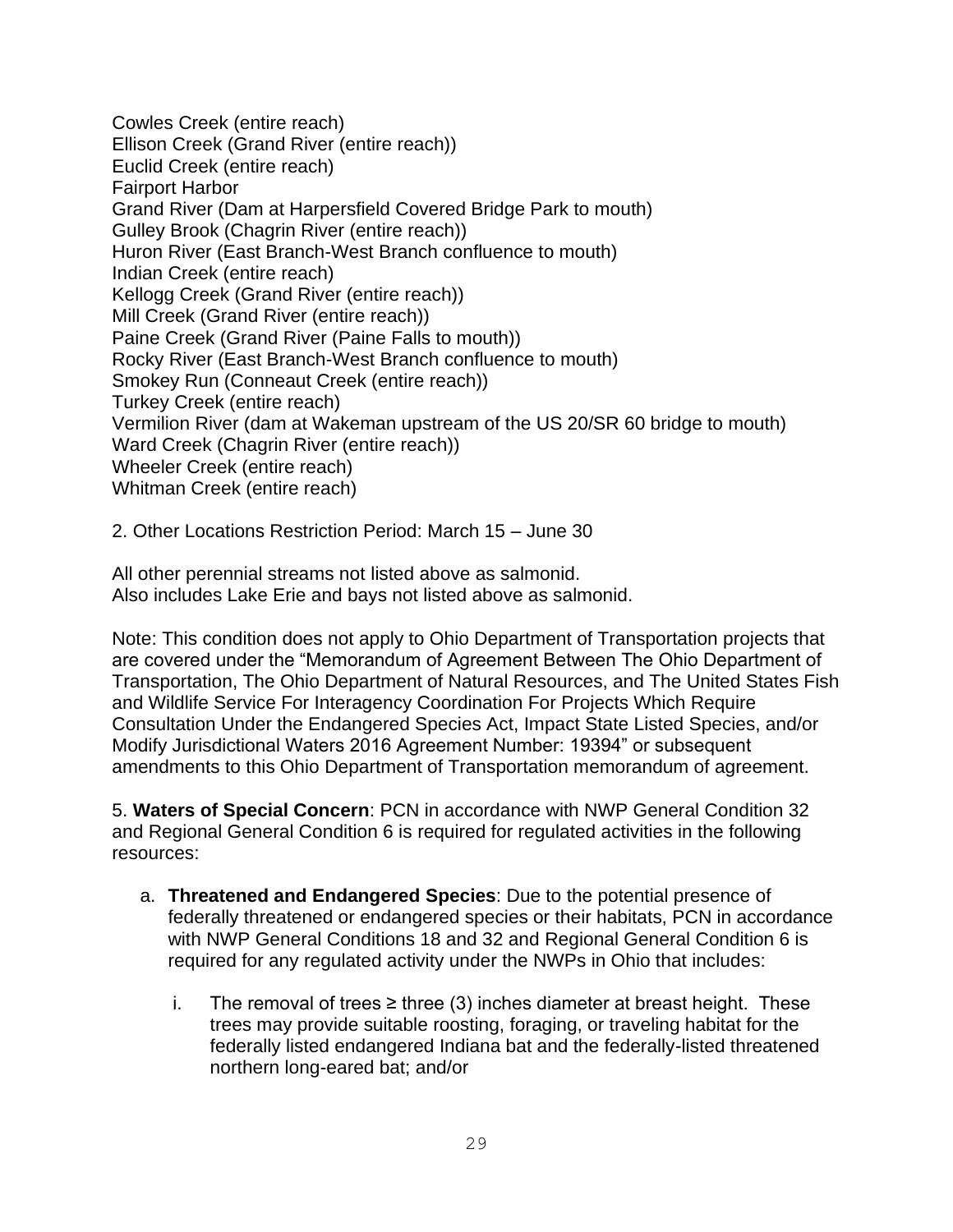- ii. Regulated activities that impact a sand, gravel, and/or cobble beach (landform between the low and high water marks affected by waves) and/or mud flat (areas affected by natural seiche effect) on the Lake Erie shoreline; and/or
- iii. Regulated activities in the waterway or township of the corresponding counties listed in Appendix 1.

**Note 1**: Applicants must ensure they are referencing the latest version of Appendix 1 by contacting their nearest U.S. Army Corps of Engineers district office and visiting the online resources identified in General Condition 18(f) of these NWPs, since federally listed species are continuously listed, proposed for listing, and/or de-listed.

**Note 2:** As mentioned in General Condition 18, federal applicants should follow their own procedures for complying with the requirements of the Endangered Species Act (ESA). Federal applicants, including applicants that have received federal funding, must provide the District Engineer with the appropriate documentation to demonstrate compliance with ESA requirements.

## b. **Critical Resource Waters:**

- i. In Ohio, two (2) areas have been designated critical habitat for the piping plover (*Charadrius melodus*) and are defined as lands 0.62 mile inland from normal high water line. Unit OH-1 extends from the mouth of Sawmill Creek to the western property boundary of Sheldon Marsh State Natural Area, Erie County, encompassing approximately two (2) miles. Unit OH-2 extends from the eastern boundary line of Headland Dunes Nature Preserve to the western boundary of the Nature Preserve and Headland Dunes State Park, Lake County, encompassing approximately 0.5 mile.
- ii. In Ohio three (3) areas have been designated critical habitat for the rabbitsfoot mussel (*Quadrula cylindrica cylindrica*). Unit RF26 includes 17.5 river kilometers (rkm) (10.9 river miles [rimi]) of the Walhonding River from the convergence of the Kokosing and Mohican Rivers downstream to Ohio Highway 60 near Warsaw, Coshocton County, Ohio. Unit RF27 includes 33.3 rkm (20.7 rmi) of Little Darby Creek from Ohio Highway 161 near Chuckery, Union County, Ohio, downstream to U.S. Highway 40 near West Jefferson, Madison County, Ohio. Unit RF29 includes 7.7 rkm (4.8 rmi) of Fish Creek from the Indiana and Ohio State line northwest of Edgerton, Ohio, downstream to its confluence with the St. Joseph's River north of Edgerton, Williams County, Ohio.
- iii. Old Woman Creek National Estuarine Research Preserve.
- c. **Oak Openings:** Wetland activities conducted in the Oak Openings Region of Northwest Ohio located in Lucas, Henry and Fulton Counties. For a map of the Oak Openings Region, visit [https://www.google.com/maps/d/viewer?mid=1JADupaZXJzO6AUDvnUaV18GVj](https://www.google.com/maps/d/viewer?mid=1JADupaZXJzO6AUDvnUaV18GVjG7yfBim&usp=sharing) [G7yfBim&usp=sharing](https://www.google.com/maps/d/viewer?mid=1JADupaZXJzO6AUDvnUaV18GVjG7yfBim&usp=sharing)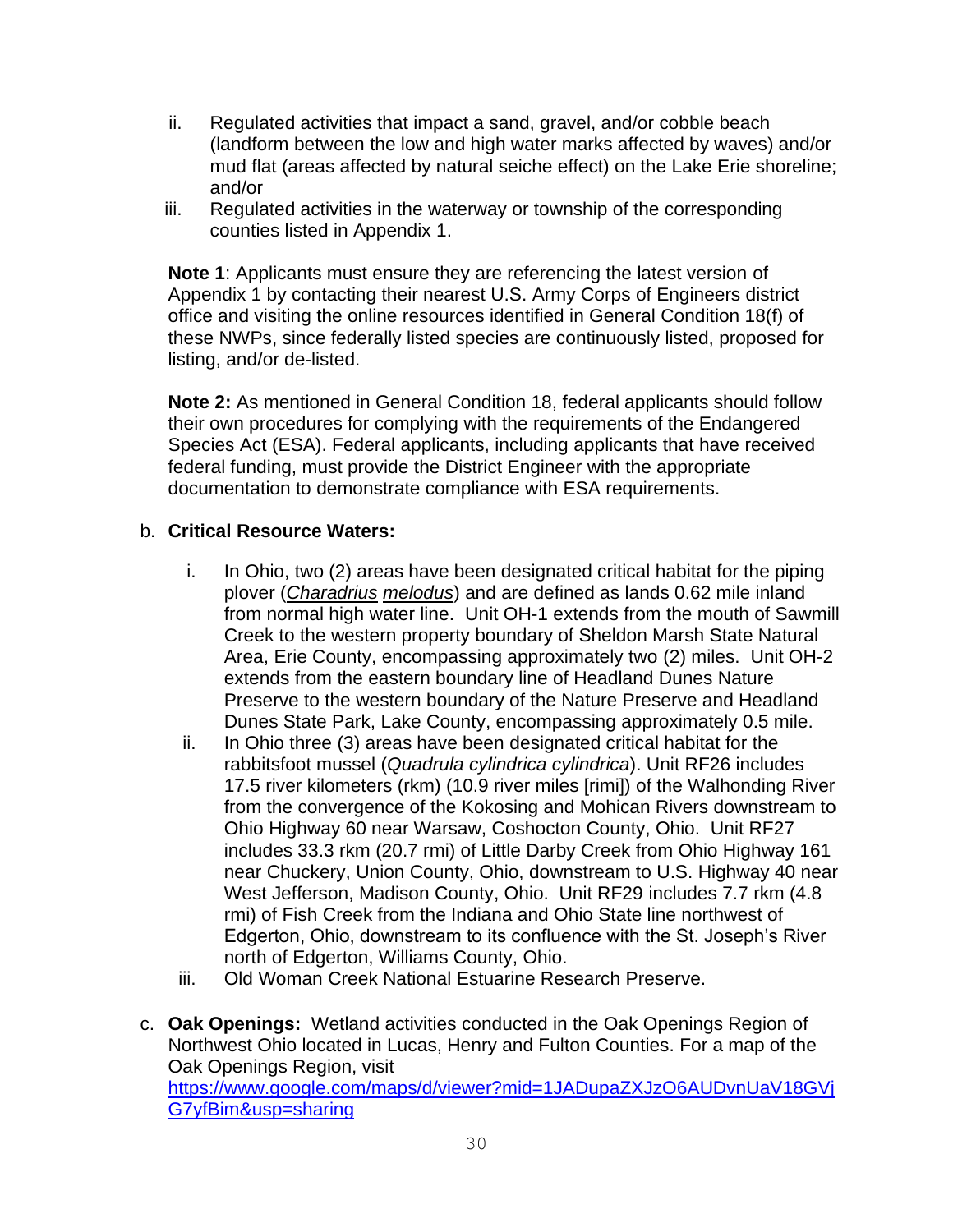- d. **Category 3 Wetlands:** As determined through use of the latest approved version of the Ohio Environmental Protection Agency's Ohio Rapid Assessment Method wetland evaluation form.
- e. **Ohio Stream Designations:** Exceptional Warmwater Habitat, Cold Water Habitat, Seasonal Salmonid, or any equivalent designation; or water bodies with an antidegradation category of Superior High Quality Water, Outstanding National Resource Water, or Outstanding State Waters as determined by the Ohio Environmental Protection Agency except for NWP 1, 2, 3, 9, 10, 11, 27, 28, 32, and 35 or maintenance activities covered under NWPs 7 and 12. The current list of these rivers and tributaries can be found on the Ohio Environmental Protection Agency web-site at: [http://www.epa.ohio.gov/dsw/rules/3745\\_1.aspx.](http://www.epa.ohio.gov/dsw/rules/3745_1.aspx) These designations can be found under the aquatic life use of the rivers and tributaries within its basin and under the "Anti-deg Rule #05."
- 6. **PCN Submittals**: In addition to the information required under NWP General Condition 32, the following information must be provided with the PCN:
	- a. **Threatened and Endangered Species:** Section 7(a)(2) of the Endangered Species Act (ESA) states that each federal agency shall, in consultation with the Secretary, insure that any action they authorize, fund, or carry out is not likely to jeopardize the continued existence of a listed species or result in the destruction or adverse modification of designated critical habitat. Section 7 of the ESA, called "Interagency Cooperation," is the mechanism by which federal agencies ensure the actions they take, including those they fund or authorize, do not jeopardize the continued existence of any federally or proposed federally listed species. Consistent with NWP General Condition 18, information for federally threatened and endangered species must be provided in the PCN to determine the proposed activity's compliance with NWP General Condition 18 and to facilitate project-specific coordination with the USFWS. All relevant information obtained from the USFWS must be submitted with the PCN.
	- b. **Cultural Resources**: Under the National Historic Preservation Act (NHPA), the Corps must ensure no federal undertaking, including a Corps permit action, which may affect historic resources, is commenced before the impacts of such action are considered and the Advisory Council on Historic Preservation and the State Historic Preservation Office (SHPO) are provided an opportunity to comment as required by the NHPA, 36 CFR 800, and 33 CFR 325, Appendix C. Consistent with NWP General Condition 20, historic properties information must be provided in the PCN if the proposed undertaking might have the potential to cause effects to any historic properties listed on, determined to be eligible for listing on, or potentially eligible for listing on the National Register of Historic Places, including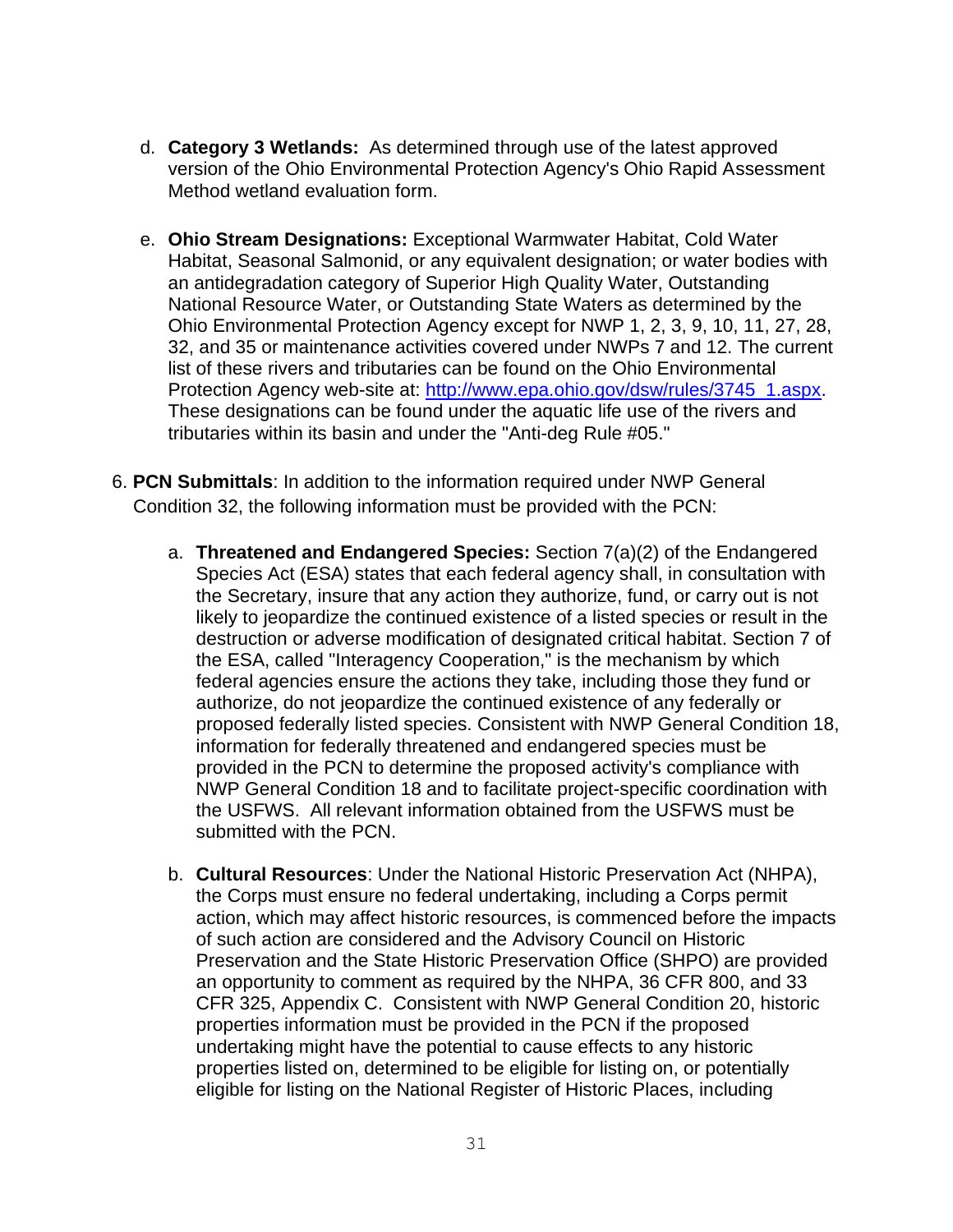previously unidentified properties. All relevant information obtained from the SHPO must be submitted with the PCN.

c. **National Wild and Scenic Rivers**: The following waterways are components of the National Wild and Scenic River System and require PCN to the Corps:

# **Big and Little Darby Creeks**

- Big Darby Creek from Champaign-Union County line downstream to the Conrail railroad trestle and from the confluence with the Little Darby Creek downstream to the Scioto River;
- Little Darby Creek from the Lafayette-Plain City Road bridge downstream to within 0.8 mile from the confluence with Big Darby Creek; and
- Total designation is approximately 82 miles.

# **Little Beaver Creek**

- Little Beaver Creek main stem, from the confluence of West Fork with Middle Fork near Williamsport to mouth;
- North Fork from confluence of Brush Run and North Fork to confluence of North Fork with main stem at Fredericktown;
- Middle Fork from vicinity of Co. Rd. 901 (Elkton Road) bridge crossing to confluence of Middle Fork with West Fork near Williamsport;
- West Fork from vicinity of Co. Rd. 914 (Y-Camp Road) bridge crossing east to confluence of West Fork with Middle Fork near Williamsport; and
- Total designation is 33 miles.

# **Little Miami River**

- Little Miami River St. Rt. 72 at Clifton to the Ohio River;
- Caesar Creek lower two (2) miles of Caesars Creek; and
- Total designation is 94 miles.
- d. **Temporary Fills or Structures:** When a PCN is required for temporary fills or structures, the PCN must specify how long the temporary fills or structures will remain and include a restoration plan showing how all temporary fills and structures will be removed and the area restored to pre-construction contours and elevations. Native, non-invasive vegetation must be used unless otherwise authorized by a Corps NWP verification.

7. **Invasive Species:** No area for which grading has been completed will be unseeded or unmulched for longer than 14 days. All disturbed areas will be seeded and/or revegetated with native species and approved seed mixes (where practicable) after completion of construction activities for stabilization and to help preclude the establishment of non-native invasive species.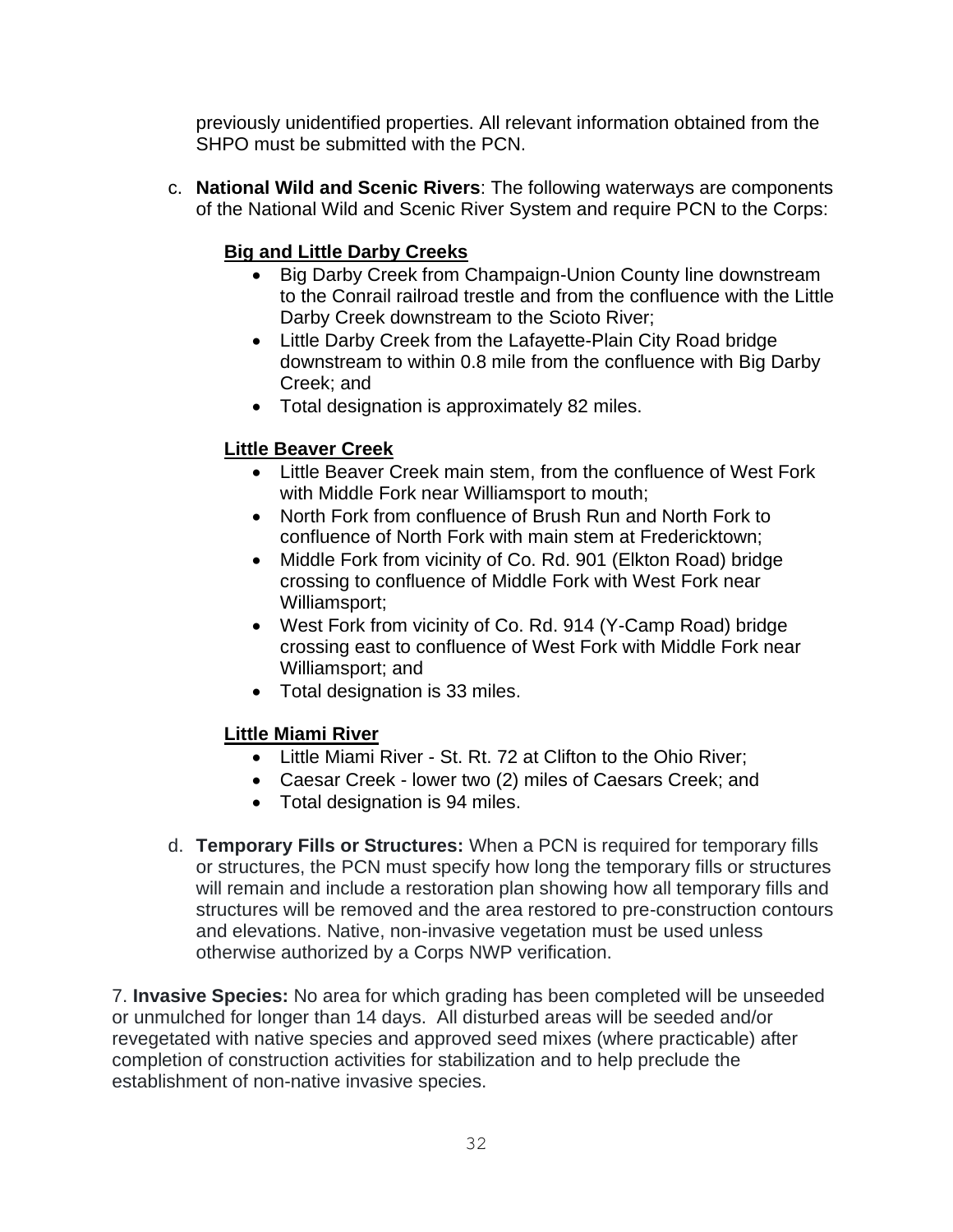| APPENDIX 1 TO REGIONAL GENERAL CONDITION 5 (a) |                                       |                                                          |  |  |
|------------------------------------------------|---------------------------------------|----------------------------------------------------------|--|--|
| <b>County</b>                                  | Waterway                              | <b>Township</b>                                          |  |  |
|                                                | Ohio River, Scioto Brush              |                                                          |  |  |
| Adams                                          | Creek, South Fork Scioto              |                                                          |  |  |
|                                                | <b>Brush Creek</b>                    |                                                          |  |  |
|                                                |                                       | Andover, Austinburg, Cherry Valley,                      |  |  |
|                                                | <b>Grand River, Pymatuning</b>        | Colebrook, Dorset, Hartsgrove,                           |  |  |
| Ashtabula                                      | <b>Creek</b>                          | Harpersfield, Morgan, New Lyme,                          |  |  |
|                                                |                                       | Orwell, Richmond, Rome, Trumbull,                        |  |  |
| Athens                                         | <b>Ohio River</b>                     | Wayne, Williamsfield, Windsor                            |  |  |
|                                                | <b>East Fork Little Miami</b>         |                                                          |  |  |
| <b>Brown</b>                                   | River, Ohio River                     |                                                          |  |  |
| <b>Butler</b>                                  | <b>Great Miami River</b>              | Lemon, Liberty                                           |  |  |
| Champaign                                      |                                       | Mad River, Union, Urbana                                 |  |  |
| <b>Clark</b>                                   | Little Miami River                    | Bethel, Moorfield, Pleasant, Springfield                 |  |  |
|                                                | East Fork Little Miami                |                                                          |  |  |
| Clermont                                       | River, Little Miami River,            |                                                          |  |  |
|                                                | <b>Ohio River</b>                     |                                                          |  |  |
| Clinton                                        |                                       | Chester, Richland, Wayne                                 |  |  |
| Columbiana                                     |                                       | Butler, Fairfield, Hanover, Knox, Unity                  |  |  |
|                                                | Killbuck Creek,                       |                                                          |  |  |
| Coshocton                                      | Muskingum River,                      |                                                          |  |  |
|                                                | <b>Walhonding River</b>               |                                                          |  |  |
| Crawford                                       |                                       | Auburn, Bucyrus, Cranberry, Dallas,                      |  |  |
| Darke                                          | <b>Stillwater River</b>               | Holmes, Whetstone                                        |  |  |
|                                                |                                       | Milford                                                  |  |  |
| Defiance                                       | St. Joseph River                      |                                                          |  |  |
| <b>Delaware</b>                                | Mill Creek, Olentangy<br><b>River</b> |                                                          |  |  |
| Erie                                           |                                       | Margaretta                                               |  |  |
| Fairfield                                      |                                       | Walnut                                                   |  |  |
| Fayette                                        |                                       | Concord, Green, Jasper, Union                            |  |  |
|                                                | <b>Big Darby Creek, Little</b>        |                                                          |  |  |
| Franklin                                       | Darby Creek, Scioto                   |                                                          |  |  |
|                                                | <b>River</b>                          |                                                          |  |  |
| Fulton                                         | <b>Swan Creek</b>                     |                                                          |  |  |
| Gallia                                         | <b>Ohio River</b>                     |                                                          |  |  |
| Greene                                         | <b>Little Miami River</b>             | Bath, Beaver Creek, Spring Valley,<br><b>Sugar Creek</b> |  |  |
| Hamilton                                       | <b>Great Miami River, Little</b>      |                                                          |  |  |
|                                                | Miami River, Ohio River               |                                                          |  |  |
| Hancock                                        | <b>Blanchard River</b>                |                                                          |  |  |
| Hardin                                         | <b>Blanchard River</b>                | Blanchard, Dudley, Hale, Jackson,                        |  |  |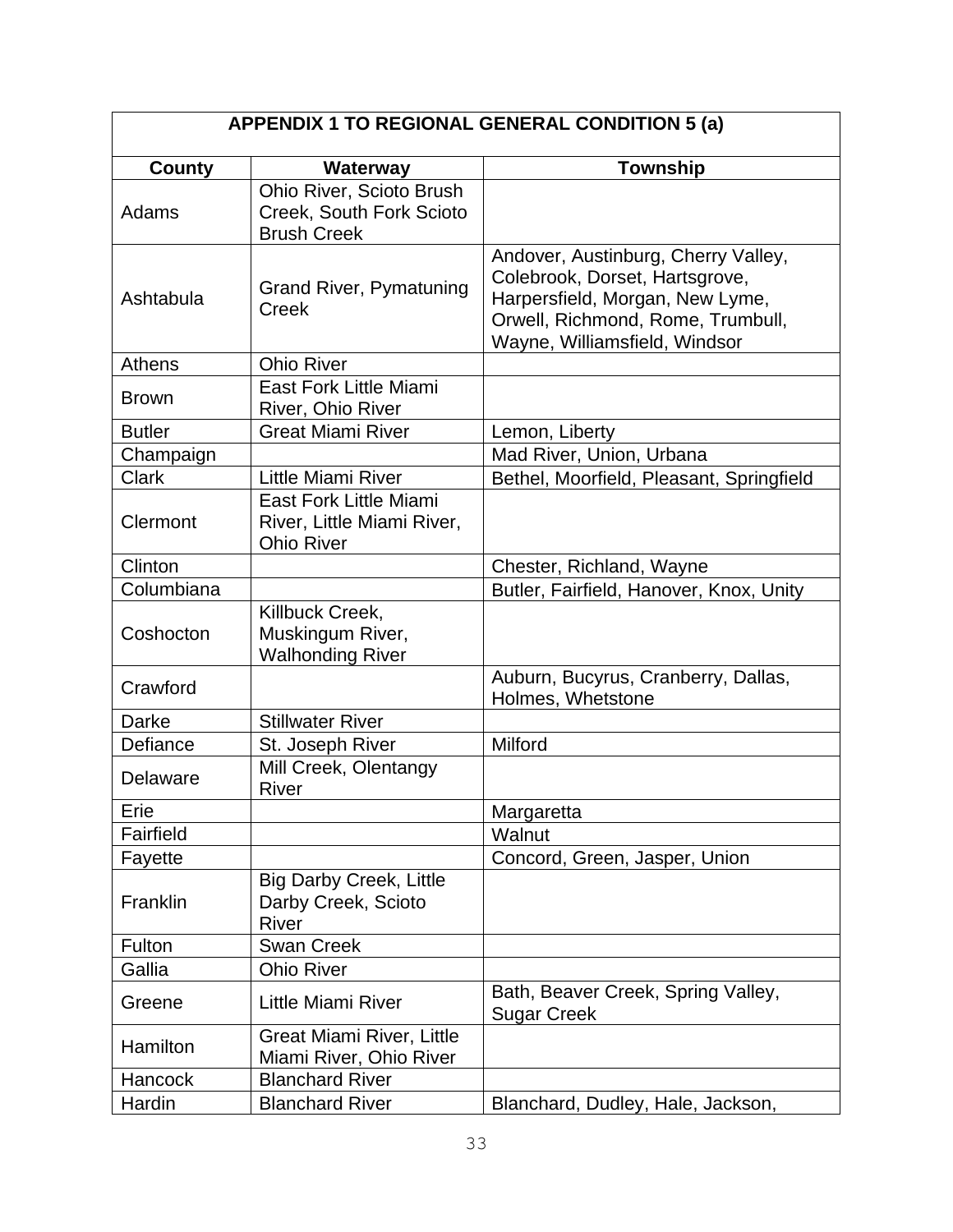| APPENDIX 1 TO REGIONAL GENERAL CONDITION 5 (a) |                                                                                      |                                                                                                                                                          |  |  |
|------------------------------------------------|--------------------------------------------------------------------------------------|----------------------------------------------------------------------------------------------------------------------------------------------------------|--|--|
| <b>County</b>                                  | Waterway                                                                             | <b>Township</b>                                                                                                                                          |  |  |
|                                                |                                                                                      | McDonald, Roundhead                                                                                                                                      |  |  |
| Hocking                                        |                                                                                      | Benton, Laurel                                                                                                                                           |  |  |
| Holmes                                         |                                                                                      | All townships                                                                                                                                            |  |  |
| Huron                                          |                                                                                      | New Haven, Richmond                                                                                                                                      |  |  |
| Lake                                           | <b>Grand River</b>                                                                   | Madison                                                                                                                                                  |  |  |
| Lawrence                                       | <b>Ohio River</b>                                                                    |                                                                                                                                                          |  |  |
| Licking                                        |                                                                                      | Licking, Union                                                                                                                                           |  |  |
| Logan                                          | <b>Great Miami River</b>                                                             | Perry, Richland, Stokes, Washington,<br>Zane                                                                                                             |  |  |
| Lucas                                          | <b>Swan Creek</b>                                                                    | All townships                                                                                                                                            |  |  |
| Madison                                        | <b>Big Darby Creek, Little</b><br>Darby Creek                                        |                                                                                                                                                          |  |  |
| Mahoning                                       |                                                                                      | Beaver, Boardman, Canfield, Green,<br>Poland, Springfield                                                                                                |  |  |
| <b>Marion</b>                                  | <b>Tymochtee Creek</b>                                                               | Big Island, Bowling Green, Grand, Green<br>Camp, Montgomery, Salt Rock                                                                                   |  |  |
| Meigs                                          | <b>Ohio River</b>                                                                    |                                                                                                                                                          |  |  |
| Miami                                          | Great Miami River,<br><b>Stillwater River</b>                                        |                                                                                                                                                          |  |  |
| Montgomery                                     | Great Miami River,<br><b>Stillwater River</b>                                        | Mad River, Wayne                                                                                                                                         |  |  |
| Morgan                                         | <b>Muskingum River</b>                                                               |                                                                                                                                                          |  |  |
| Muskingum                                      | Muskingum River                                                                      |                                                                                                                                                          |  |  |
| Ottawa                                         |                                                                                      | All townships                                                                                                                                            |  |  |
| Perry                                          |                                                                                      | Thorn                                                                                                                                                    |  |  |
| Pickaway                                       | <b>Big Darby Creek, Scioto</b><br><b>River</b>                                       |                                                                                                                                                          |  |  |
| Pike                                           | <b>Scioto River</b>                                                                  |                                                                                                                                                          |  |  |
| Portage                                        |                                                                                      | Aurora, Atwater, Charlestown, Deerfield,<br>Edinburg, Franklin, Freedom, Mantua,<br>Nelson, Palmyra, Paris, Randolph,<br>Ravenna, Rootstown, Streetsboro |  |  |
| Preble                                         |                                                                                      | Dixon, Gasper, Israel, Jackson, Lanier,<br>Monroe, Somers, Twin, Washington                                                                              |  |  |
| Richland                                       |                                                                                      | Plymouth                                                                                                                                                 |  |  |
| Ross                                           | Salt Creek, Scioto River                                                             |                                                                                                                                                          |  |  |
| Sandusky                                       |                                                                                      | All townships                                                                                                                                            |  |  |
| Scioto                                         | Ohio River, Scioto Brush<br>Creek, Scioto River,<br>South Fork Scioto Brush<br>Creek | Nile, Rush, Union                                                                                                                                        |  |  |
| Shelby                                         | <b>Great Miami River</b>                                                             |                                                                                                                                                          |  |  |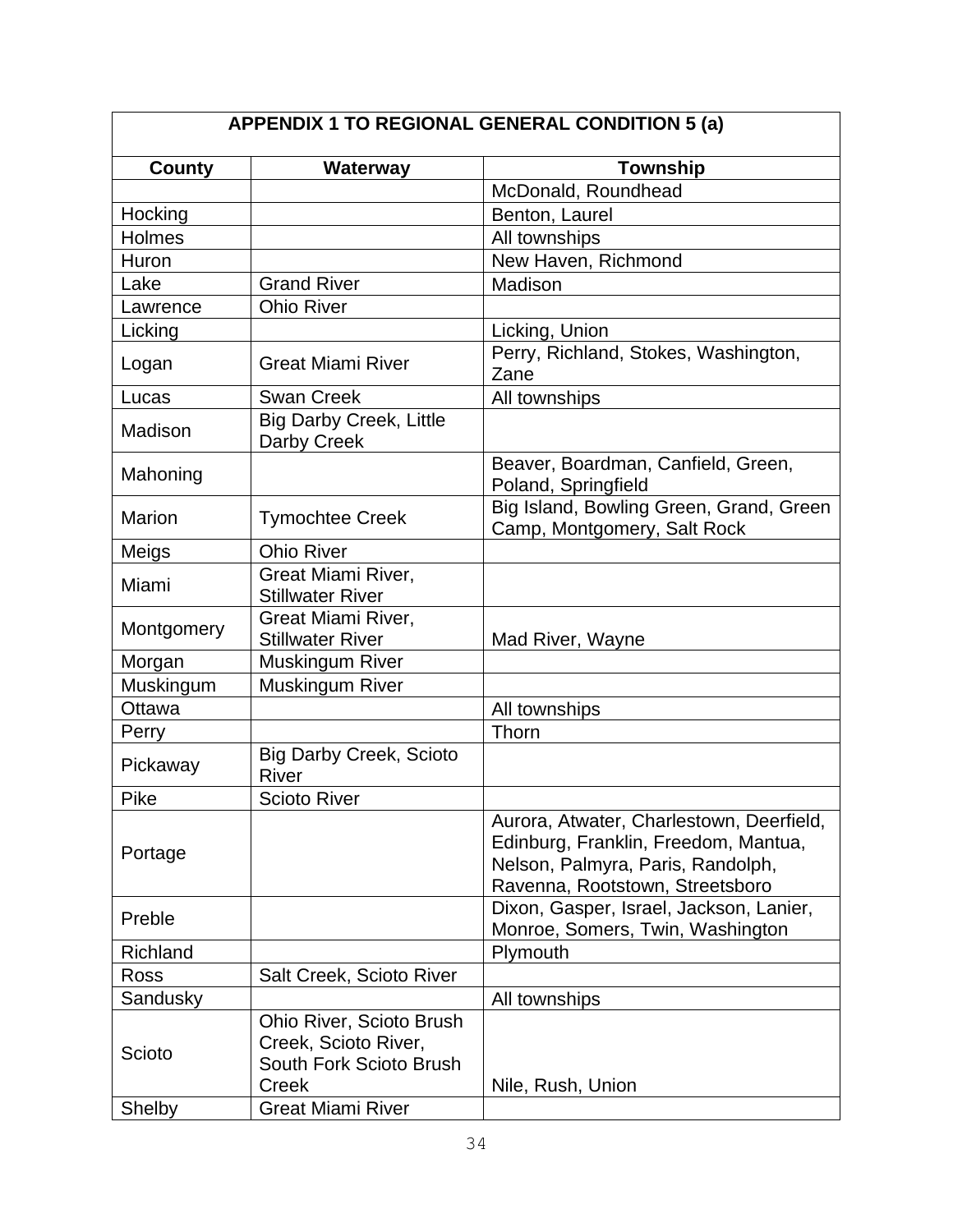| <b>APPENDIX 1 TO REGIONAL GENERAL CONDITION 5 (a)</b> |                                                                                    |                                                                                          |  |  |
|-------------------------------------------------------|------------------------------------------------------------------------------------|------------------------------------------------------------------------------------------|--|--|
| County                                                | <b>Waterway</b>                                                                    | <b>Township</b>                                                                          |  |  |
| <b>Stark</b>                                          |                                                                                    | Lexington, Marlboro                                                                      |  |  |
| Summit                                                |                                                                                    | Hudson, Tallmadge, Twinsburg                                                             |  |  |
| Trumbull                                              | <b>Pymatuning Creek</b>                                                            | All townships                                                                            |  |  |
| Union                                                 | <b>Big Darby Creek, Little</b><br>Darby Creek, Mill Creek,<br><b>Treacle Creek</b> | Allen, Darby, Washington                                                                 |  |  |
| Warren                                                | <b>Great Miami River, Little</b><br>Miami River                                    | Clear Creek, Deerfield, Massie, Turtle<br>Creek, Union, Washington, Wayne                |  |  |
| Washington                                            | Muskingum River, Ohio<br><b>River</b>                                              |                                                                                          |  |  |
| Wayne                                                 |                                                                                    | All townships                                                                            |  |  |
| Williams                                              | Fish Creek, St. Joseph<br><b>River</b>                                             | Bridgewater, Center, Florence,<br>Jefferson, Madison, Northwest, St.<br>Joseph, Superior |  |  |
| Wyandot                                               | <b>Tymochtee Creek</b>                                                             | Antrim, Marseilles, Mifflin, Pitt                                                        |  |  |

## **HELPFUL INFORMATION FOR COMPLIANCE WITH THE NWP GENERAL CONDITIONS:**

DISCLAIMER: The below information is intended to provide helpful contact information and other submittal recommendations. Contact the appropriate local, state, or federal agency for the most updated links to ensure compliance with the NWP General Conditions.

#### **General Condition 1 (Navigation)**

#### *List of Section 10 Navigable Waters of the U.S.:*

Buffalo District –

[https://www.lrb.usace.army.mil/Portals/45/docs/regulatory/DistrictInfo/waterway\\_oh.pdf](https://www.lrb.usace.army.mil/Portals/45/docs/regulatory/DistrictInfo/waterway_oh.pdf)

Huntington District – [https://www.lrh.usace.army.mil/Missions/Regulatory/Section-10-](https://www.lrh.usace.army.mil/Missions/Regulatory/Section-10-Streams/) [Streams/](https://www.lrh.usace.army.mil/Missions/Regulatory/Section-10-Streams/)

Louisville District –

[https://www.lrl.usace.army.mil/Portals/64/docs/Regulatory/Public%20Notices/Limits%20](https://www.lrl.usace.army.mil/Portals/64/docs/Regulatory/Public%20Notices/Limits%20of%20Jurisdiction%20Public%20Notice-revised.pdf?ver=2013-02-13-120705-203) [of%20Jurisdiction%20Public%20Notice-revised.pdf?ver=2013-02-13-120705-203](https://www.lrl.usace.army.mil/Portals/64/docs/Regulatory/Public%20Notices/Limits%20of%20Jurisdiction%20Public%20Notice-revised.pdf?ver=2013-02-13-120705-203)

Pittsburgh District –

[https://www.lrp.usace.army.mil/Portals/72/docs/regulatory/RegulatoryBoundaries/PN12-](https://www.lrp.usace.army.mil/Portals/72/docs/regulatory/RegulatoryBoundaries/PN12-2.pdf)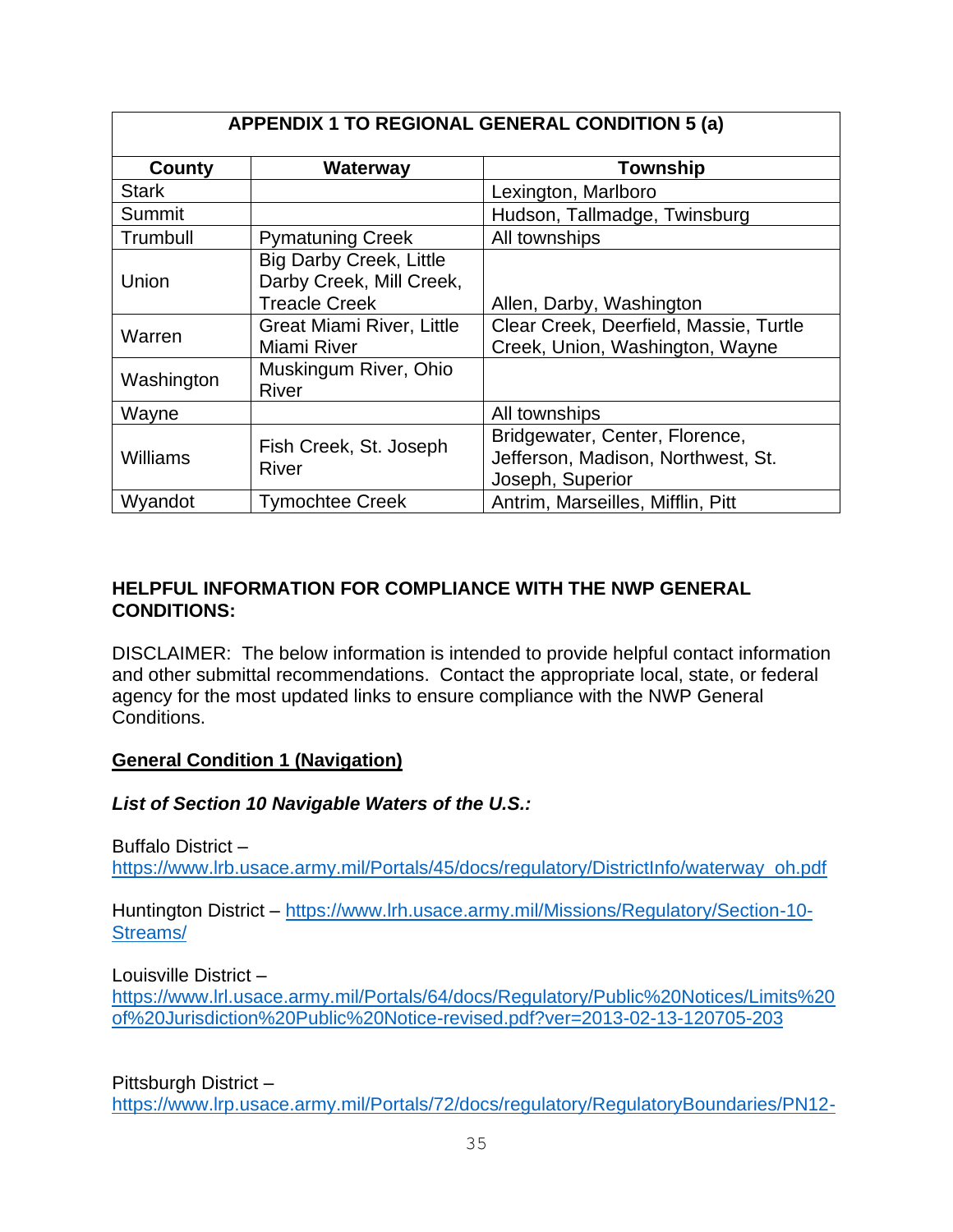## [2.pdf](https://www.lrp.usace.army.mil/Portals/72/docs/regulatory/RegulatoryBoundaries/PN12-2.pdf)

## *Navigation Charts:*

Buffalo District – <https://www.lrb.usace.army.mil/Library/Maps-and-Charts/>

Huntington District – [https://www.lrh.usace.army.mil/Missions/Regulatory/Section-10-](https://www.lrh.usace.army.mil/Missions/Regulatory/Section-10-Streams/) [Streams/](https://www.lrh.usace.army.mil/Missions/Regulatory/Section-10-Streams/)

Louisville District – https://www.lrl.usace.army.mil/Portals/64/docs/Ops/Navigation/Charts/Ohio/OhioRiverC harts102-122.pdf

Pittsburgh District – [https://www.lrp.usace.army.mil/Missions/Navigation/Navigation-](https://www.lrp.usace.army.mil/Missions/Navigation/Navigation-Charts/)[Charts/](https://www.lrp.usace.army.mil/Missions/Navigation/Navigation-Charts/)

#### *Locks and Dams:*

Buffalo District – https://www.lrb.usace.army.mil/Library/Maps-and-Charts/

Huntington District – [https://www.lrh.usace.army.mil/Missions/Civil-Works/Locks-and-](https://www.lrh.usace.army.mil/Missions/Civil-Works/Locks-and-Dams/)[Dams/](https://www.lrh.usace.army.mil/Missions/Civil-Works/Locks-and-Dams/)

Louisville District – [https://www.lrl.usae.army.mil/Missions/Civil-](https://www.lrl.usae.army.mil/Missions/Civil-Works/Navigation/Locks-and-Dams/)[Works/Navigation/Locks-and-Dams/](https://www.lrl.usae.army.mil/Missions/Civil-Works/Navigation/Locks-and-Dams/)

Pittsburgh District – [https://www.lrp.usace.army.mil/Missions/Navigation/Locks-and-](https://www.lrp.usace.army.mil/Missions/Navigation/Locks-and-Dams/#:~:text=Locks%20and%20Dams%20%20%20Allegheny%20River%20,Locks%20%26%20Dam%20%205%20more%20rows%20)[Dams/#:~:text=Locks%20and%20Dams%20%20%20Allegheny%20River%20,Locks%2](https://www.lrp.usace.army.mil/Missions/Navigation/Locks-and-Dams/#:~:text=Locks%20and%20Dams%20%20%20Allegheny%20River%20,Locks%20%26%20Dam%20%205%20more%20rows%20) [0%26%20Dam%20%205%20more%20rows%20](https://www.lrp.usace.army.mil/Missions/Navigation/Locks-and-Dams/#:~:text=Locks%20and%20Dams%20%20%20Allegheny%20River%20,Locks%20%26%20Dam%20%205%20more%20rows%20)

## *Notice to Navigation Interests Request Sheets:*

Huntington District –

<https://www.lrh.usace.army.mil/Portals/38/docs/navigation/Notice%20Info%20sheet.pdf>

Louisville –

[https://www.lrl.usace.army.mil/Portals/64/docs/Regulatory/Forms/Notice%20to%20Navi](https://www.lrl.usace.army.mil/Portals/64/docs/Regulatory/Forms/Notice%20to%20Navigation%20Interests%20Data%20Form%202019.pdf?ver=2019-07-22-101251-297) [gation%20Interests%20Data%20Form%202019.pdf?ver=2019-07-22-101251-297](https://www.lrl.usace.army.mil/Portals/64/docs/Regulatory/Forms/Notice%20to%20Navigation%20Interests%20Data%20Form%202019.pdf?ver=2019-07-22-101251-297)

Pittsburgh District –

<https://www.lrp.usace.army.mil/Portals/72/docs/regulatory/NavNoticeRequestForm.pdf>

## **General Condition 5 (Shellfish Beds)**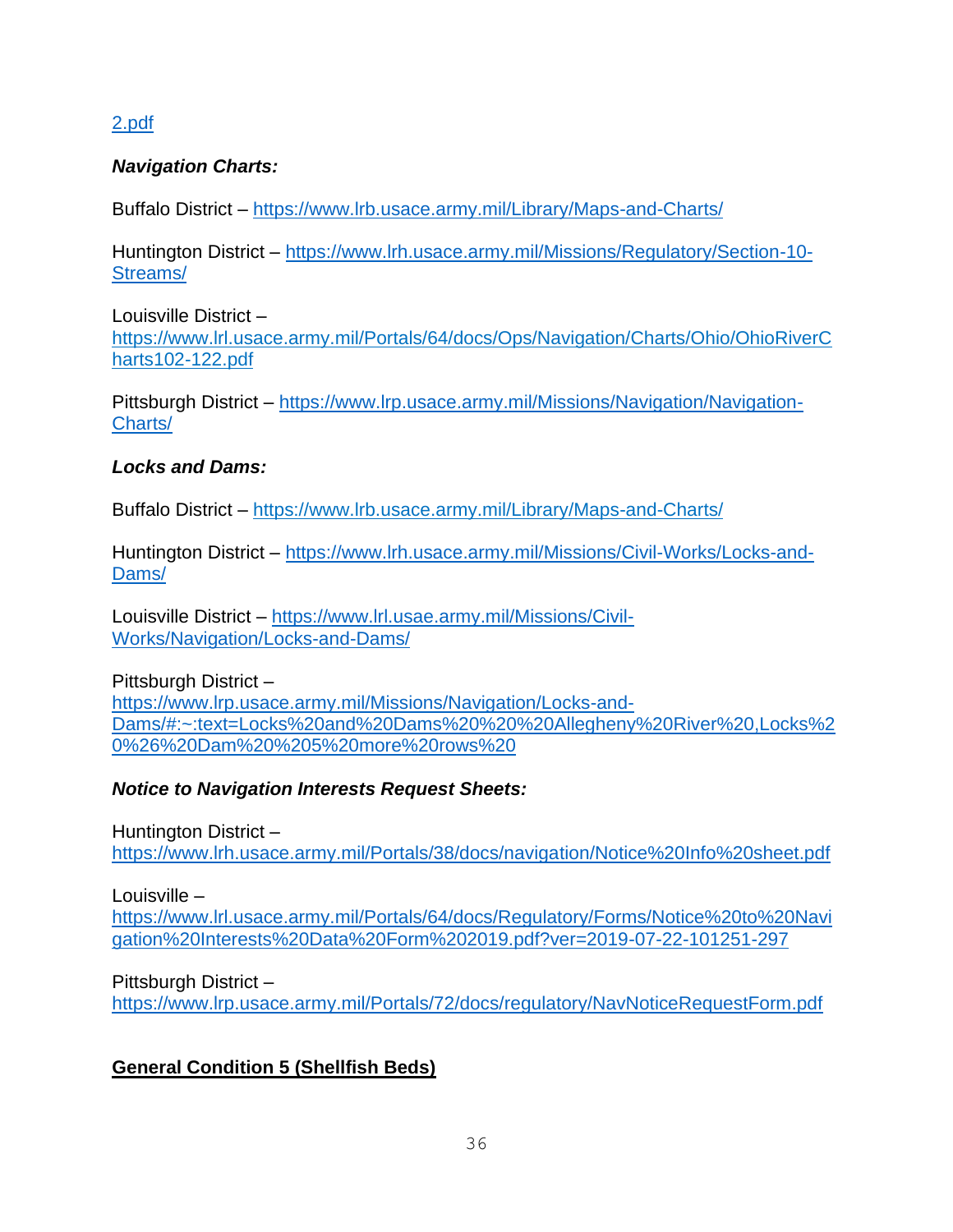Shellfish beds in Ohio include concentrations of freshwater mussels. All native mussels are protected in the State of Ohio (Section 1533.324 of the Ohio Revised Code). In addition, 10 federally listed species occur in the state and are protected by the ESA (87 Stat. 884, as amended; 16 U.S.C. 1531 et seq.). All rivers and tributaries that contain mussels or potential mussel habitat must be surveyed prior to any proposed streambed disturbance. Currently accepted protocol and supporting materials can be found on the Ohio Department of Natural Resources' website:

[https://ohiodnr.gov/wps/portal/gov/odnr/buy-and-apply/special-use-permits/collecting](https://ohiodnr.gov/wps/portal/gov/odnr/buy-and-apply/special-use-permits/collecting-research/ohio-mussel-surveyor)[research/ohio-mussel-surveyor](https://ohiodnr.gov/wps/portal/gov/odnr/buy-and-apply/special-use-permits/collecting-research/ohio-mussel-surveyor)

## **General Condition 7 (Water Supply Intakes)**

Locations of drinking water source protection areas associated with public water supply intakes, including the name of the public water supply, can be found at the following link:

[https://oepa.maps.arcgis.com/apps/webappviewer/index.html?id=3b39e11ba7fc43c3b4](https://oepa.maps.arcgis.com/apps/webappviewer/index.html?id=3b39e11ba7fc43c3b41801e3580e6d21) [1801e3580e6d21](https://oepa.maps.arcgis.com/apps/webappviewer/index.html?id=3b39e11ba7fc43c3b41801e3580e6d21)

Contact information for public water suppliers can be obtained from Ohio EPA by contacting the Division of Drinking and Ground Waters at whp@epa.ohio.gov or 614- 644-2752.

## **General Condition 10 (Fills Within 100-year Floodplains)**

The following website provides a statewide listing of Floodplain Managers in Ohio: [https://ohiodnr.gov/wps/portal/gov/odnr/discover-and-learn/safety-conservation/about-](https://ohiodnr.gov/wps/portal/gov/odnr/discover-and-learn/safety-conservation/about-ODNR/water-resources/floodplains/)[ODNR/water-resources/floodplains/](https://ohiodnr.gov/wps/portal/gov/odnr/discover-and-learn/safety-conservation/about-ODNR/water-resources/floodplains/)

## **General Condition 16 (Wild and Scenic Rivers)**

Prior to submitting a PCN for work in a National Wild and Scenic River System, it is recommended that the applicant contact the National Park Service Regional Wild and Scenic Rivers Specialist, at the Midwest Regional Office, 601 Riverfront Drive, Omaha, Nebraska 68102, for assistance in complying with NWP General Condition 16. Any determination provided by the National Park Service should be submitted with the PCN. The following website provides information on National Wild and Scenic Rivers within Ohio:

https://www.rivers.gov/ohio.php

## **General Condition 18 (Endangered Species)**

To obtain the most up to date information on federally threatened and endangered species applicants are encouraged to utilize the USFWS's Information for Planning and Consultation System (IPaC) found at<https://ecos.fws.gov/ipac/>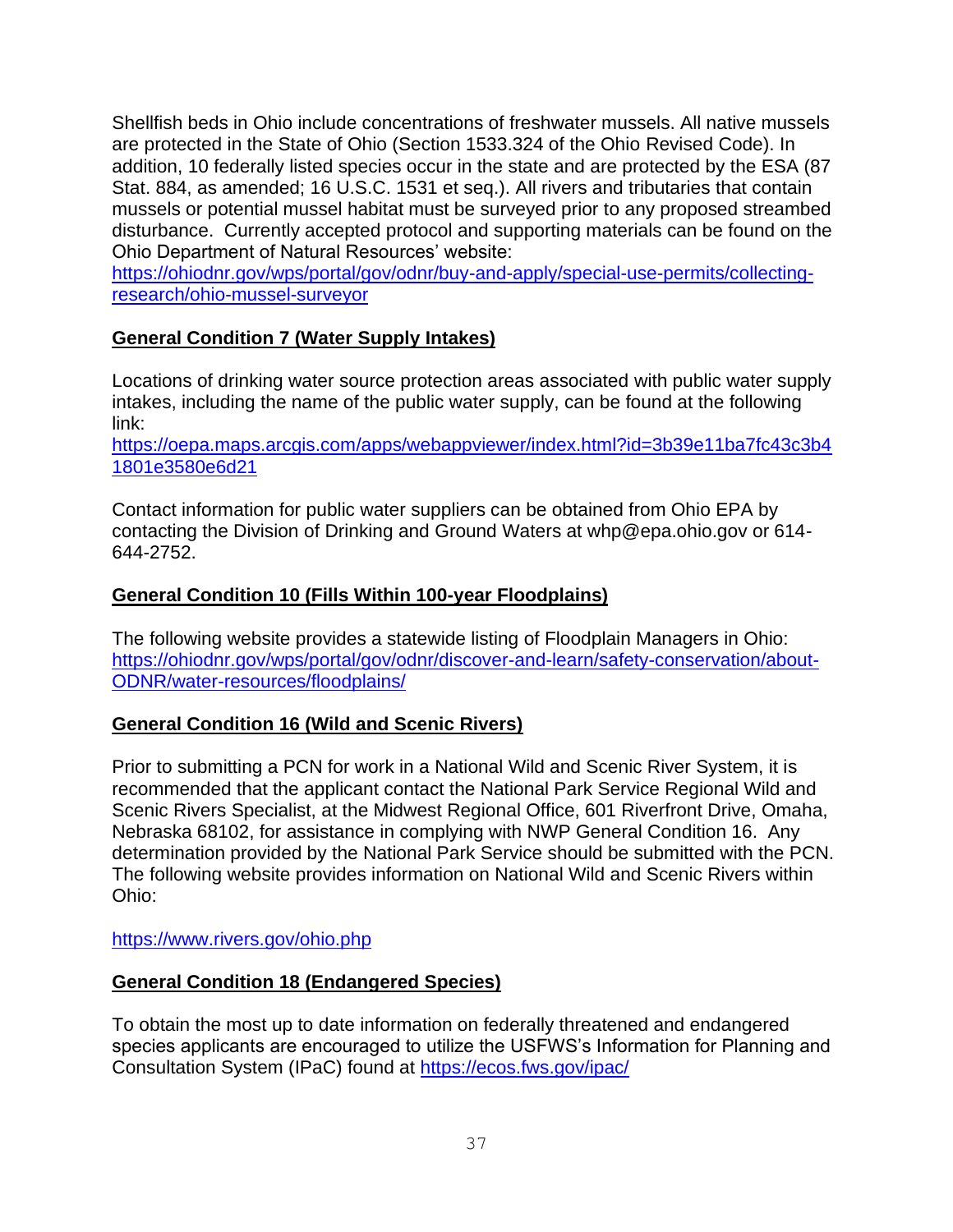Prior to the submittal of a PCN, applicants may also contact the USFWS, Ohio Ecological Services Field Office at:

Address: 4625 Morse Road, Suite 104 Columbus, Ohio 43230

Email: [ohio@fws.gov](mailto:ohio@fws.gov)

Phone: (614) 416-8993

The Ohio Mussel Survey Protocol may be found at the following link:

[https://ohiodnr.gov/wps/portal/gov/odnr/buy-and-apply/special-use-permits/collecting](https://ohiodnr.gov/wps/portal/gov/odnr/buy-and-apply/special-use-permits/collecting-research/ohio-mussel-surveyor)[research/ohio-mussel-surveyor](https://ohiodnr.gov/wps/portal/gov/odnr/buy-and-apply/special-use-permits/collecting-research/ohio-mussel-surveyor)

## **General Condition 4 (Migratory Bird Breeding Areas) and General Condition 19 (Migratory Birds and Bald and Golden Eagles)**

Prior to the submittal of a PCN, information to assist in complying with NWP General Conditions 4 and 19 may be obtained from the USFWS, Ohio Ecological Services Field Office at:

- Address: 4625 Morse Road, Suite 104 Columbus, Ohio 43230
- Email: [ohio@fws.gov](mailto:ohio@fws.gov)

Phone: (614) 416-8993

The Ohio Division of Natural Resources Division of Wildlife may be contacted at (800) 945-3543.

#### **General Condition 20 (Historic Properties)**

The Ohio National Register of Historic Places can be found at the following link: <https://www.ohiohistory.org/preserve/state-historic-preservation-office/nationalregister>

When reviewing a PCN, the Corps will scope appropriate historic property identification efforts and, if applicable, work with the applicant to take into account the effect of the proposed activity on historic properties. In these instances, information and coordination may include:

• Requesting comments directly from the Ohio History Connection SHPO on the effect the proposed regulated activity may have on historic properties. The Ohio History Connection SHPO may be contacted at: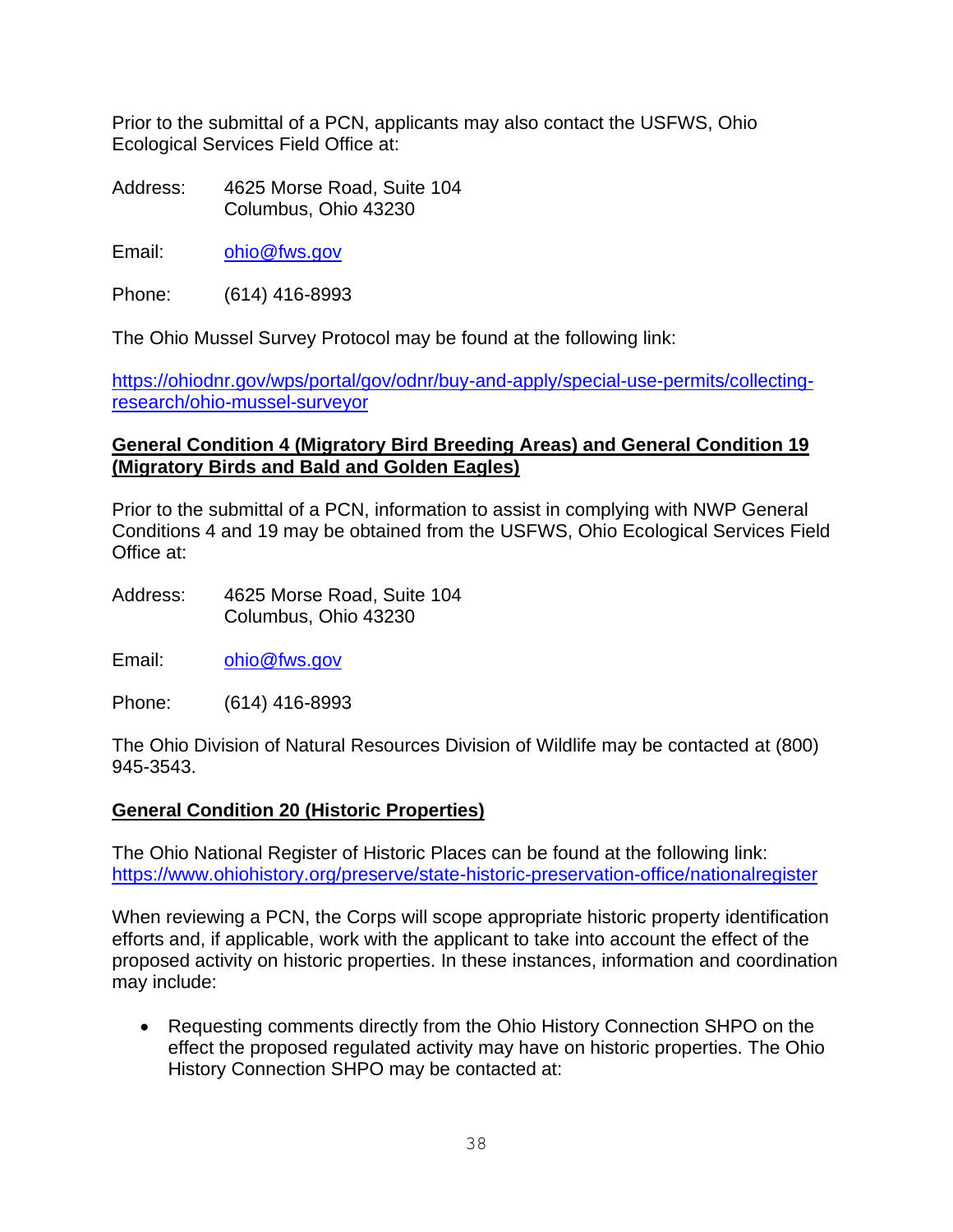| Address: | <b>Ohio History Center</b>             |  |
|----------|----------------------------------------|--|
|          | 800 E. 17th Ave., Columbus, Ohio 43211 |  |
| Phone:   | $(614)$ 297-2300                       |  |
| Email:   | info@ohiohistory.org                   |  |

- To identify potential historic properties that may be affected by a proposed project, the following information may be reviewed and/or provided with the PCN when applicable:
	- o A detailed description of the project site in its current condition (i.e. prior to construction activities) including information on the terrain and topography of the site, the acreage of the site, the proximity of the site to major waterways, and any known disturbances within the site.
	- $\circ$  A detailed description of past land uses in the project site.
	- o Photographs and mapping showing the site conditions and all buildings or structures within the project site and on adjacent parcels are useful. Photographs and maps supporting past land uses should be provided as available.
	- $\circ$  Information regarding any past cultural resource studies or coordination pertinent to the project area, if available.
	- o U.S. Geological Survey (USGS) 7.5' series topographic maps;
	- o Ohio History Connection SHPO files including:
		- Ohio Archaeological Inventory (OAI) files;
		- Ohio Historic Inventory files (OHI);
		- Ohio SHPO Cultural Resources Management (CRM)/contract archaeology files;
		- NRHP files including Historic Districts; and
		- County atlases, histories and historic USGS 15' series topographic map(s).
- When needed to evaluate effects to historic properties, the applicant is encouraged to consult with professionals meeting the Professional Qualification Standards as set forth in the Secretary of the Interior's Standards and Guidelines for Archeology and Historic Preservation (48 FR 44716) during this data gathering process. These professionals can assist with compiling the project information discussed above and should provide recommendations as to whether the proposal has the potential to affect historic properties and if further effort is needed to identify or assess potential effects to historic properties. These professionals can also compile preliminary review information to submit to the District Engineer as part of the PCN.

# **General Condition 23 (Mitigation)**

Information pertaining to mitigation can be found at the following link: <https://www.lrh.usace.army.mil/Missions/Regulatory/Mitigation.aspx>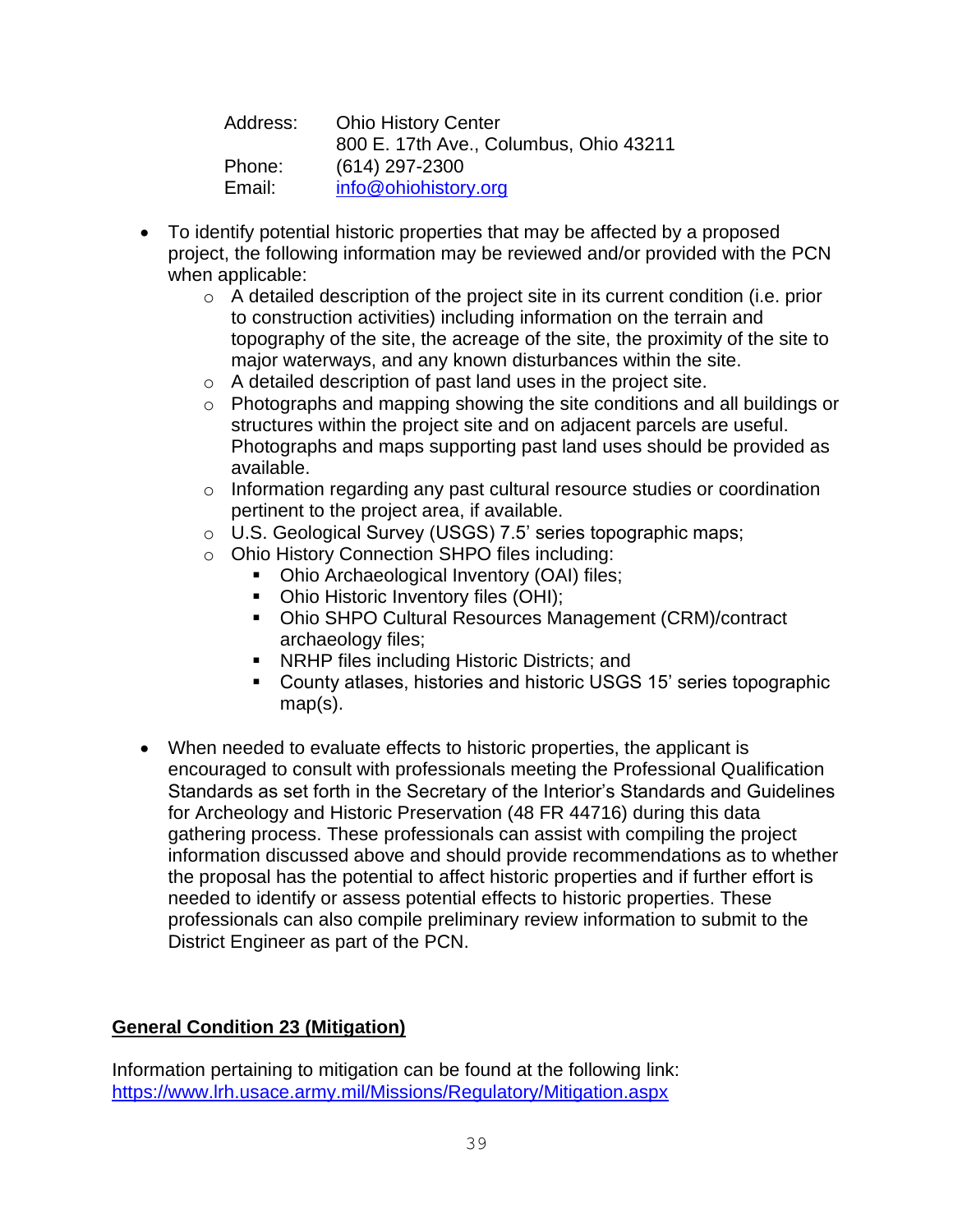## **General Condition 25 (Water Quality)**

The Ohio Environmental Protection Agency may be contacted at:

Address: Lazarus Government Center 50 W Town St. Suite 700 Columbus, Ohio 43215

Phone: (614) 644-2001

Information pertaining to the Ohio Environmental Protection Agency water quality certification (WQC) program, including the Section 401 Clean Water Act WQC application form, can be obtained at the following link: <https://www.epa.state.oh.us/dsw/#113292723-programs>

## **General Condition 32 (Pre-Construction Notification)**

The nationwide permit pre-construction notification form (Form ENG 6082) may be obtained at the following link:

[https://www.publications.usace.army.mil/Portals/76/Eng\\_Form\\_6082\\_2019Oct.pdf?ver=](https://www.publications.usace.army.mil/Portals/76/Eng_Form_6082_2019Oct.pdf?ver=2019-10-22-081550-710/) [2019-10-22-081550-710/](https://www.publications.usace.army.mil/Portals/76/Eng_Form_6082_2019Oct.pdf?ver=2019-10-22-081550-710/)

A checklist of information that must be provided in a pre-construction notification can be obtained at the following link:

[https://www.lrh.usace.army.mil/Missions/Regulatory/How-to-Apply-for-a-](https://www.lrh.usace.army.mil/Missions/Regulatory/How-to-Apply-for-a-Permit/Nationwide-Permits/)[Permit/Nationwide-Permits/](https://www.lrh.usace.army.mil/Missions/Regulatory/How-to-Apply-for-a-Permit/Nationwide-Permits/)

#### **Electronic Submittal**:

• PCNs should be saved as a PDF document, and then submitted as an attachment in an email to the appropriate Regulatory Office:

> **Buffalo District –** LRB.Ohio.RegActions@usace.army.mil **Huntington District –** [LRH.permits@usace.army.mil](mailto:LRH.permits@usace.army.mil) **Louisville District –** CELRL.Door.To.The.Corps@usace.army.mil **Pittsburgh District –** Regulatory.Permits@usace.army.mil

• Electronic documents must have sufficient resolution to show project details. The PCN and supporting documents submitted electronically must not exceed 10 megabytes (10MB) per email. Multiple emails may be required to transmit documents to ensure the 10MB limit is not exceeded. Alternatively, use of the Department of Defense Secure Access File Exchange (DoD SAFE) service to transfer large files may be requested in your email.